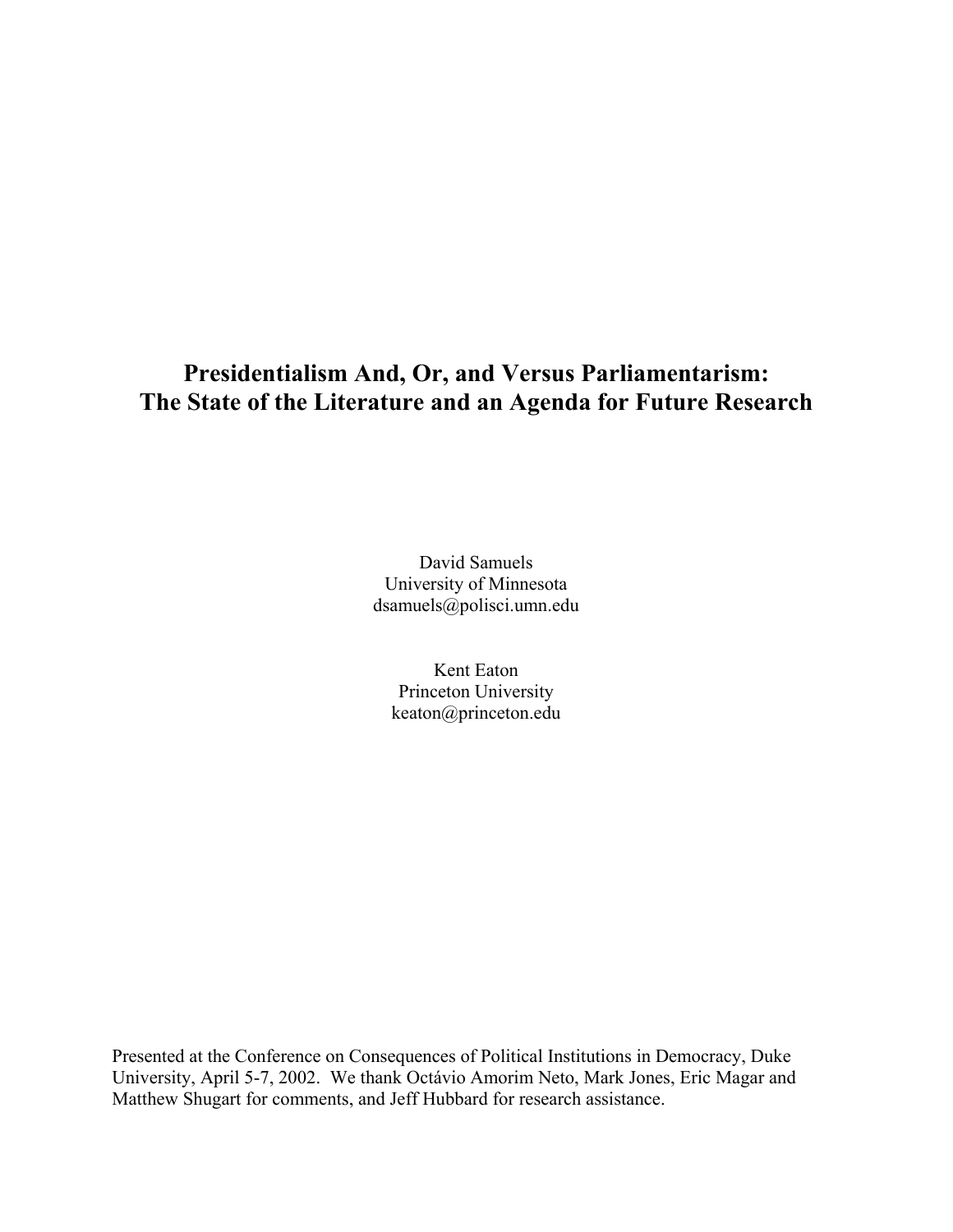## **1) Introduction**

1

Much has been written over the last few years on the question of whether the difference between presidentialism and parliamentarism matters. This question is critical for issues such as the causes of democratic collapse, whether certain institutions were are more likely promote democratic consolidation, and whether regime type matters for policy output and governability.<sup>1</sup> Although Shugart and Carey (1992) emphasized both that the differences *between* as well as *within* regimes are important, what is striking about much subsequent research is the extent to which it questions, from a variety of perspectives, the importance of the single distinction between presidential and parliamentary forms of government. For example, Tsebelis (1995, 2000) suggests that it makes no sense to compare presidential and parliamentary governments independently of other "veto players" such as courts, parties, and bureaucracies.

We do not deny the importance of institutional variation within regimes, nor do we question the promise of research that explores how each type of government interacts with "smaller" variables. Investigating the interaction between governmental type and other variables should remain a central research objective. Our purpose in this paper, however, is to return to and reassert the importance of the critical distinction between parliamentary and presidential forms of government, as well as highlight how the differences generated by some "smaller" variables may in fact be a function of differences in "larger" variables in the first place.

To answer the question of "what differences ought we expect between presidential and parliamentary regimes?" we first need to define the differences between such regimes. Pure presidentialism differs in three ways from pure parliamentarism:

1) Separate *origin and survival* of executive and legislative branches;

<sup>&</sup>lt;sup>1</sup> See e.g. Linz (1990, 1994), Shugart and Carey (1992), Mainwaring (1993), Stepan and Skach (1993), Sartori (1994), Jones (1995), Mainwaring and Shugart (1997), Power and Gasiorowski (1997); Weaver and Rockman (eds.) (1993), Carey and Shugart (1998), Przeworski *et al.* (2000), Haggard and McCubbins (eds.) (2001).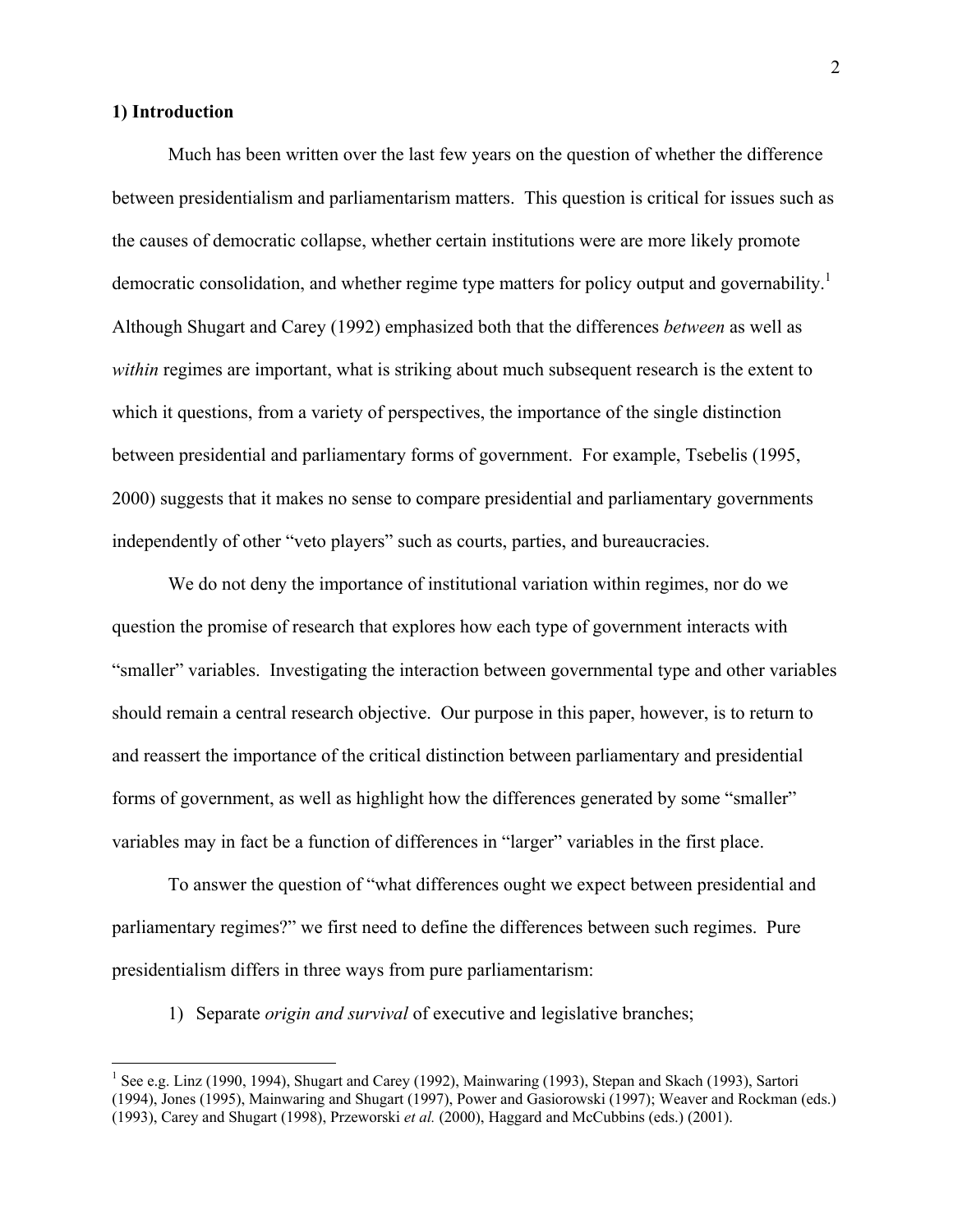- 2) *Constitutionally-guaranteed executive authority* to execute the laws; and
- 3) Chief executive *control over the cabinet*.

This definition largely follows Shugart and Carey (1992). Separation of origin is defined by the process of executive selection: does it follow from a process of counting votes separately from the allocation of legislative seats (presidential) or does it follow from some process that depends on the allocation of legislative seats (not presidential)? Separation of survival is defined by the principle that ends governments: under presidentialism the terms of both the legislature and the executive are fixed and are not contingent on mutual confidence. As for constitutionallyguaranteed authority, at the simplest level this means that one branch makes the laws, the other implements them. If the legislature could implement the laws without the president, the system would be some sort of hybrid regime. However, no *particular* powers are implied here.

What we need is a parsimonious method to understand how these core institutions generate different consequences under each regime, as well as how adding "smaller" institutions might generate *additional* differences. This would allow us to reveal whether the core institutional differences are necessary and sufficient causes of differences in political output and when they are necessary but insufficient, and when we must add "non-core" variables to provide a necessary and sufficient explanation. We suggest that for both presidential and parliamentary systems, a good way to do so is to explore differences along two dimensions, in terms of *executives' unilateral powers* and the *separation of purpose* between the executive and the legislature (Cox and McCubbins 2001; Shugart and Haggard 2001; Samuels and Shugart N.d.).

*Executive unilateral power* is defined as the relative imbalance between executive and legislature in terms of the allocation of unilateral veto, budget, decree, agenda, and other *formal* powers (constitutional or otherwise). If the executive can do literally nothing without at least implicit legislative support, it has no unilateral power. In contrast, if the executive independently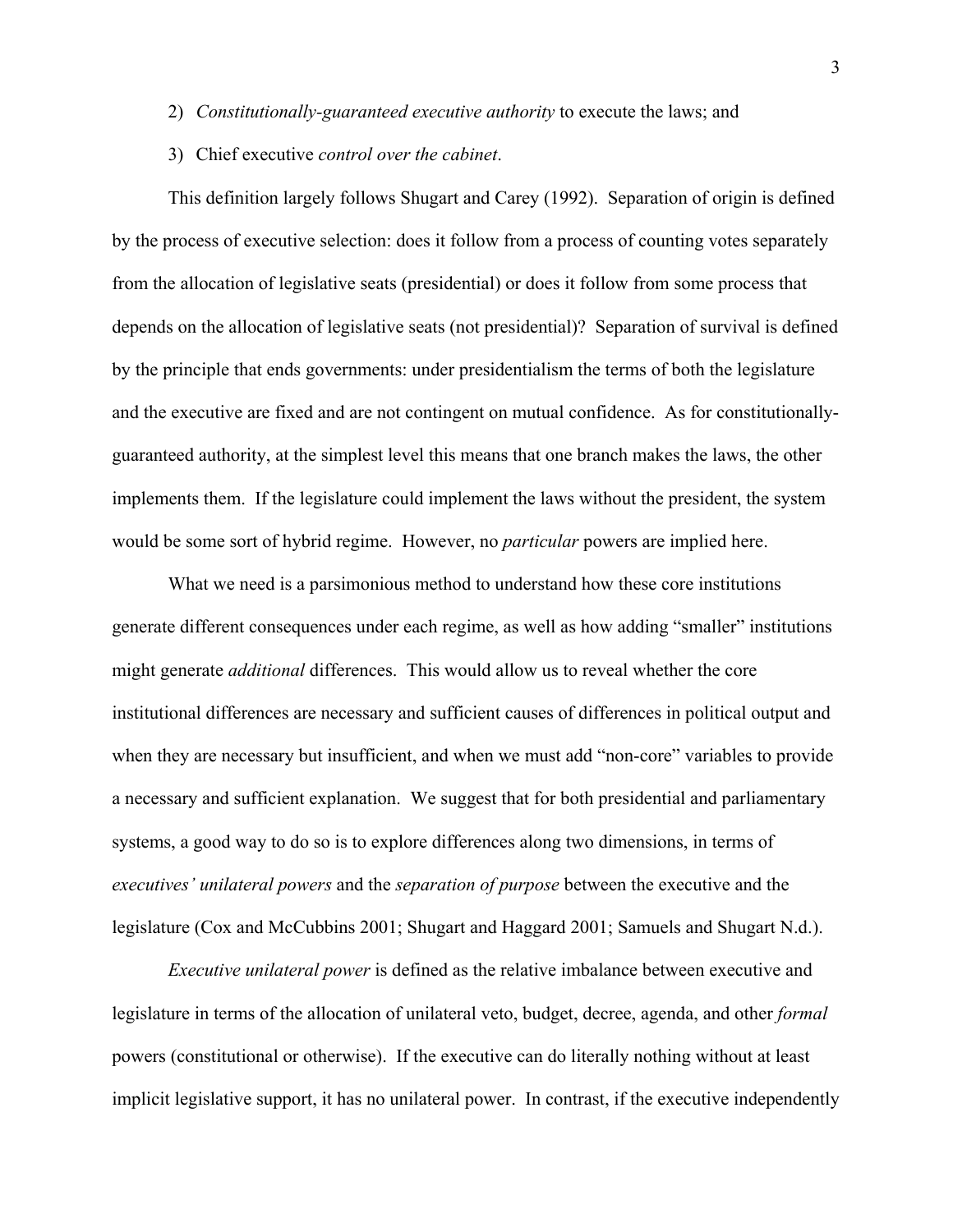controls the legislative agenda, has a powerful veto, can impound budgetary funds at will, and can issue decrees that are difficult to revoke, it has substantial unilateral power.

*Separation of purpose* is the relative degree to which the executive and the majority in the legislature have similar political preferences and respond to and are accountable to the same pressures and demands. If both have the same preferences and respond to precisely the same set of actors and interests, then there is *unity* of purpose. If (for example) on the other hand voters hold the president responsible for national policy but demand that legislators do little more than provide pork to their district, we have substantial separation of purpose.

By definition presidentialism differs from parliamentarism in terms of executive unilateral power and separation of purpose because of separate origin and survival, constitutional authority to execute the laws, and cabinet control. However, this says little about either the potential variation within and across regimes, or the political consequences that flow from these differences. Veto, decree, and other powers, electoral cycles, bicameralism, etc. are simply not part of the definition of presidentialism; they may or may not be present, to greater or lesser degrees. Moreover, some degree of unilateral executive power and separation of purpose is possible under parliamentarism. For example, prime ministers in some parliamentary systems have decree powers (e.g. Italy); bicameralism may affect policy outcomes even if the upper chamber lacks confidence powers (e.g. Germany, Australia); or malapportionment or other institutional distortions of the votes-seat relationship might affect party configurations, especially in bicameral systems (e.g. Japan). Thus in this paper we address three hypotheses:

- H1: institutions promoting unilateral executive power and separation of purpose are *more likely* under presidentialism;
- H2: the core institutional differences between regime types are *necessary and sufficient*  causes of differences in political output;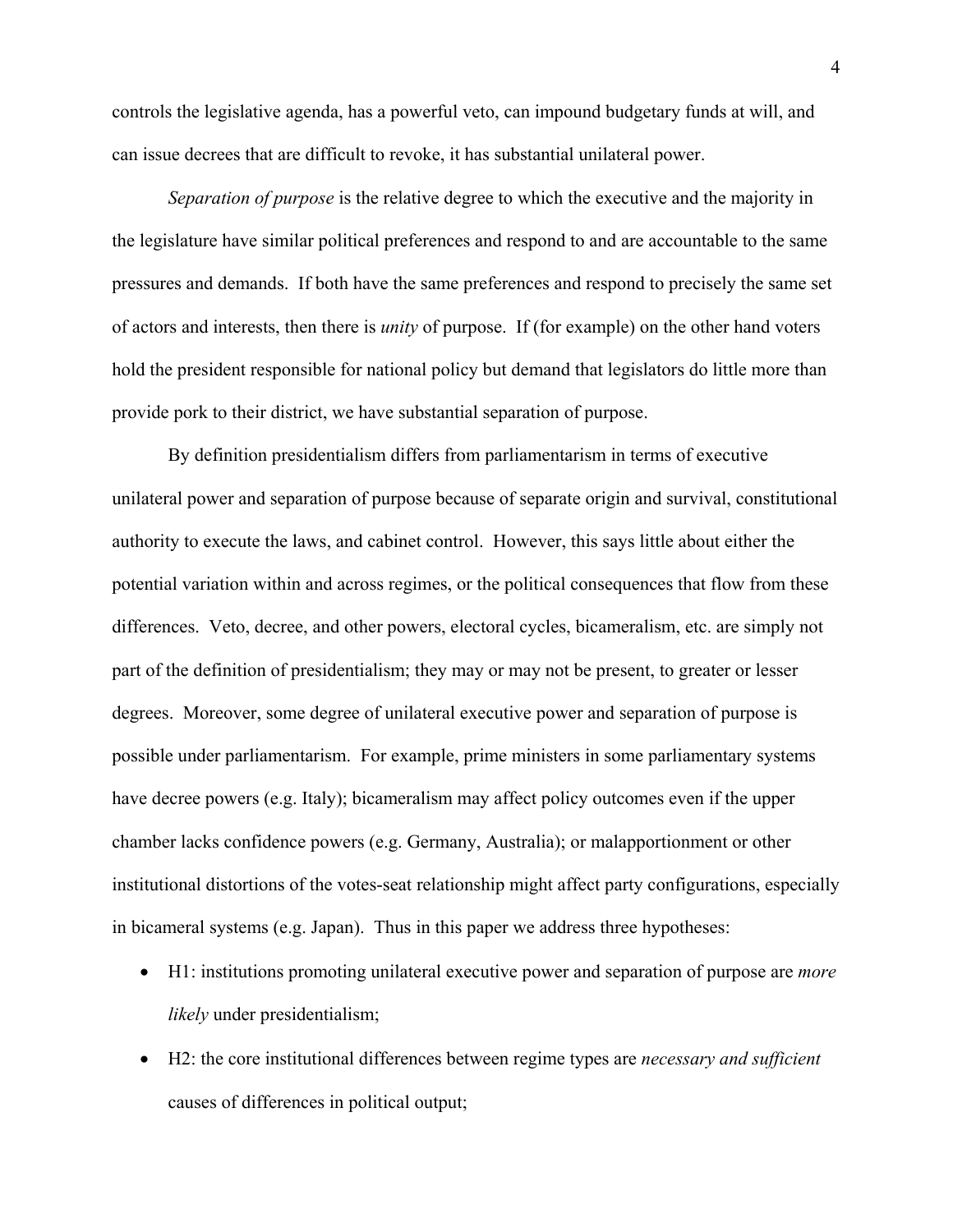• H3: similar configurations of non-core institutions have a *greater impact* under presidentialism, thus generating additional differences in political output.

The first hypothesis should not be counterintuitive. For example, certain institutional configurations are far less likely under any parliamentary system - for example, mixed electoral cycles. Consequently, unilateral executive power as well as separation of purpose in the modal presidential system will be substantially greater than under the modal parliamentary system. The second and third hypotheses explore differences across regimes given potential variations in executive powers and separation of purpose. The second hypothesis suggests that important political consequences flow even from assuming the *least* possible differences in unilateral powers and separation of purpose between regimes.

The third hypothesis implies that otherwise equivalent "smaller" institutions will have greater political consequences *when added to* presidentialism than to parliamentarism. Take for example the effect of district magnitude, which affects parties' vote shares. According to many scholars, higher fragmentation is more problematic for presidentialism than parliamentarism (Mainwaring 1993; Linz 1994; Jones 1995; Shugart 1995). This suggests that fragmentation has different effects in each regime, and thus that similar district magnitudes have different effects under each regime, all else equal. Coupling different institutions with each regime may thus induce different political consequences. This point illustrates our differences with some of the recent literature on "veto players," which tends to treat regime type as on the same level of theoretical importance as other variables (e.g. Tsebelis 1995, 2000; Cox and McCubbins 2001). We disagree: the differences between regimes are fundamental and should be considered theoretically prior to the introduction of other variables.

In the next section we discuss H1, why some combinations of unilateral executive power and separation of purpose are more or less likely under each regime. In the sections that follow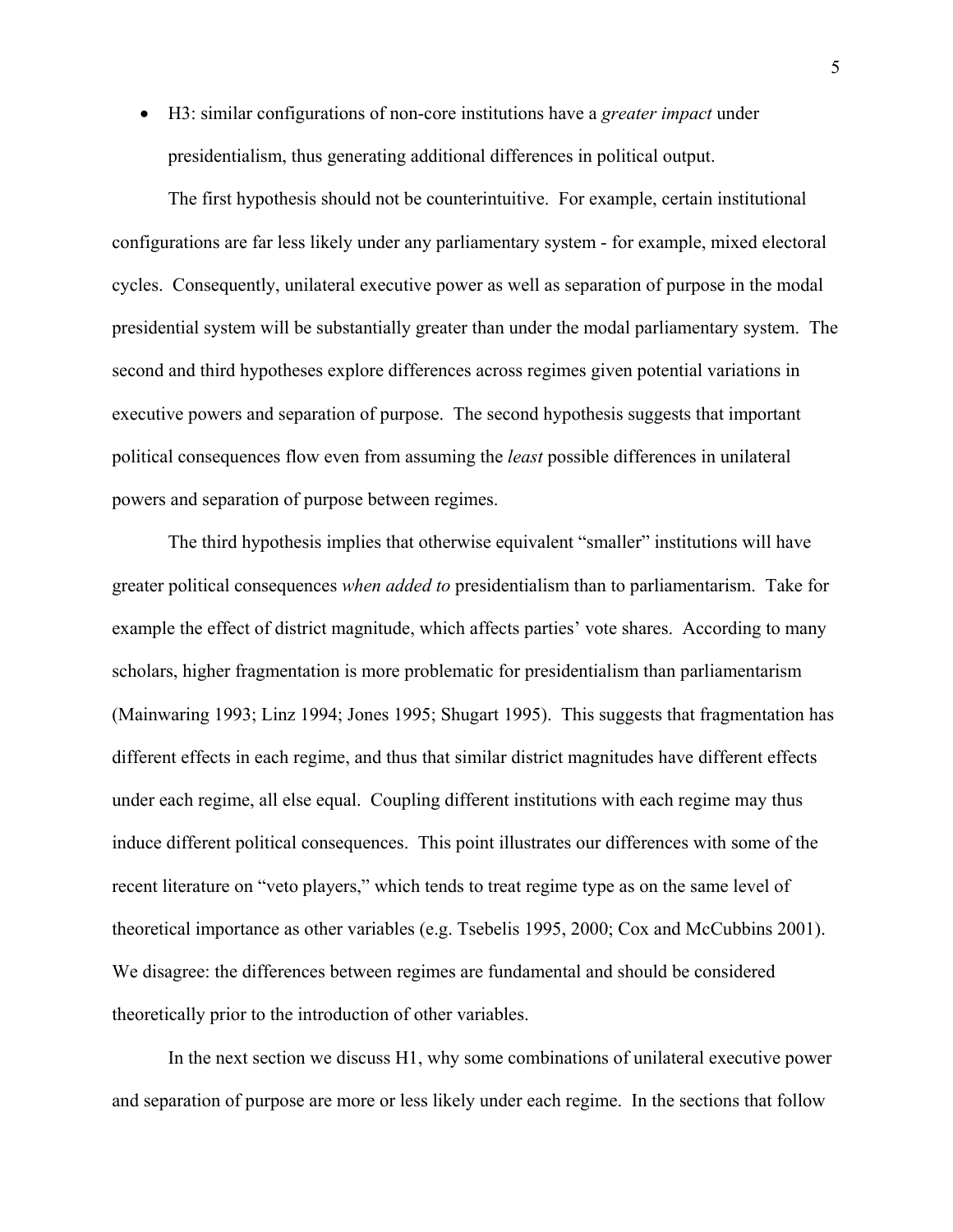we deduce what differences follow from the core elements of each regime and explore how combinations of variables entail a much broader and deeper set of differences across regimes.

## **2) H1: Unilateral Powers & Separation of Purpose: Variation Within and Across Regimes**

To what extent are different combinations of institutions possible or likely under different regimes? This question is critical for our understanding of the effects of regime type, for if presidentialism is associated with certain "packages" of institutions, then the effects of these "non-core" institutions cannot be explored separately from regime type. For presidential systems, Shugart and Carey (1992) first revealed the variation in unilateral executive power, and Shugart and Haggard (2001) and Samuels and Shugart (N.d.) have further detailed the degree to which separation of purpose can vary. The question at hand is whether both are equally likely and have similar consequences in presidentialism and parliamentarism, all else equal.

*Unilateral executive powers* include the veto, budget, decree, agenda, and other *formal* powers chief executives possess. Both the possible and the real variation within parliamentarism on this variable are far more limited than under presidentialism, and even when PMs have some unilateral powers, the same tools matter more under presidentialism. For example, although PMs have tremendous information advantages over parliament, any action such as budget impoundment must be weighed against the probability that the PM's support base will rebel against such *ex post* deal-breaking. Similarly, although some PMs have decree powers, these have less impact than similar powers under presidentialism because the government must strategically avoid decrees that might cause a governing crisis.<sup>2</sup> A president who has decree powers has relatively more liberty than a PM because he doesn't depend on the assembly to survive. Likewise, although PMs have tremendous informal agenda power, this matters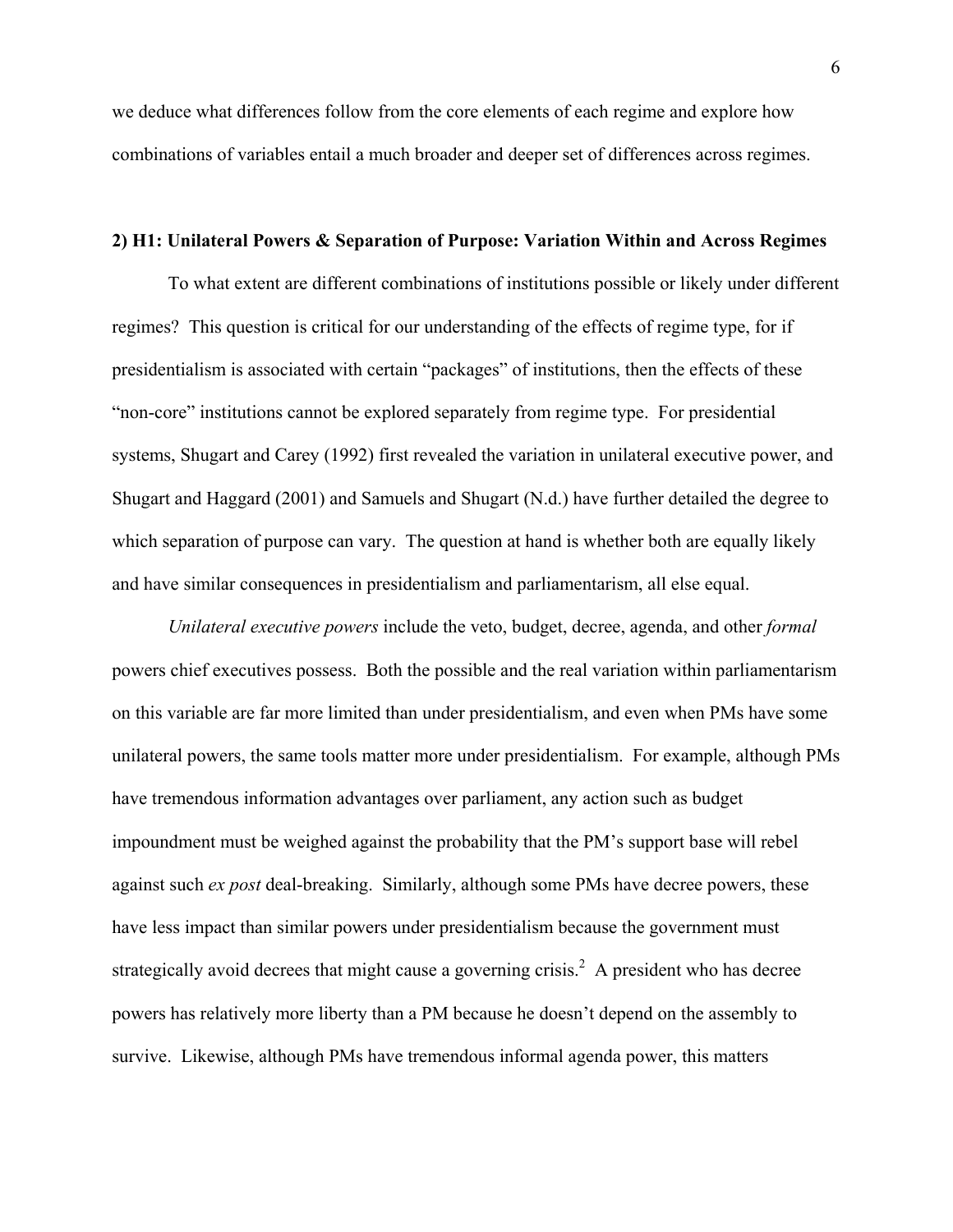relatively less than formal agenda powers under presidentialism because presidents can use whatever powers they might have to pull policy toward their preferred point without fear of losing their jobs. In short, no matter how great, *unilateral executive powers can never overwhelm the unity of origin and survival under parliamentarism*. In contrast, unilateral executive powers can vary much more and have a greater impact under presidential systems because of the separation of survival.

*Separation of purpose* is the degree to which the executive and legislators have similar preferences and political incentives and respond to and are accountable to the same groups, pressures, and demands. Separation of purpose most obviously increases when the partisan composition of the executive and legislative differs. This occurs when the electorate that elected the executive does not correspond to the electorate that elected the legislative majority. However, institutions can generate incentives for substantial separation of purpose between the executive and legislative even under "unified" government. Such institutions include bicameralism, malapportionment, electoral cycles, staggered elections, electoral formulae, legislative rules, and ballot structure (Strøm 1990b; Carey and Shugart 1995; Shugart and Haggard 2001; Samuels and Shugart, N.d.). These institutions tend to separate the sources of legislators' and executives' incentives and make them responsive to different actors.

Some kinds of separation of purpose are impossible or nearly so under parliamentarism, and others are much less likely. Conversely, high separation of purpose is not only more likely under presidentialism but its impact is thus greater. For example, strong bicameralism is correlated with presidentialism (Tsebelis and Money 1997).<sup>3</sup> Lijphart (1984, 104) suggested a

 $\frac{1}{2}$ For example, Della Salla and Kreppel (1998) note that Italian case is actually one of a relatively *weak* executive. 3

<sup>&</sup>lt;sup>3</sup> Members of upper chambers are more likely to be appointed than elected in parliamentary systems. More importantly, decision rules favor lower chambers in parliamentarism versus the originating or reviewing chamber in presidentialism, and presidential upper chambers are more likely to have a role in financial or budgetary legislation. See Tsebelis and Money (1997), chapter 2.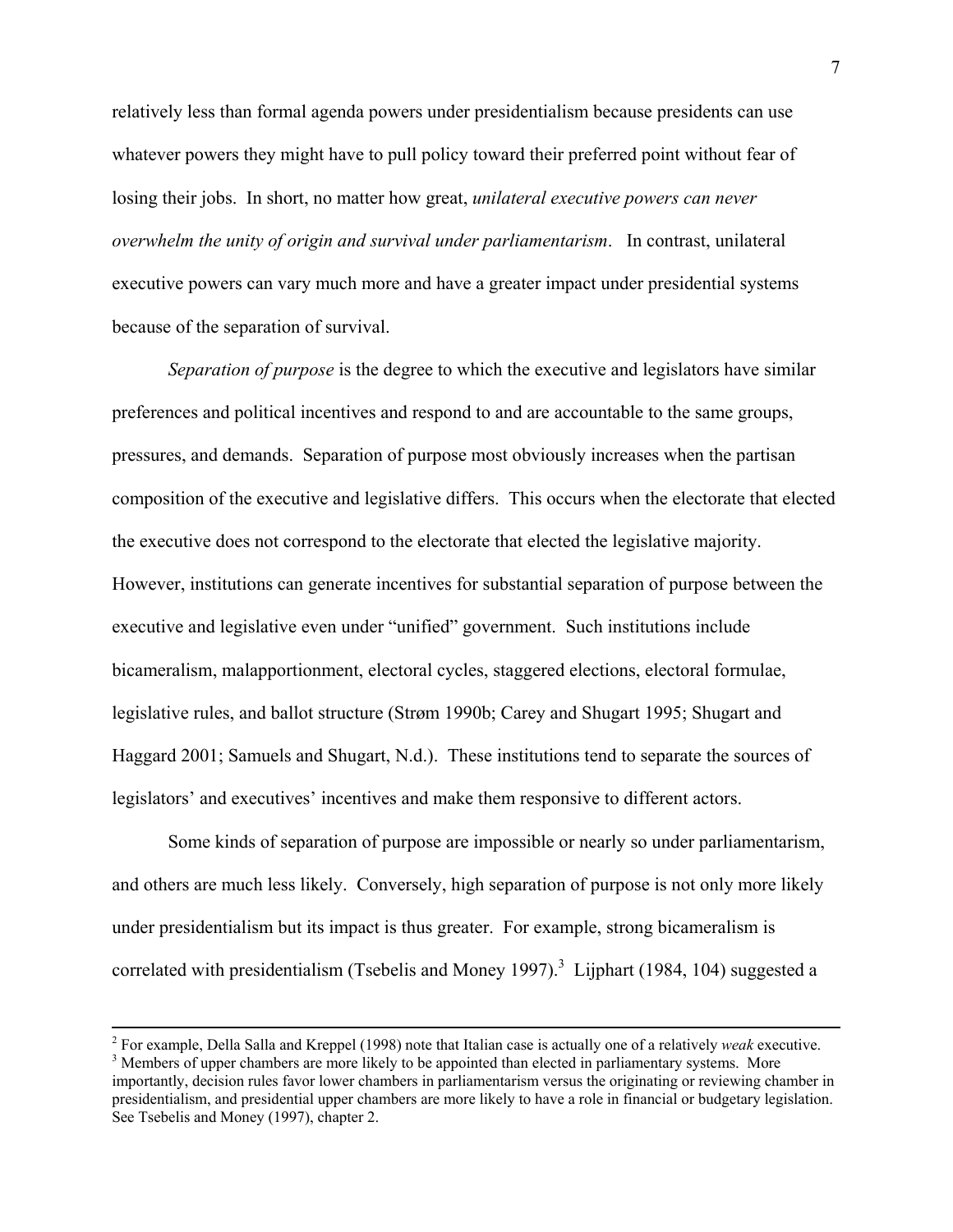reason for this: strong bicameralism would make the formation and survival of parliamentary governments too complex. In addition, both lower- and upper-chamber malapportionment is substantially worse in presidential systems (Samuels and Snyder 2001). Strong bicameralism and high malapportionment have strong policy consequences in any regime - they make preference coordination across branches relatively more difficult, for example. Separate elections, staggered elections, and mixed electoral cycles are also far more common under presidentialism, making executive-legislative correspondence relatively less likely.

In sum, unilateral executive powers and separation of purpose are typically greater in presidential systems. Presidentialism is therefore more likely to be associated with certain "packages" of institutions than parliamentarism. Figure One illustrates the distribution of a number of presidential systems on these two variables, and adds in a few representative parliamentary systems (country coding details can be found in Samuels and Shugart, N.d.). The modal parliamentary system lies close to the lower left of the chart, while the modal presidential system lies a bit up and to the right of the modal parliamentary system. Moreover, the potential variation is far greater in presidential systems.

#### **Figure One Here**

Executive powers and separation of purpose are intimately linked. *No* country exhibits high unilateral executive powers without a good degree of separation of purpose - that is, the upper-left quadrant of Figure One is empty. Some presidential systems couple separation of purpose and relatively low executive power (e.g. the USA, Mexico), but the modal correlation is the higher the separation of purpose, the higher the executive's unilateral powers. Samuels and Shugart (N.d.) posit that these are correlated because unilateral executive powers *compensate* for high separation of purpose, providing balance in systems where incentives for distance between the executive and legislative branches would otherwise be high. Thus unilateral executive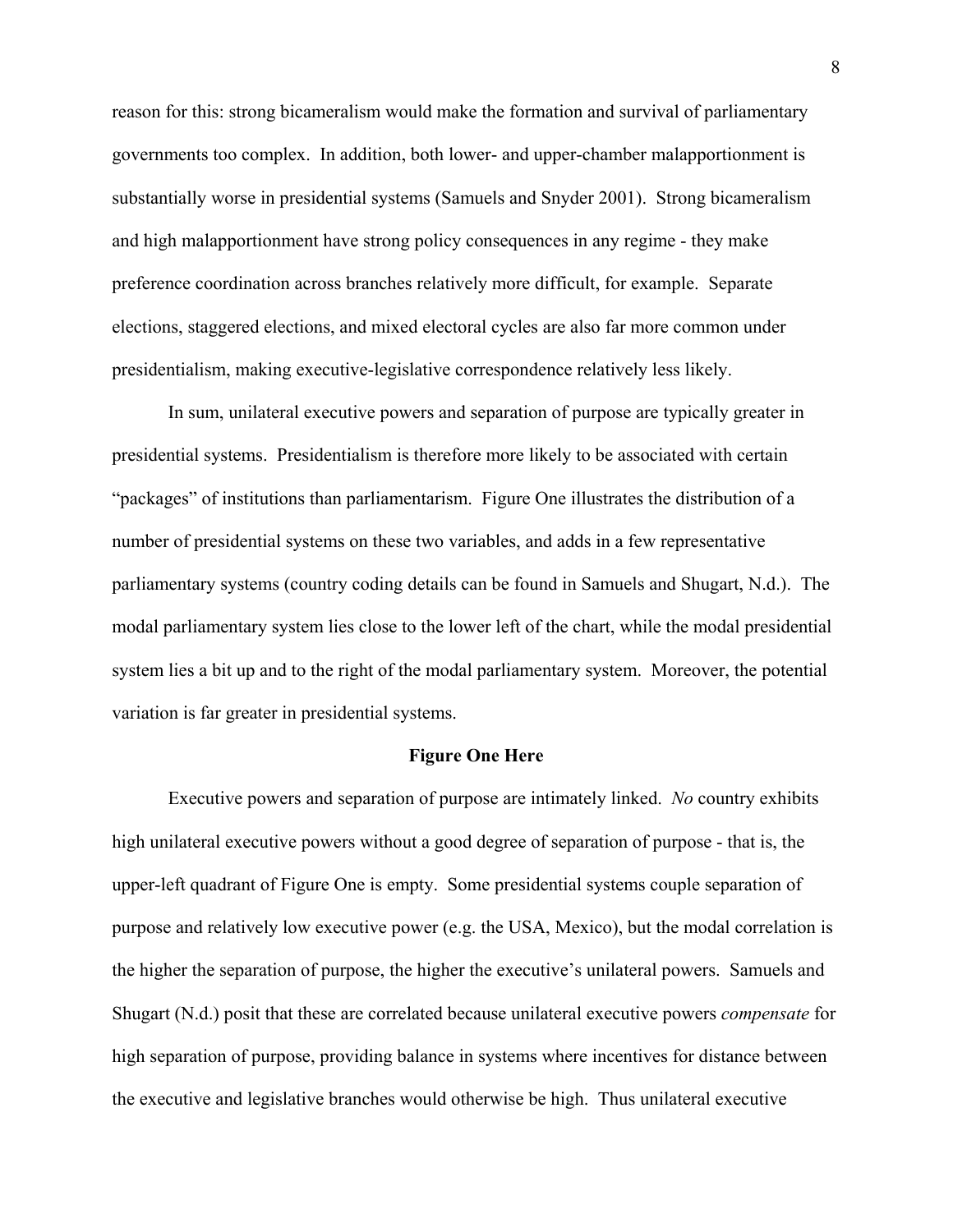powers are also greater under presidentialism because separation of purpose tends to be greater under presidentialism. In the next sections we explore what political consequences follow from assuming a *minimum* of unilateral executive power and separation of purpose as well as how different combinations of executive power and separation of purpose have different consequences under each regime. Subsequently we explore how the more substantial differences in executive unilateral power and separation of purpose may exacerbate regime differences.

## **3) H2a: What Follows from Minimal Regime Differences?**

 The authors of the US constitution feared tyranny of the majority. They aimed to create a stable government, but one that did not move quickly to either enact or to change policy, so as to protect minority rights. They concluded that the best way to do so was to set "ambition against ambition" within a system of majority rule, by separating executive and legislative origin and survival. This basic constitutional structure has been the model for all subsequent presidential systems. The Madisonian conception of the separation of powers holds that tyranny is relatively less likely given the separation of survival because it places the executive and legislative branches in formally different institutional environments. This generates different behavioral incentives, making majority steamrolls at a minimum more difficult to coordinate. Even when there is substantial preference overlap between branches, separation of survival thus provides a safeguard against tyranny. In modern political science parlance, the structure of presidentialism is designed to be *less decisive* and *more resolute* (Cox and McCubbins 2001). That is, we expect policy change to be slower and less dramatic under presidentialism.

 Yet separate survival is also an incentive for unilateralism: because the president cannot fall on a confidence vote, he can use the "bully pulpit" to attempt to pull policy towards his or her preferred position even more than a similarly-situated PM might. That is, presidents can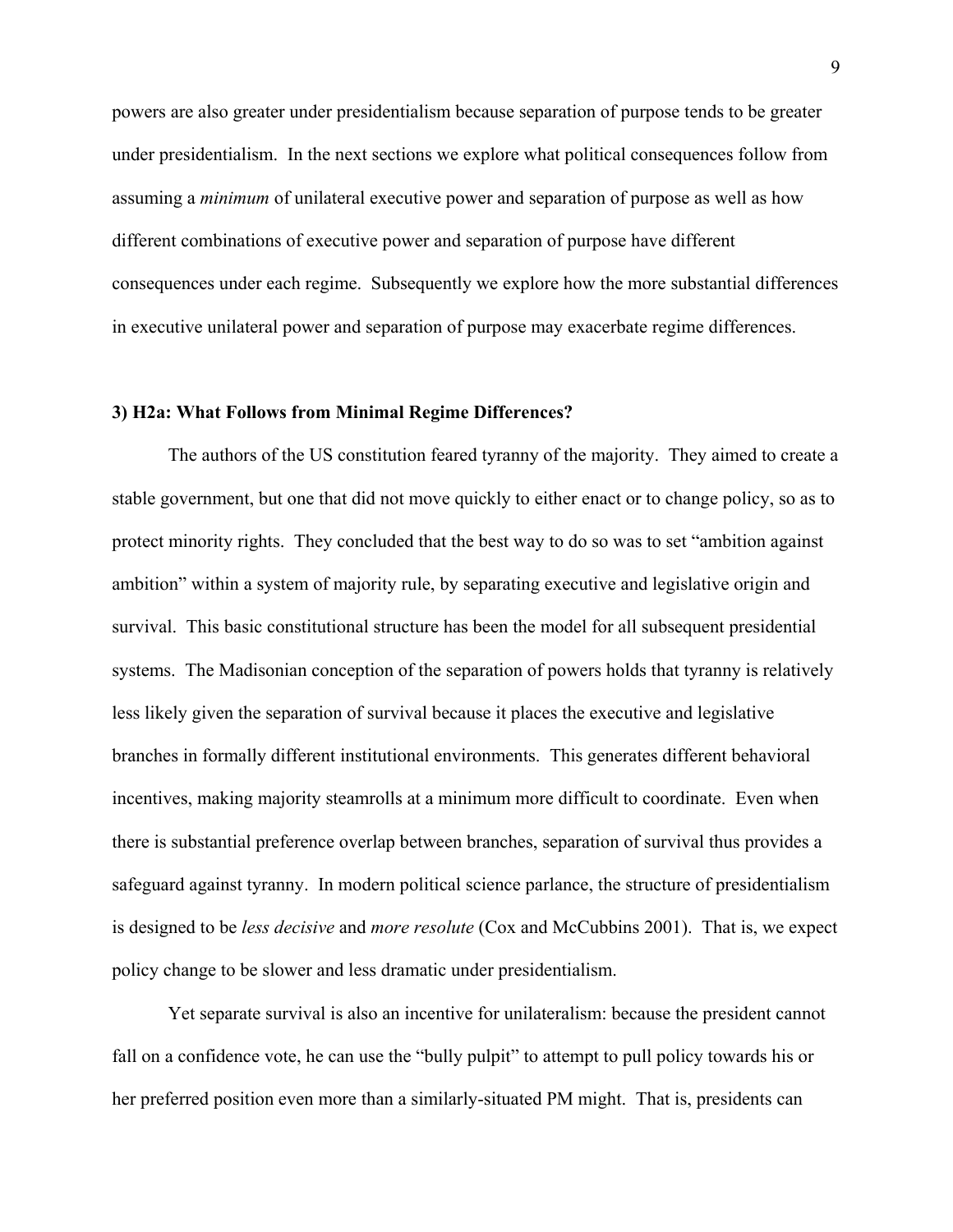attempt to interfere in the legislative process (Cox and Morgenstern 2001; Magar 2001). However, a president with no particular powers beyond separate survival cannot *move* policy, because the core definition of presidentialism does not necessarily provide presidents with either proactive or reactive legislative powers.<sup>4</sup> This highlights the critical importance of the relationship between the president and the pivotal legislator. If a president has a strong majority, perhaps coordination is only be slightly more difficult than in a parliamentary system with a similar majority, and policy outcomes thus mostly the same. But on the other hand, such coordination is never guaranteed, and presidentialism has fixed terms. If a majority government breaks down under parliamentarism, it can be dissolved and a new executive can come to power with a new mandate; not so under presidentialism.

Moreover, what if there is a substantial difference between the position of the president and the pivotal legislator, a situation (e.g. of minority government) about twice as likely under presidentialism?<sup>5</sup> Suppose that the legislative majority proposes a change in the status quo, but the president refuses to sign it into law (or vice versa). When this happens we have policy stability, "stalemate," or "deadlock" (these are observationally equivalent), and the status quo stands because the president cannot be removed from office. Under parliamentarism, persistent deadlock is less likely because of the threat of removal - if the PM refuses to enact a bill parliament has passed, he is unlikely to last long as head of the government. If we get deadlock under parliamentarism - even (or especially?) under minority parliamentary government - the

1

<sup>4</sup> A president with minimal powers could theoretically refuse to sign a bill into law, which is a *de facto* veto. However, depending on the spatial location of the proposal emanating from the legislature, this only allows the president to keep policy from moving *away* from his ideal point, not to move policy *toward* his ideal point. More importantly, executive control over *implementation* of the law is critical: "slippage" between statutory language and interpretation of such language is the basis for the huge literature on delegation to bureaucracies (see below). <sup>5</sup> Cheibub, Przeworski and Saeigh (2002) found that minority governments occur in about 22% of all years under parliamentarism, and Cheibub (2002a) found that minority governments occur in about 40% of all years under presidentialism. These numbers correspond with previous research (e.g. Strøm 1990b, Shugart 1995). Moreover, even under "majority" presidential government there is a greater possibility that separation of purpose will encourage some preference divergence between the executive and the pivotal legislator.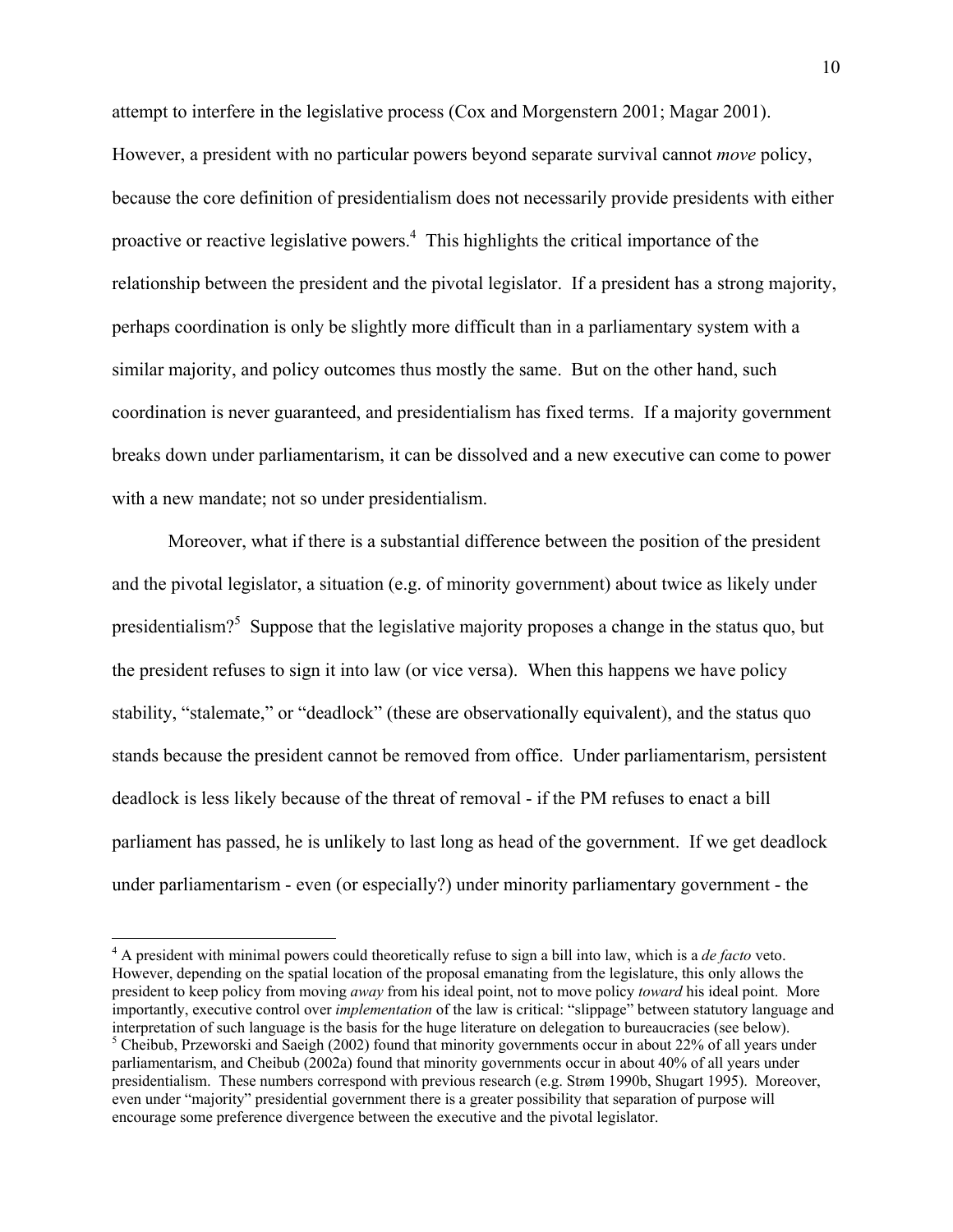government can change either with or without elections, and there is therefore a greater likelihood of a change in the policy status quo. At a minimum, therefore, the separation of survival makes presidentialism less *decisive* and more *resolute* than pure parliamentarism (Cox and McCubbins 2001, 26-7).

In terms of actual policy outputs, H2 suggests any one of the following hypotheses:

- 1) A presidential system is *less likely* to get from the status quo to a new policy at point P than a parliamentary system, all else equal;
- 2) If P is proposed, a presidential system will actually move *less far in policy space* from the SQ towards P than a parliamentary system, all else equal;
- 3) If P is proposed, the *time* getting from the SQ to P *will be greater* under a presidential system, all else equal;
- 4) If P is proposed, the *expense* (measured in side-payments, e.g.) of getting from the SQ to P *will be greater* under a presidential system, all else equal.

As the degree of preference divergence between the executive and the pivotal legislator increases, we hypothesize that presidential systems will become relatively more resolute and less decisive than parliamentary systems. In this regard we should note that Figure One holds the distribution of partisan preferences in the legislature constant. High executive powers are *not*  designed to permit or promote executive tyranny or tyranny of the majority: high unilateral powers compensate for high separation of purpose, making the system relatively more decisive and less resolute than it otherwise would be (Samuels and Shugart N.d.). <sup>6</sup> When a president

 $\overline{a}$ 

<sup>&</sup>lt;sup>6</sup> Thus high unilateral powers do not make Argentina into England: under unified government in both systems, differences in governance might not be due to regime type but to other factors (e.g. federalism). But when the executive faces legislative opposition, in Argentina we may see policy stability or deadlock *for the duration of the president's term*. In Argentina at least this seems to be associated with constitutional crisis (e.g. Alfonsín in 1989 and de la Rúa in 2001). However, in the UK such a situation of divided government is unlikely in the first place and more importantly ought not to persist for long, because new elections can be called (the last "hung parliament" occurred there in 1974). A similar dynamic can occur under any minority parliamentary government: if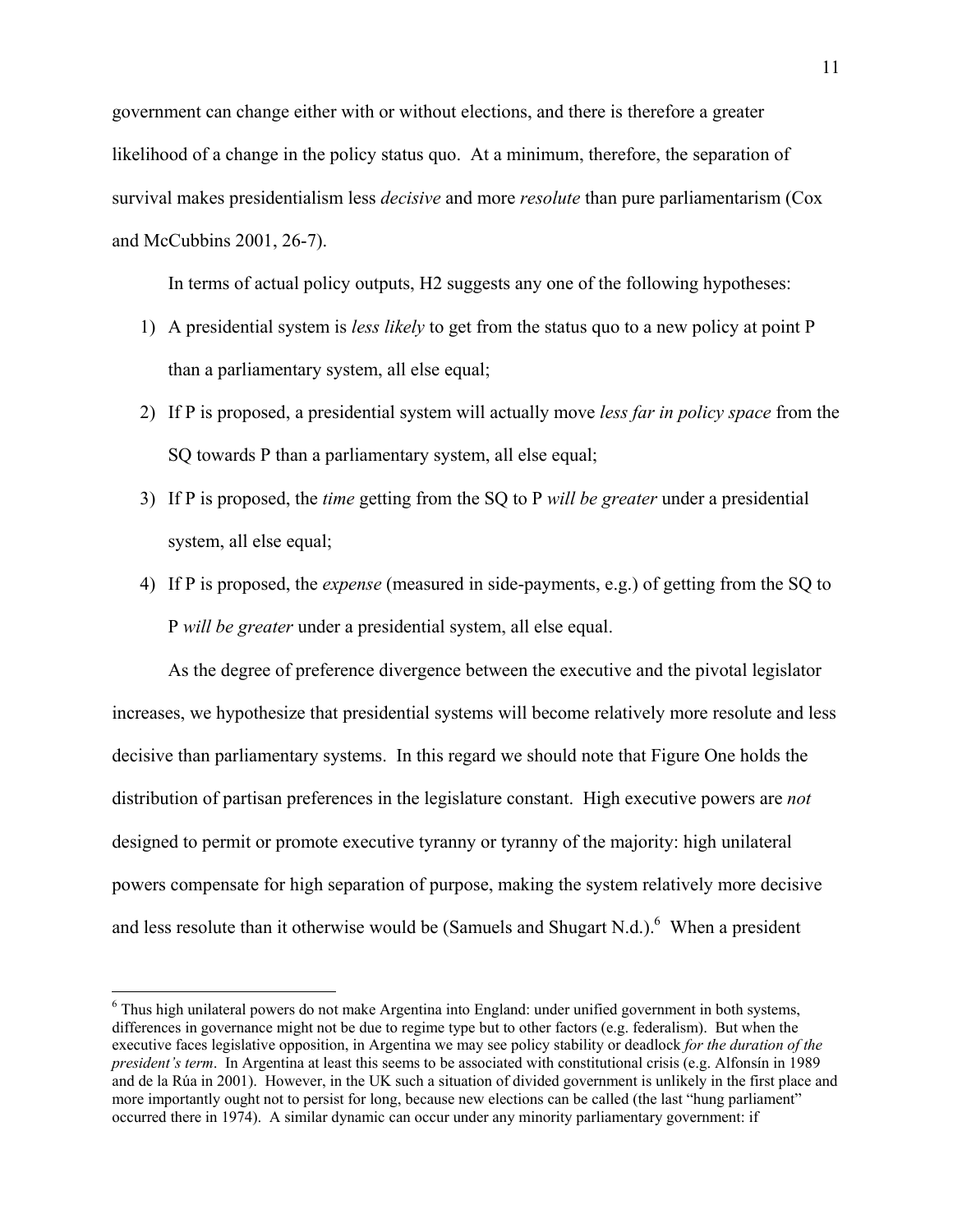faces legislative opposition, high executive powers do not make a presidential system parliamentary because vetoes can be overridden, decrees quashed, agenda overturned, and even constitutional authority stripped, but survival remains separate. Under such conditions a president might adopt a conciliatory stance, but the outcome might also be conflictual. This is what Linz and others have highlighted: parliamentarism is relatively less problematic because not only are minority governments relatively less frequent but also because minority PMs can be removed if they attempt unilateral government or if deadlock emerges. Presidentialism allows for greater *potential* executive-legislative conflict, because of fixed terms and greater separation of purpose.

Little research has investigated the difference in decisiveness and/or resoluteness between regimes, but Cheibub, Przeworski and Saeigh (N.d., Table 3) provide some initial support for our hypotheses. They show that under similar levels of legislative support, parliamentary executives always approve their proposals with a higher probability than presidents. As we hypothesized, the difference in success rates is relatively small under supermajority conditions (89.6% versus 82.6% of all proposals) and single-party majority governments (89.5% versus 77.4%). Nevertheless, these differences indicate that the core distinctions between regimes are sufficient to generate some variation in resoluteness and/or decisiveness. Moreover, again as hypothesized, the difference in legislative success rates across regimes increases substantially under majority coalition government (76.0% versus 47.5%), minority coalition government  $(81.7\%$  versus 52.5%), and single-party minority government  $(81.3\%$  versus 65.2%).<sup>7</sup> The greater *variation* in presidential success rates as support levels change also supports our hypothesis that separation of purpose has a greater impact under presidentialism.

stalemate/deadlock occurs, the government can change or elections are called. A similar change in the executive only happens through painful crises under presidentialism.

 $^7$  Overall, 82.8% of executive proposals are approved under parliamentarism versus 64.1% under presidentialism.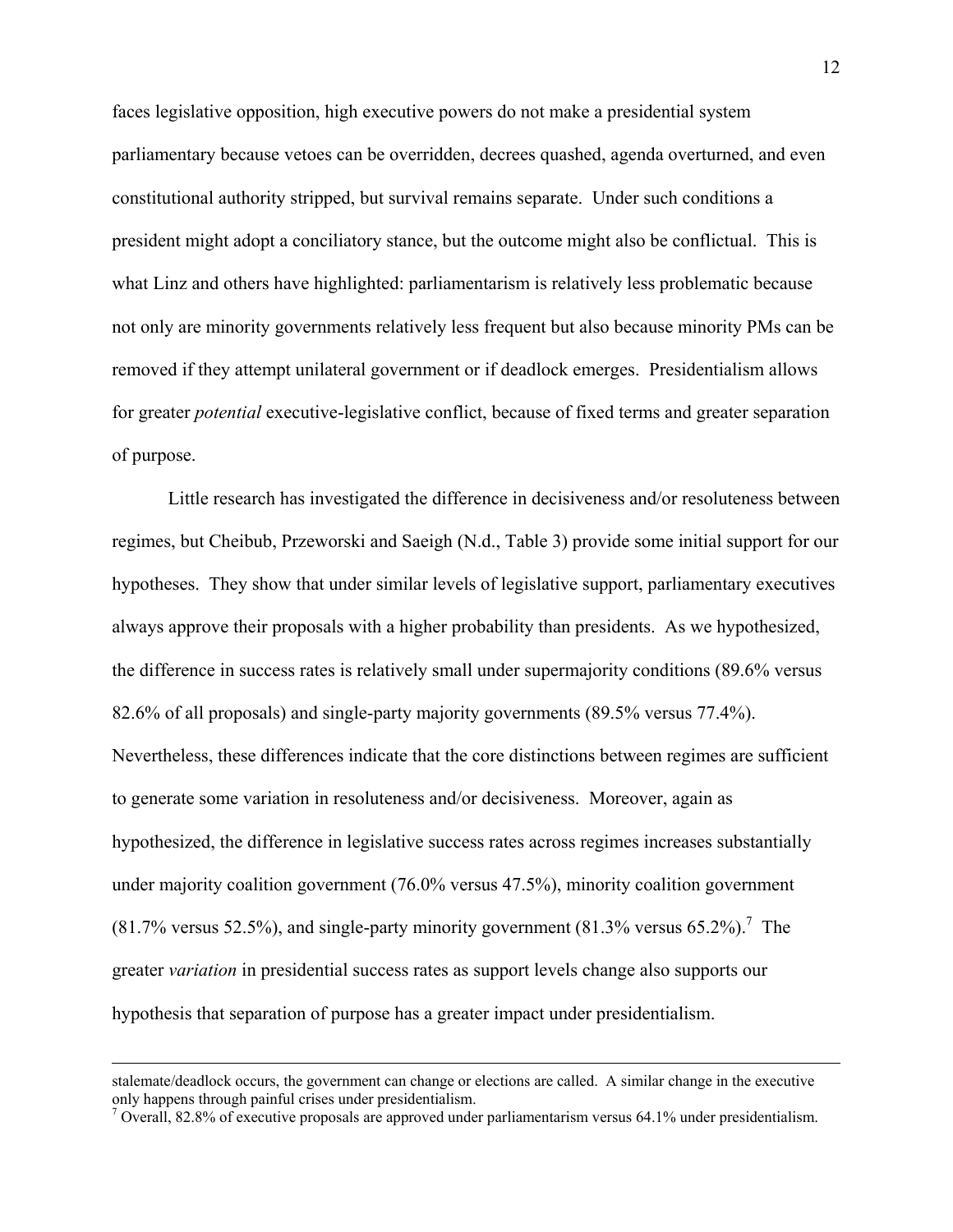The data that Cheibub, Przeworski and Saiegh report are highly aggregated and necessarily assume a great deal, for example that presidents' and PMs' *proposal* strategies are similar under different support conditions, and we do not know anything about the similarity or difference in the *content* of the proposals the authors analyzed. Nevertheless, their results indicate that differences in executive legislative success rates exist and are at times substantial. This preliminary support for our hypotheses suggests the need for more detailed empirical tests, controlling for the degree of separation of purpose, executive unilateral powers, and most importantly the extent of preference divergence between executive and the pivotal legislator. We expect that as executive unilateral powers increase, resoluteness declines and decisiveness increases. Conversely, as separation of purpose increases, decisiveness declines and resoluteness increases. Finally, as the extent of preference divergence increases, decisiveness declines and resoluteness increases.<sup>8</sup>

In sum, H2 suggests that the core institutions of presidentialism increase policy resoluteness and decrease policy decisiveness, even assuming preference overlap between branches. Given H1 we also know that separation of purpose and executive unilateral power vary more under presidentialism, and we also know that that preference divergence between the executive and the pivotal legislator are more frequent under presidentialism. Under either regime, as the distance between the ideal points of the executive and pivotal legislator increases, moving from the status quo ought to become relatively more difficult. We suspect that such difficulties will be greater under presidentialism. Our specific hypotheses about decisiveness

 $\overline{a}$ 

<sup>&</sup>lt;sup>8</sup> This argument obviously relates to the American politics literature on divided government, which most scholars agree "matters" (e.g. Cox and Kernell 1991; Fiorina 1992), although some disagree (e.g. Mayhew 1991). Divided government is not the same as deadlock, and "success rates" may not be the best (and are certainly not the only) dependent variable for comparing legislative dynamics under majority and divided government, but it seems logical to suppose that under unified government a president will accomplish more, accomplish it faster, and at less expense. The data that Cheibub, Przeworski and Saeigh (N.d., Table 3) report tend to support this. See Epstein and O'Halloran (1999) and Magar (2001) on the different ways in which divided government "matters."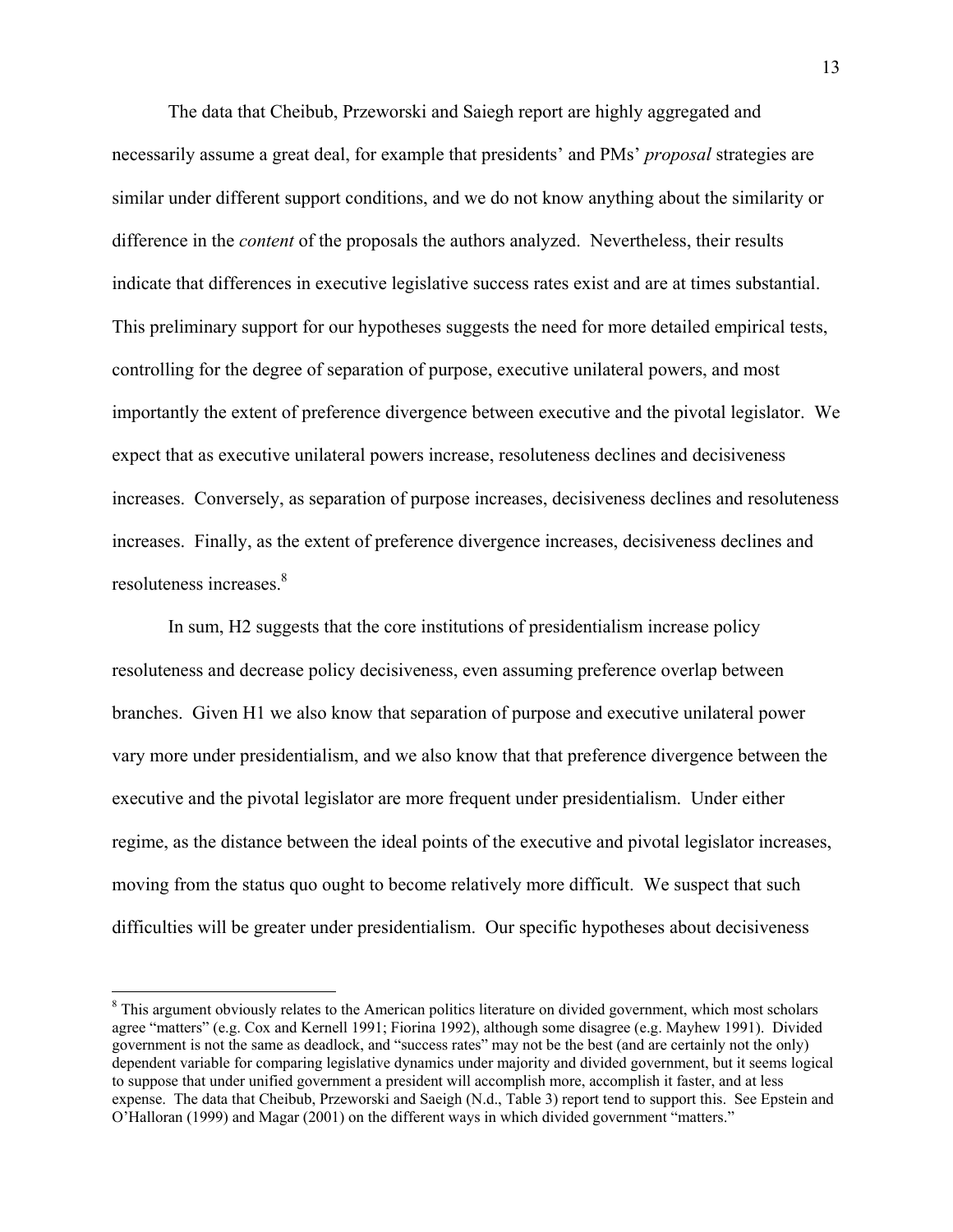and resoluteness require further theoretical specification and empirical testing; we expect that the most important reason to factor promoting resoluteness and decisiveness is the greater tendency for preference divergence between the executive and legislative branches under presidentialism.

## **4) H2b: What Follows from Presidential Cabinet Authority?**

The third element of the core definition of presidentialism, authority over the cabinet, also generates important political consequences. Most importantly, presidential power to appoint and dismiss ministers means that the cabinet survives independently of legislative support. This has wide-ranging effects and is potentially more important than other unilateral powers, because the legislature has no formal authority to override presidents' decisions to appoint or dismiss ministers, no matter how great the divergence between branches.<sup>9</sup> In contrast, the legislature can always annul a presidential decision to use agenda, veto, or decree powers, provided it can muster the necessary majorities to overcome these measures (Amorim Neto, 1998).

Independent cabinet survival matters for governance because cabinets have two purposes: 1) to build legislative support to *pass* legislation; and 2) to control the executive-branch bureaucracy that *implements* legislation. Both goals are wholly dependent on the legislature under parliamentarism, but presidents' authority to nominate ministers independently of the legislature implies that under presidentialism the composition of the cabinet could be *more or less* related to the president's legislative coalition. Moreover, presidents can control the bureaucracy *without* legislative support. This is a potentially critical difference given the importance of executive-branch bureaucracies around the world for policy implementation.

Second, under presidentialism the relationship between the chief executive and cabinet ministers is far more hierarchical than under parliamentarism, more than one of *primus inter*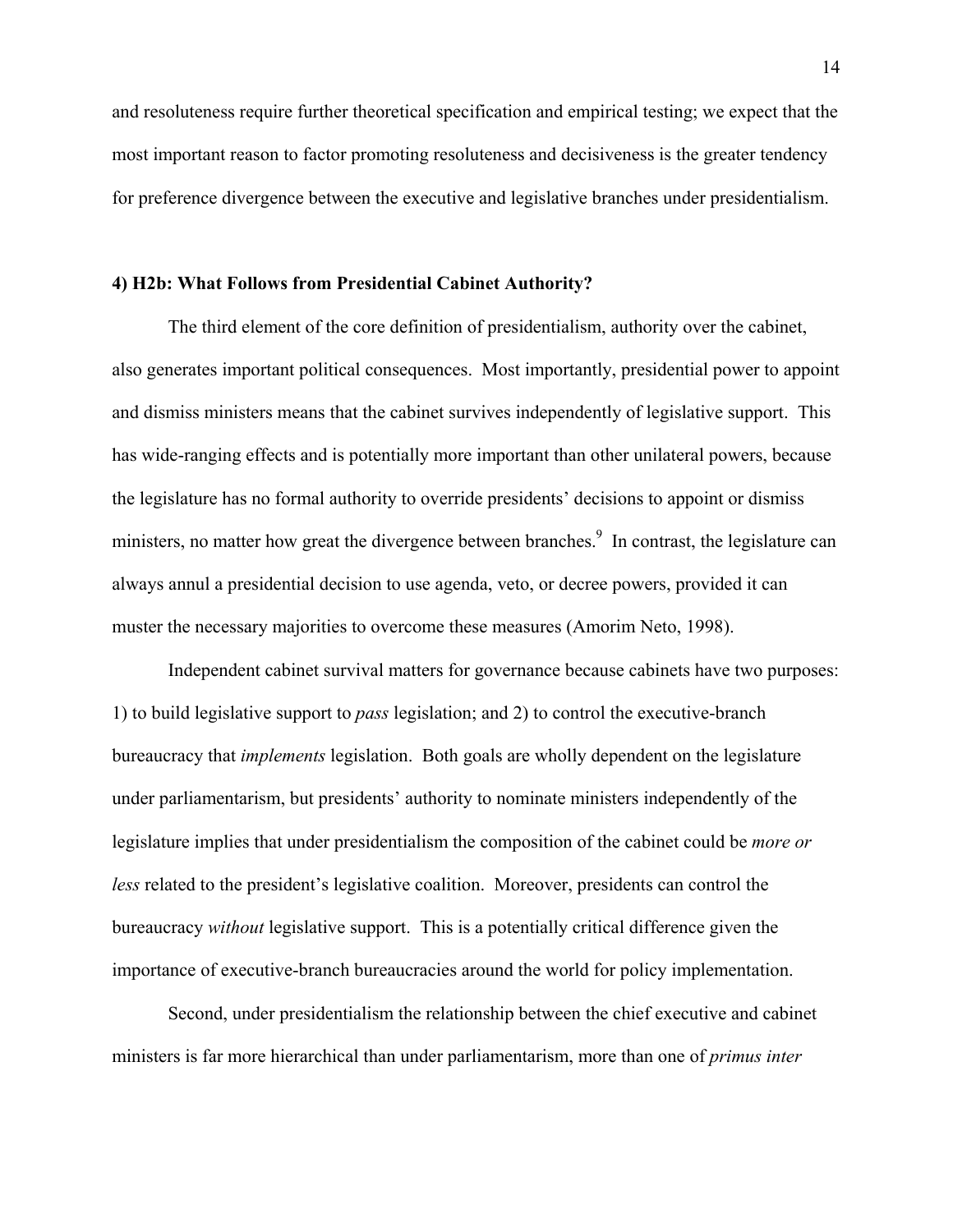*pares* (Sartori 1994, 84). Third, under presidentialism the *formateur* of any coalition is always the president, and by extension his party. In parliamentarism the *formateur* is always the largest party, but under presidentialism the president's party may not be the largest. Fourth, under presidentialism there are no *formal* mechanisms that can guarantee cabinet coalition agreements, such as the censure motion under parliamentarism. $10$ 

In a single-party governments all of these factors should have important political consequences differentiating presidential from parliamentary systems. However, when no party has a majority the differences should be starker. For example, the president's position as *formateur* suggests that coalition dynamics may differ in multiparty situations across regimes, depending on the size of the president's party relative to the other parties. More importantly, cabinet independence, the formal separation of powers, and presidents' varying unilateral powers suggest that the expected "office" and "policy" payoffs (Strøm 1990a) to a party's participation in government can differ substantially across regimes (Samuels 2002). For example, hierarchy means that president always has the last word in policymaking, whereas under parliamentarism the PM may have to concede *de facto* control over certain ministries to his or her cabinet partners (Laver and Shepsle 1996). Presidential control therefore means that parties considering whether to join a cabinet have greater cause to worry that they will be unable to translate participation into real policy influence. That is, parties have a lower expected utility for participation in a multiparty coalition under presidentialism than under parliamentarism. This argument further suggests that coalitions will be more costly to maintain and less stable under presidentialism.

<sup>-&</sup>lt;br>9  $\degree$  There are some exceptions to this rule (e.g. censure rules in Colombia and Peru, confirmation rules in the US, Philippines, and South Korea). However, critically, none of these rules affect the *survival* of the exec  $10$  These differences suggest that the standard formal models of coalition entry and exit designed for parliamentary systems (e.g. Austin-Smith and Banks 1988) require substantial modification for presidential systems.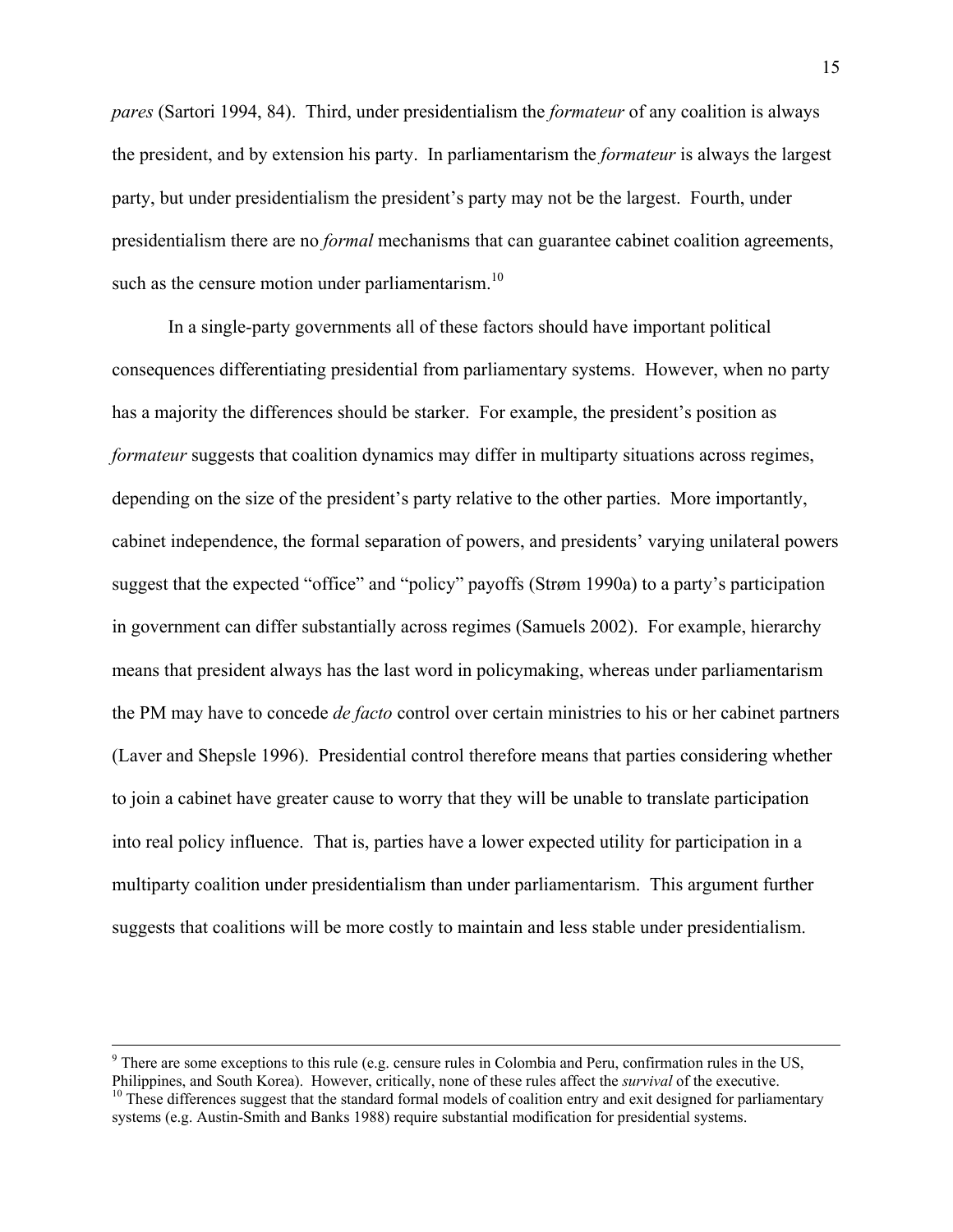The question remains as to whether these theoretical differences have real political consequences. Although research on coalitions under presidentialism is relatively scarce.<sup>11</sup> differences of opinion have already emerged. On the one hand, Cheibub and Limongi (2002, 18) suggest that "it is not true that incentives for coalition formation are any different in presidential than in parliamentary democracies. It is not true either that presidential regimes with highly fractionalized party systems will make the task of coalition formation even more daunting." Similarly, Cheibub, Przeworski and Saiegh (2001, 5) argue that there should be no difference in the frequency of portfolio coalitions between presidential and parliamentary systems and that "the connection between coalitions and legislative effectiveness is at best dubious."

On the other hand, Altman (2001), Amorim Neto (1998, 2001, 2002) and Amorim Neto and Tafner (2002) demonstrate that presidential cabinet autonomy makes a world of difference for executive-legislative relations. Altman's (2001) comparative study found that the core elements of presidentialism make coalitions less stable and the consistency of coalition support for the executive more variable. Specifically, separate survival and the existence of fixed terms affect the likelihood of coalition formation and maintenance: as the president's term advances, the likelihood of coalition formation decreases and the likelihood of coalition collapse increases (93). Thus, unlike parliamentary cabinets, presidential coalitions "tend to form and dissolve in synchronization with the electoral calendar corresponding to the president's term of office" (115). This differentiates the dynamics of coalition government in presidential and parliamentary regimes and perhaps partly accounts for the substantially greater frequency of minority government under presidentialism noted above.

 $\overline{a}$ 

<sup>&</sup>lt;sup>11</sup> On cabinet coalitions in presidential systems, in addition to Amorim Neto and Altman (see below), see Hartlyn (1988), Deheza (1997), Thibaut (1998), and Lanzaro (ed.) (2001). On legislative coalitions, see for example Ames (1995; 2001), Morgenstern (1996, N.d.), Carey (2000), and Figueiredo and Limongi (2000). On the impact of the vote of confidence on legislative party cohesion, see Diermeyer and Feddersen (1998).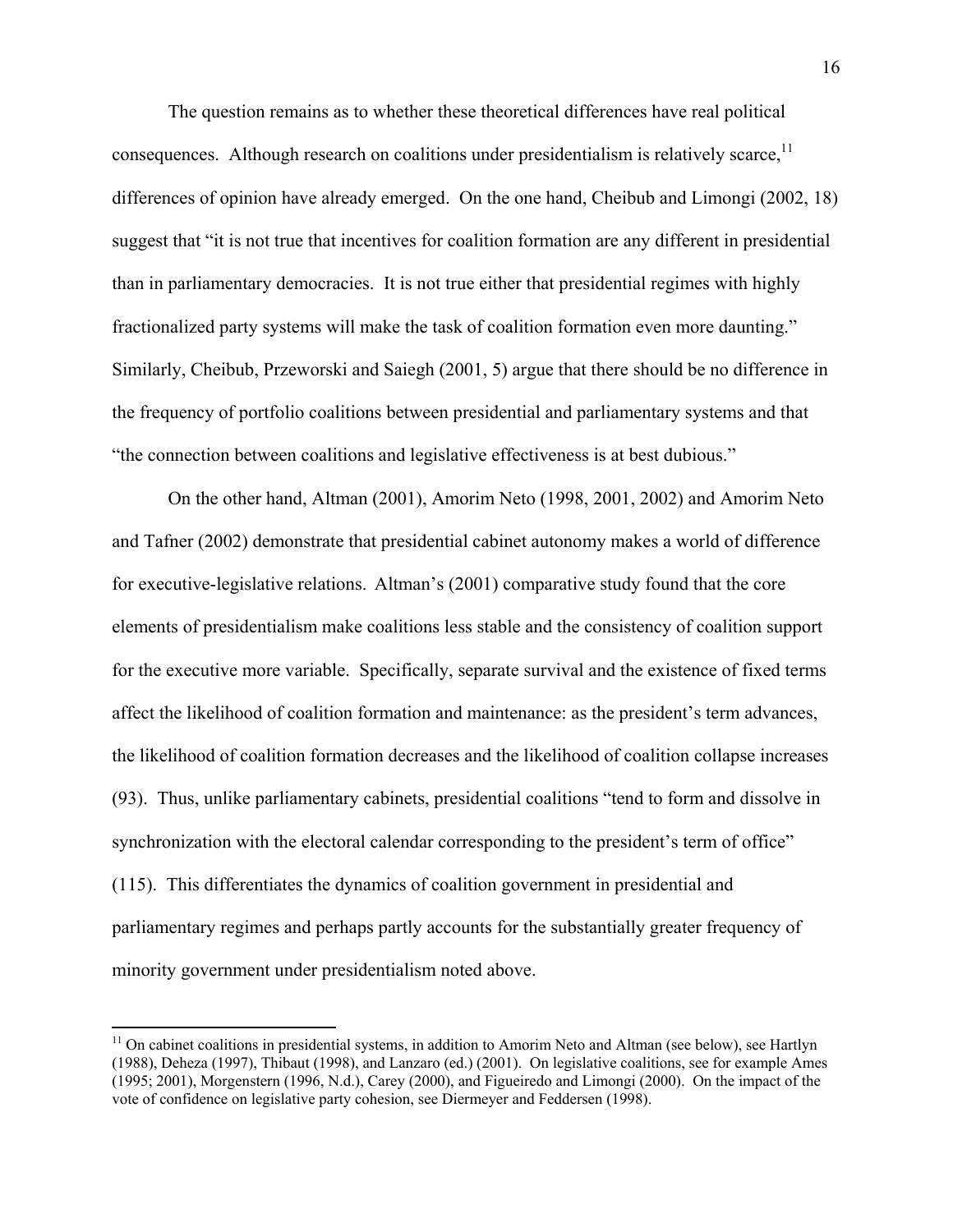Amorim Neto's research, which is less concerned with *whether* coalitions will form or not but rather with *what kind* of cabinet coalitions form, is arguably more important for the question of differences following from presidential cabinet control. Amorim Neto suggests that presidents' autonomy to appoint and dismiss ministers without regard to survival in office implies that presidents have greater leeway to recruit different *types* of ministers than PMs, and thus construct different types of cabinets, *regardless of whether the cabinet is single-party or a coalition*. Prime ministers almost exclusively appoint completely *partisan* cabinets: they select members of parliament to their cabinets because cabinets depend on parliamentary confidence for survival. In contrast, cabinet partisanship is more variable under presidentialism because the president does not depend on legislative support for survival. This affords a president the opportunity to appoint personal cronies or non-partisans if he feels they are more qualified to achieve his particular goals. The data systematized by Amorim Neto (1998, 29) bear this out: in 17 European democracies from 1960-93, only in France (12.8%) and Finland (5.6%) (notably, the two countries with relatively strong presidents) were more than 3% of all cabinet ministers nonpartisans. In ten of these countries not a single cabinet minister over the entire period was nonpartisan, and the overall average of nonpartisan ministers was 1.6%. In contrast, the average percentage of nonpartisans in 57 Latin American cabinets in 10 countries was 25.8% (calculated from Amorim Neto 1998, 67). This is not a controlled comparison, but the stark difference certainly supports the notion that partisanship is much more variable in presidential cabinets.

The second element of the argument also follows from presidential cabinet authority and presidential leeway. Under parliamentarism, because governments depend on constant support from all parties in the coalition, PMs have strong incentives to distribute cabinet portfolios proportionally to the legislative weight of each party, what Amorim Neto (1998) calls a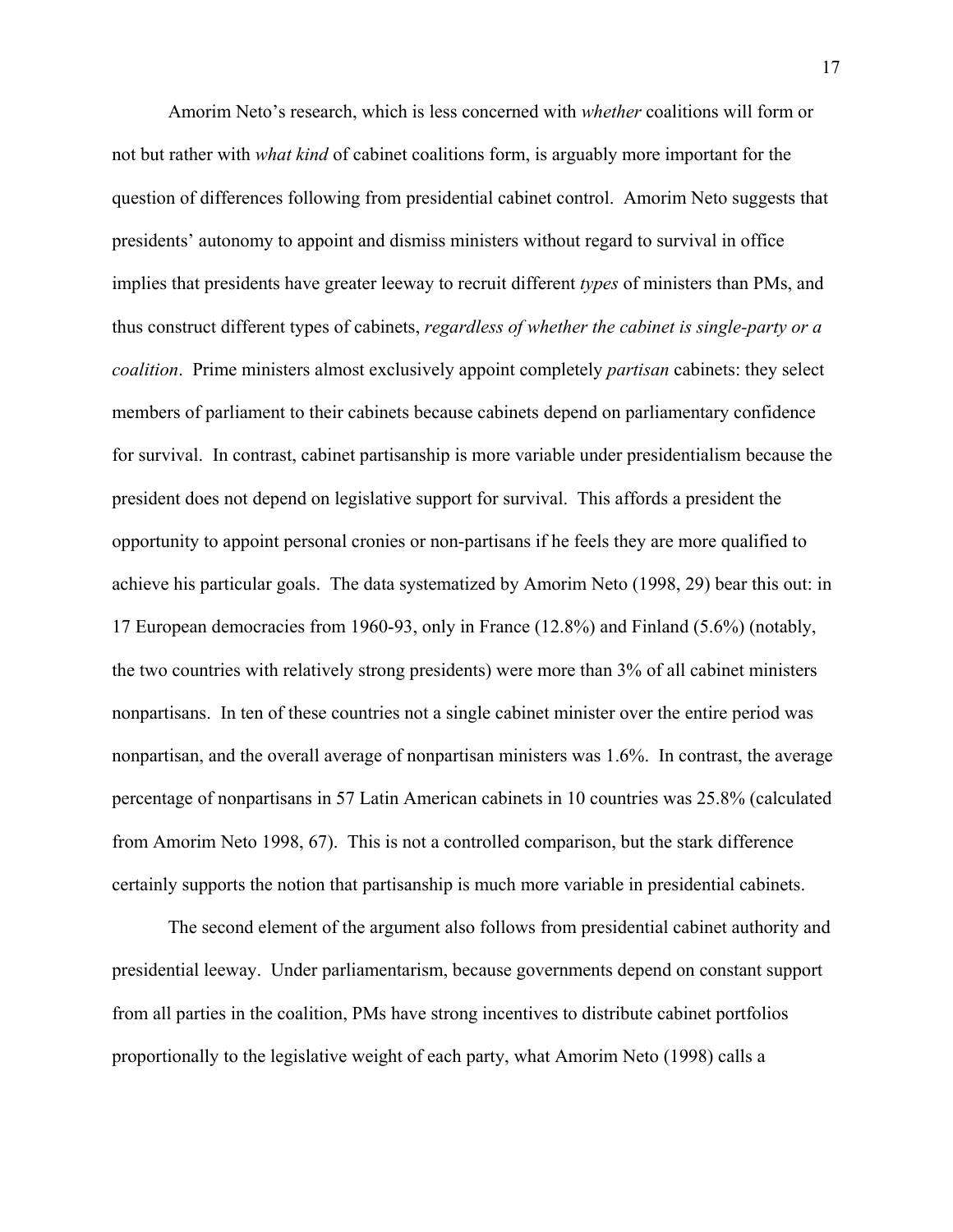*coalescent* cabinet.12 Coalescence declines when cabinet portfolios are not proportionally distributed. In parliamentary cabinets coalescence approaches 1.0 (Browne and Franklin 1973; Warwick and Druckman 2001) because proportional partisan support in the cabinet is a prerequisite for accomplishing anything in parliament (Amorim Neto 1998, 27). However, cabinet coalescence tends to vary a great deal in presidential systems: Amorim Neto (1998, 67) found that average coalescence in Latin American cabinets was 0.71, with a low of .07 and a high of 1.0.

The reason for this variation follows from separate survival and from the empirical observation that the more limited range of unilateral executive powers in parliamentary systems means that PMs tend to rely on the normal legislative process to accomplish their agenda relatively more so than presidents, many of whom have a wider array of policy-making strategies available to them - they can mix decrees and legislative initiatives, for example, or they have exclusive budgetary control that does not depend on legislative input. Presidents who possess decree or other powers have relatively fewer incentives to equate cabinet composition with achieving their policy goals, and in any case they do not fear being tossed from office by a party that threatens to leave the cabinet. The composition of the cabinet thus reflects a presidents' mix of policy-making strategies. When presidents opt to pursue statutory implementation of their agenda, they need legislative support and thus are likely to appoint highly partisan, coalescent cabinets. In contrast, presidents who choose to rely on their constitutional prerogatives to downplay their dependence on statutes and the legislative branch will tend to appoint less partisan and less coalescent cabinets (Amorim Neto 1998, ch. 3).

The critical question is obviously what shapes presidential governing strategy. Two variables are critical: the degree of unilateral executive powers and the size of the president's

 $\overline{a}$ 

 $12$  Coalescence is operationalized the same as Rose's (1984) disproportionality between vote and seat shares.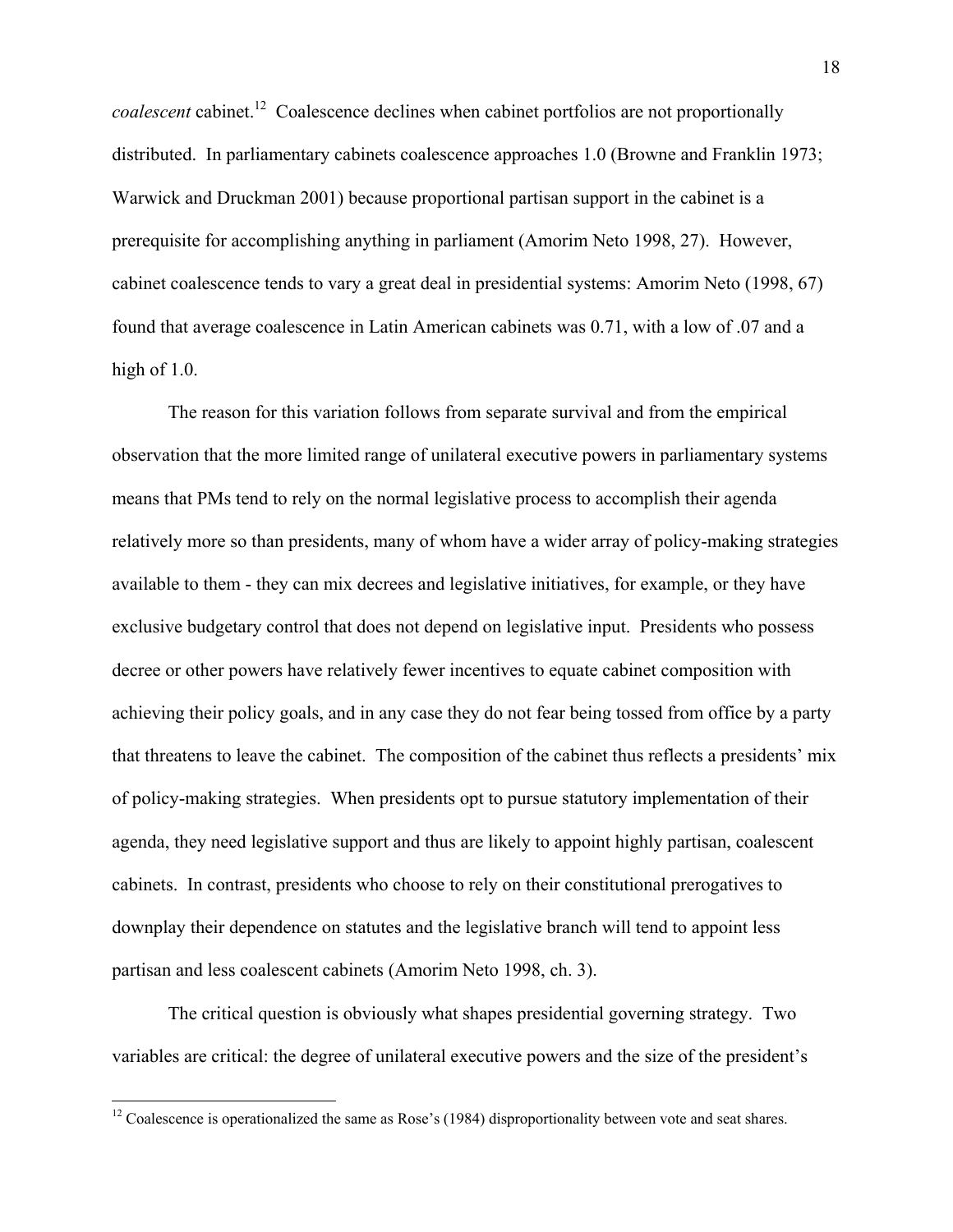party. The greater the president's unilateral powers and the smaller the president's party, the more incentives the president has to use unilateral powers instead of working through the normal legislative process. In contrast, the weaker the president and the larger the president's party, the more incentives the president has to make policy through standard legislative procedures. Although there is nothing *inherent* about presidentialism that results in "unilateral" governance style, nor is "unilateral" governance necessarily an outcome even when a president has substantial powers, these two variables are fundamentally related to general trends in different "styles" of governance between the modal presidential and parliamentary system (Amorim Neto 1998; see also Cox and Morgenstern 2001).

Yet we are concerned not mainly with style, but with substance. Presidential party size and presidential powers not only determine cabinet coalescence; cabinet coalescence is directly related to important "output" variables. First, there is a strong relationship between cabinet coalescence and the discipline of the president's legislative coalition (Amorim Neto 2002). It follows that cabinet composition - not simply whether the cabinet is single-party or multiparty, but the degree of cabinet coalescence - also affects the likelihood of presidential legislative success (Amorim Neto 1998). Moreover, Amorim Neto and Tafner (2002) confirmed the existence of an inverse relationship between cabinet coalescence and number of original decrees Brazilian presidents have issued since 1988.

Amorim Neto's research reveals how presidential cabinet authority reverberates throughout the political system. His work provides a critical insight: in presidentialism the *size* of the coalition or the *number* of coalition members are not the most important variables. This might seem counterintuitive to those who have been weaned on the literature that seeks to predict the size and number of members of parliamentary coalitions, and also for those who use either size of coalitions or number of "veto players" as predictors of variation in policy output. In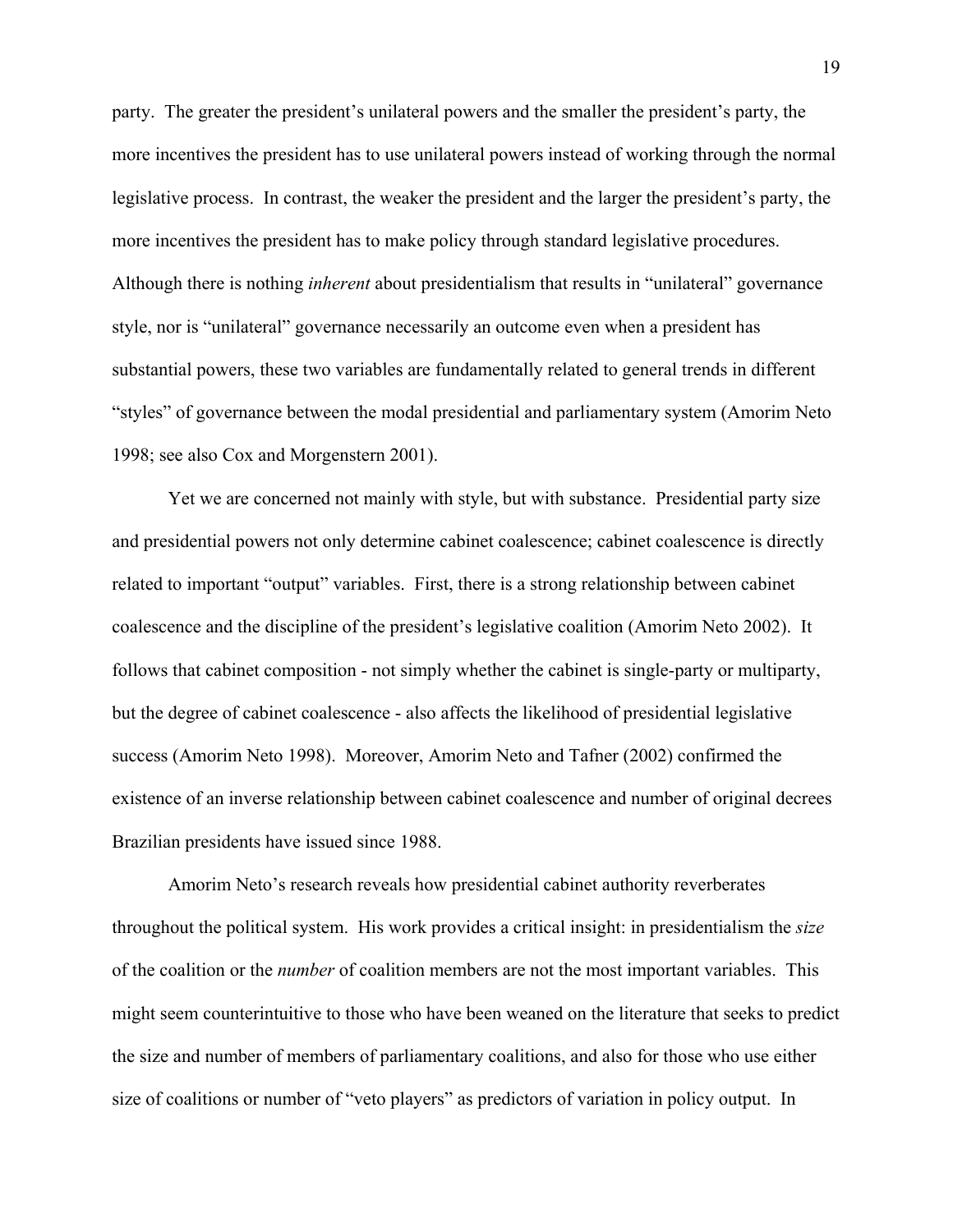presidentialism, the *type* of cabinet (indicated by the degree of partisanship and the level of coalescence of the cabinet) is more important, because both are ultimately related to governance style and success. This finding places renewed importance on the determinants of the size of president's party because of its relationship to presidential governance.

Presidential cabinet autonomy generates substantial and important differences between regimes. Even under conditions of single-party majority governments, presidents' separate survival gives them leeway to appoint different types of cabinets than PMs. In multiparty settings, we expect the differences between presidentialism and parliamentarism to be exacerbated because of the hierarchical relationship between presidents and coalition partners, the president's position as *formateur* regardless of his party's size, differences in expected "policy" and "office" benefits to a party's participation in government, and because of the absence of formal coalition-maintenance mechanisms. These variables have real and important consequences for politics.

Future research should explore these differences more fully. For example, existing empirical work has barely begun to directly compare presidential and parliamentary coalitions. We hypothesize that coalitions are more likely, stable and cohesive under parliamentarism. Questions that demand attention include whether any differences in coalition dynamics are due to separation of purpose (e.g. electoral cycles or different electoral rules for presidents and assemblies, which shape the composition of the legislature and thus coalition possibilities), differences in unilateral executive powers (which may entail different payoffs to coalition entry and exit, affecting both their likelihood and stability), or because coalitions are simply more complex to negotiate and more costly to maintain under presidentialism.

A second line of investigation could extend Amorim Neto's work theoretically and empirically. First, the question of why and when presidents deviate from proportional portfolio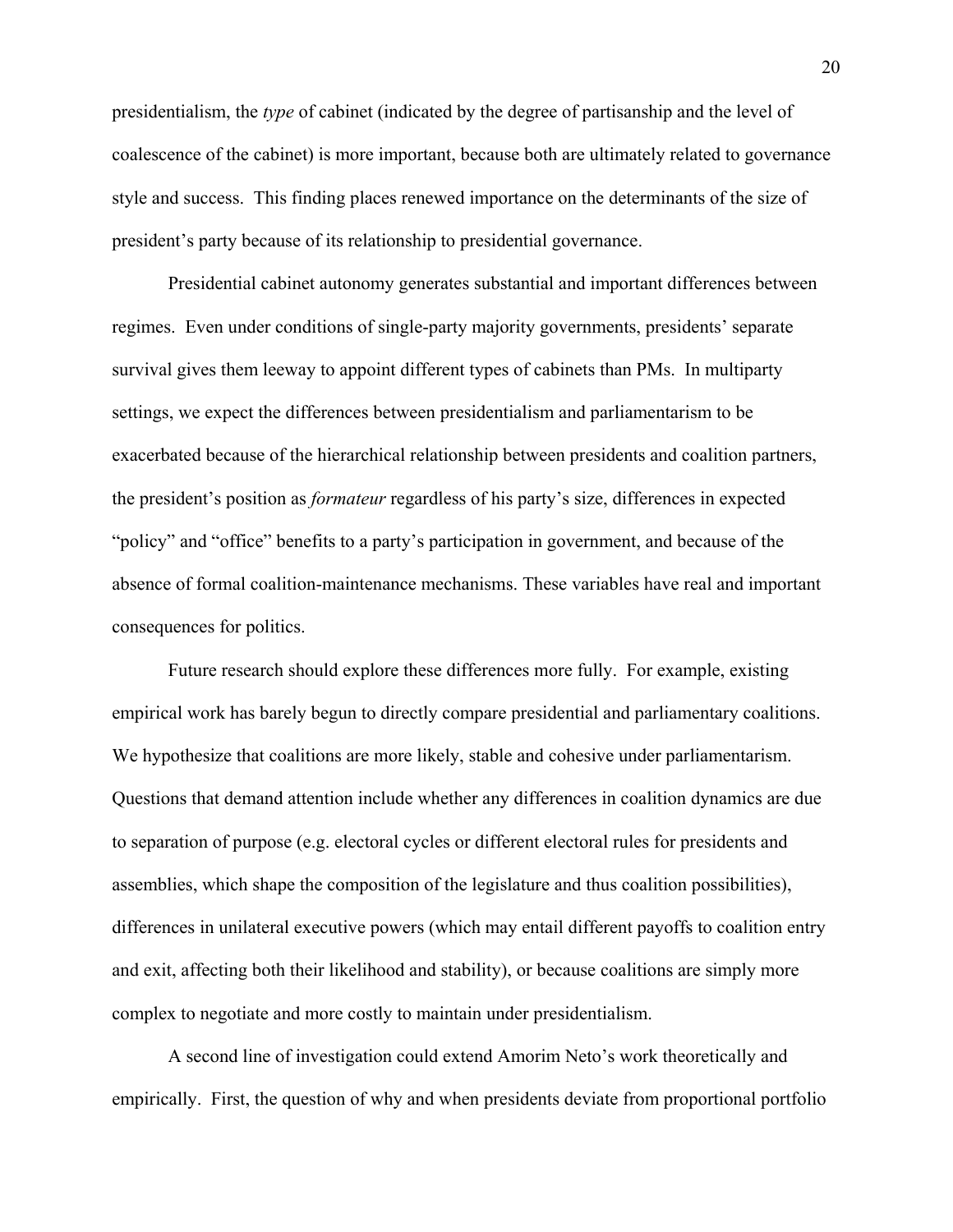distribution merits further theoretical exploration. Second, the hypotheses about the impact of cabinet coalescence on government performance should be tested in a wider range of cases and areas. For example, is coalescence more important for legislative cohesion and legislative output than the size of a coalition or the number of its members?

Third, does bicameralism have a different impact for presidential and parliamentary cabinets, given that strong bicameralism is more associated with presidentialism? Several scholars (e.g. Hammond and Miller 1987; Tsebelis and Money 1997; Heller 1997, 2001) have shown that bicameralism shapes policy outcomes. Starting from this insight, Druckman and Thies (N.d.) reveal that parliamentary cabinets with upper chamber majorities last substantially longer than those without. Given the association of strong bicameralism with presidentialism, we suppose this ought to be even more true in presidential systems. The literature on parliamentary coalitions often assumes that all parliaments are unicameral mainly because only lower houses have direct authority over governmental origin and survival (Italy is an exception). Under bicameral presidentialism neither chamber has authority over government origin or survival, but both are more likely to impact policy. If a president lacks a majority in one or both chambers, this should impact cabinet dynamics, which in turn ought to affect the policy process. Studies of coalition government simply cannot ignore upper chambers in presidential systems.

In sum, Cheibub and Limongi's claim that "government coalitions are more frequent under parliamentarism, but the difference is one of degree, not of kind" (2002, 4) is incorrect. The difference is *both* in terms of degree and of kind: majority governments are both more common under parliamentarism and cabinet dynamics generally are quite distinct between regimes. Amorim Neto's findings also contradict Cheibub and Limongi's conclusion that "the connection between coalitions and legislative effectiveness is at best dubious" (2002, 5). The connection between cabinet coalitions and legislative effectiveness is critical. When a coalescent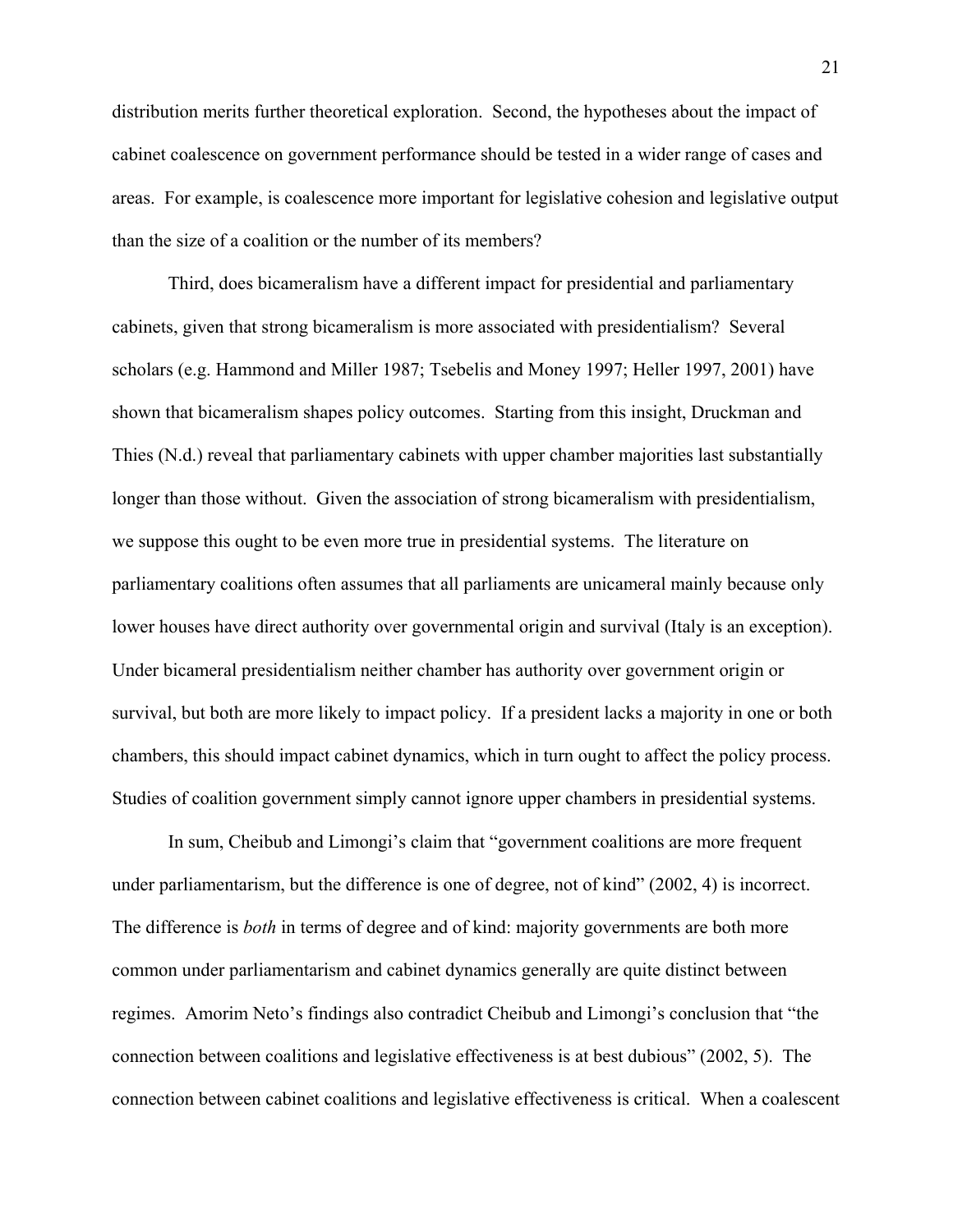cabinet is formed, the president is likely to accomplish relatively more of his agenda with relatively less executive-legislative conflict (e.g. Fernando Henrique Cardoso). When the cabinet is not coalescent, the opposite is more likely (e.g. Fernando Collor). Given that minority governments are more likely under presidentialism, the connections between presidential party size, presidential governing strategy, and governance demand further investigation. Research should focus on the *way* cabinets and coalitions are pieced together, rather than their size of the number of participants, as potential explanations for variations in governance under presidentialism.

#### **5) H2c and H3a: Regime Collapse: Why is Presidentialism More Fragile?**

Scholars have repeatedly found that presidentialism is more fragile than parliamentarism, regardless of other factors. This means that the separation of powers is a *sufficient* explanation for relatively higher regime fragility. Some scholars (e.g. Mainwaring, 1993; Jones, 1995) have also argued that multiparty situations are more problematic under presidentialism because separation of survival discourages minority presidents from moderating their stance or seeking new coalition partners. Thus although minority governments are frequent under parliamentarism, parliamentarism is more flexible because the PM depends on the legislature to survive. In short, although minority government is not a necessary or sufficient explanation, it tends to further increase the probability of presidential collapse.

The biggest obstacle facing research on this question is identifying what conditions lead to crises as opposed to mere muddling through. For example, "deadlock" would seem relatively straightforward to measure: it occurs when an agenda-setter cannot obtain the votes to pass the agenda and/or override a veto. Empirically, this situation can emerge under a variety of conditions: a president can stake his reputation on a constitutional reform effort yet fail to get the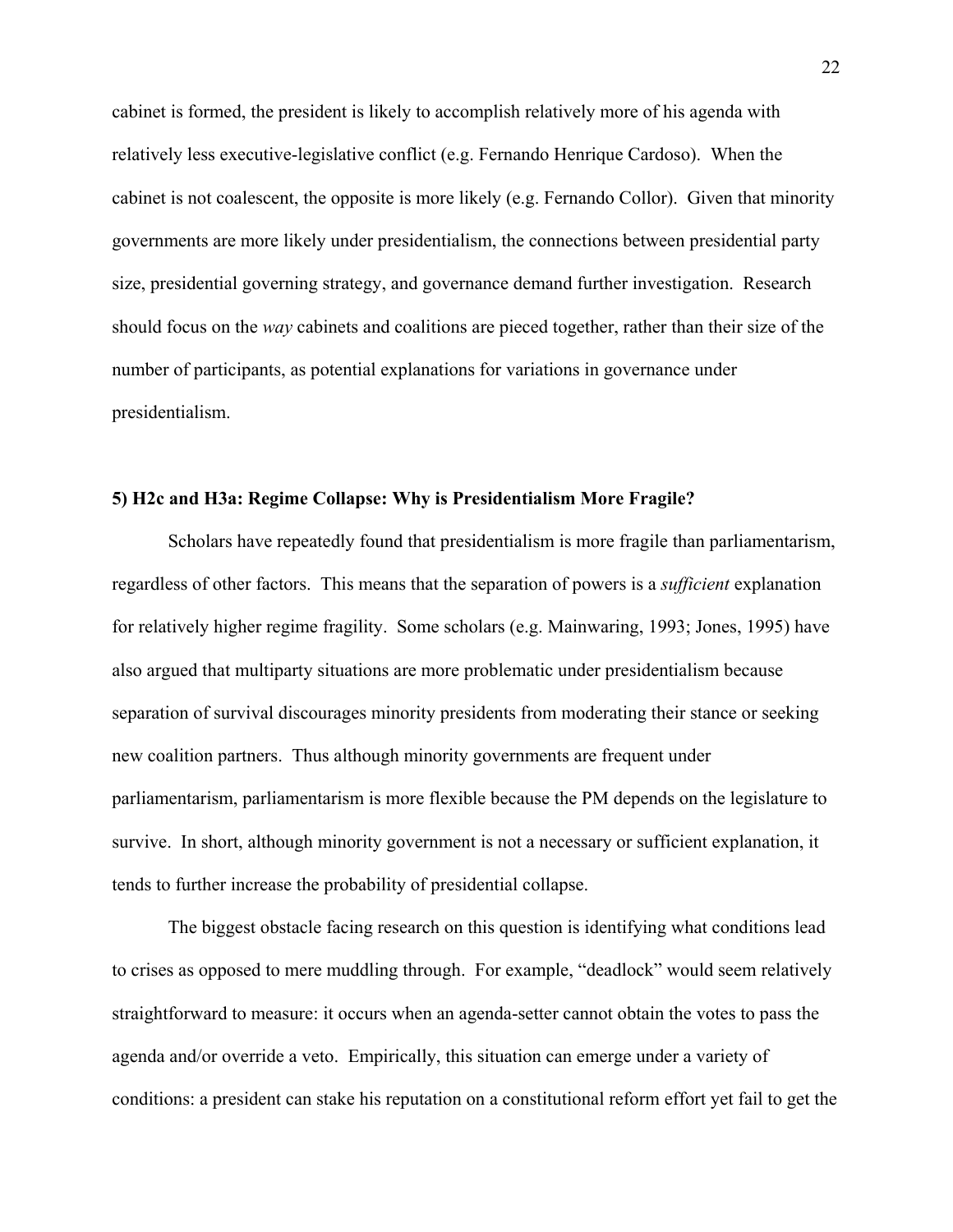required 2/3 majority, for example. However, while some of the variables that contribute to deadlock are numerical and easily measured, others are not. For example, ideological polarization contributes to the likelihood of coalitions, and may thus be important in determining whether we see deadlock and thus regime collapse. However, we know of no attempt to measure polarization cross-nationally and over time across a large enough set of cases to test this proposition. In any case, Amorim Neto suggests that simply counting the distribution of legislative seats is insufficient to measure government coalitions' "strength" under presidentialism. Deadlock is not simply a question of counting seats.

In a prominent recent work, Przeworski *et al.* (2000) (hereafter referred to as PACL for the authors' initials) reconfirmed that presidentialism is more fragile than parliamentarism. However, PACL - along with Cheibub and Limongi (2002), Cheibub (2002a, 2002b), and Cheibub, Przeworski and Saiegh (2001) - have reinvigorated the debate about the sources of presidentialism's relative fragility by questioning the conventional view of the connection between variation in presidential legislative support and regime fragility. In what follows we assess the state of this debate. We conclude that methodological and empirical problems, in particular regarding the measurement of deadlock, impede definitive answers. In our view, while the conventional view still wins points on theoretical plausibility, the question remains open.

Let us concentrate on PACL's argument about the relationship between legislative fractionalization and presidential collapse. First, PACL (134) show that the *absence of a majority party* in the lower house is associated with presidential collapse. This confirms existing research that established the association between minority government and presidential collapse (e.g. Jones 1995). However, by breaking down the data on "no minority party" and "majority party," PACL argue that there is no relationship between the *size of the largest party* and collapse (PACL, 134). Here they apparently mean to suggest that the relationship between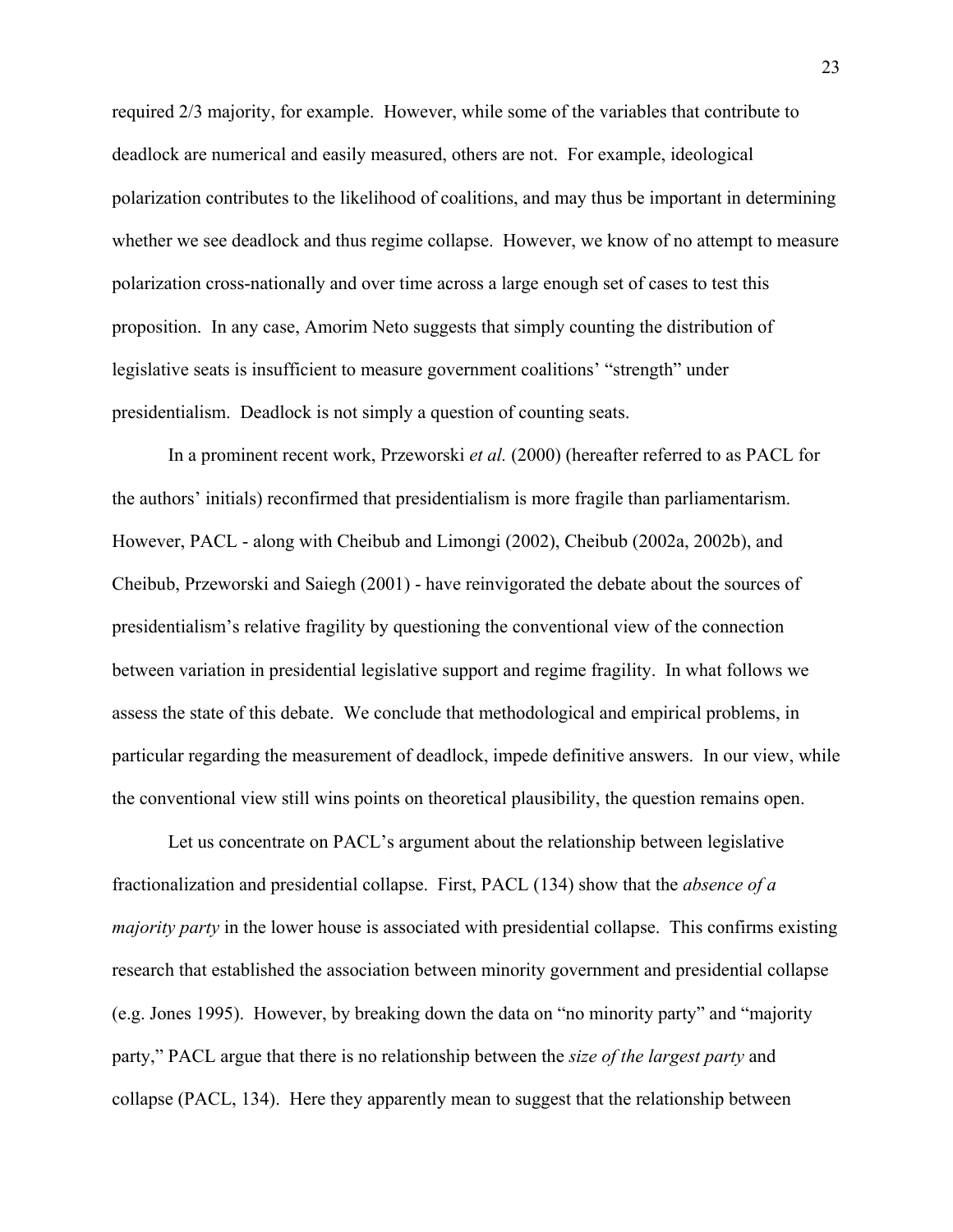percentage of seats of the largest party and the probability of presidential collapse is N-shaped. We replicate PACL's findings in Chart 1 (see Table 2.21 in PACL, p. 135).<sup>13</sup>

## **Chart 1 Here**

Despite this N-shaped relationship, in the next paragraph PACL claim only that "presidential democracies appear particularly vulnerable in situations when the largest legislative party controls more than one-third but less than one-half of seats, a situation we term 'deadlock'…presidential democracies are much less likely to survive under the conditions of such moderate fractionalization" (134). By implication PACL are suggesting that situations where the largest party has *less* than one-third of the seats are not so bad.

This claim is confusing because it contradicts the conclusion in the previous paragraph that the size of the largest party has "no impact" on regime survival (the N-shaped relationship). More importantly, there is no reason to believe there should be *any* relationship between the size of the *largest* party and regime collapse, if we do not know the allegiance of the largest and the other parties. Is the largest party the president's, or an opposition party? Is there a coalition? In the absence of contextual information about parties' relationship to the president, any posited relationship between the size of the largest party and collapse could be spurious. And in any case, situations where the *largest* party controls more than one-third but less than one-half of the seats are certainly not by definition "deadlock" situations. For all we know, situations like these could entail strong presidential support, if the largest party is allied with the president and in a coalition. This division of the cases is meaningless in the absence of contextual information.

When the president's party lacks a majority, what may be critical is whether a coalition forms and/or the degree to which it sticks together. PACL's finding that minority government is associated with presidential fragility reconfirms existing research, but "minority government" is

 $\overline{a}$ 

<sup>&</sup>lt;sup>13</sup> We used PACL's data, downloaded from Cheibub's website, http://pantheon.yale.edu/~jac236.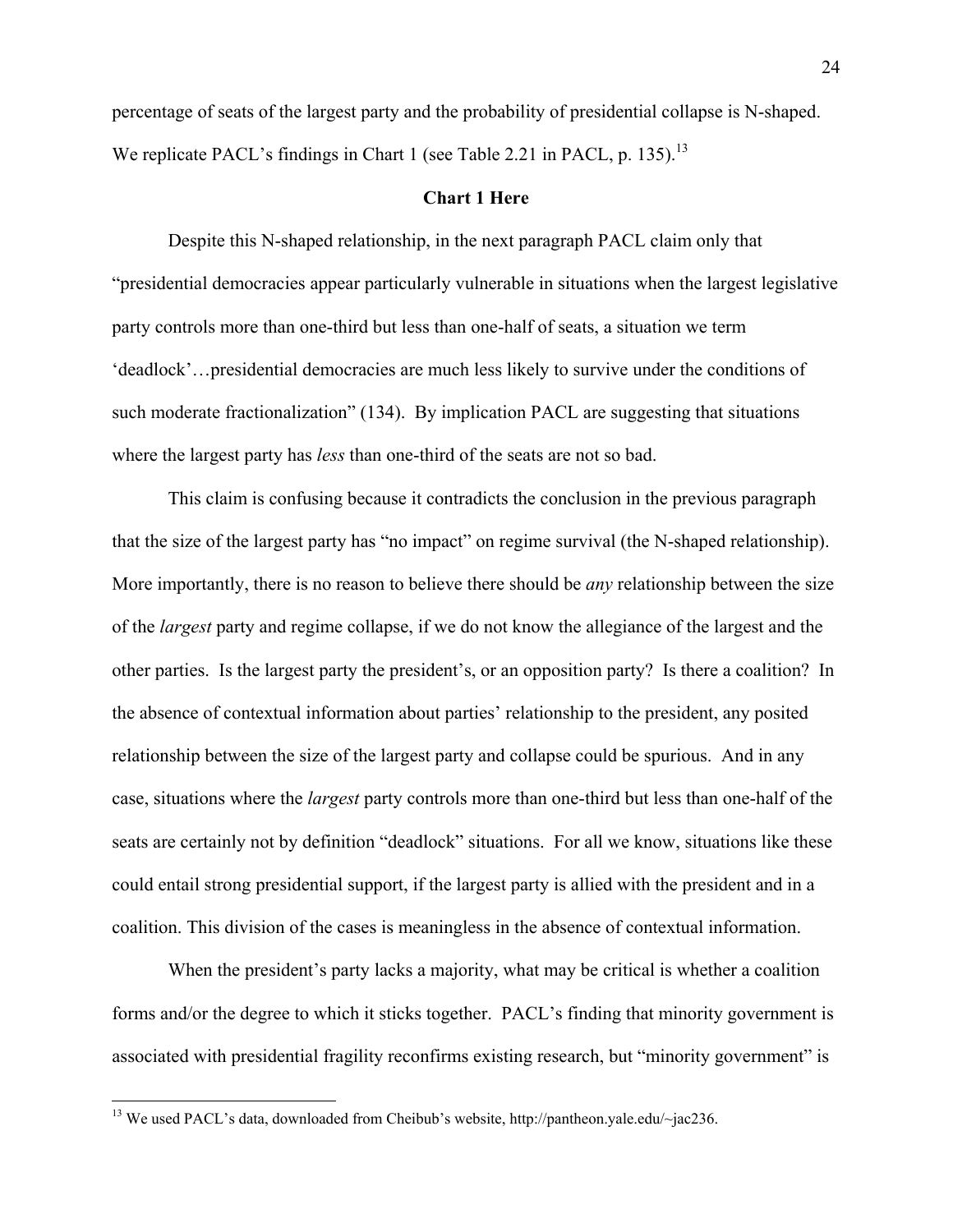a fairly blunt variable and scholars should seek to understand when minority government is more or less problematic, given that most minority presidents do not get overthrown. PACL's attempt to refine the debate by relating the size of the *largest party* to presidential fragility is unhelpful because that variable is context-free and begs the question of whether governance is a function of the size of the president's party and the relationship of the president to the other parties.

PACL then address a third existing hypothesis: the likelihood of collapse is correlated with legislative *fractionalization*, measured with the effective number of legislative parties (ENP). There are several problems with this argument. The first is methodological: the reliance on ENP in the posited relationship between fractionalization and regime collapse. As is wellknown (e.g. Taagepera and Shugart 1989), many combinations of fractionalization can result in similar levels of ENP. Table 1 illustrates the problem.

#### **Table 1 Here**

A legislature with ENP between 3 and 4 (the worst situation, according to PACL) may contain one relatively large party and two or more smaller parties, or three equally-sized parties, etc.. The "effective" number of parties thus tells us far less than the *actual* size of the president's party and the other parties. Moreover, ENP, like the presence or absence of a majority party or the size of the largest party, is context-free and tells us nothing about parties' political allegiances. The different scenarios in Table 1 may entail different coalitional possibilities (and thus governance outcomes) depending on which party is the president's and whether the other parties support the president.

For example, suppose that there are 3 parties with 30% of the seats and one party with 10%, so that ENP equals 3.57. The smallest party is on the left, then the president's party, and then the other two parties. The president makes a deal with the party to his left, but the other parties remain in opposition. The problem with any argument linking ENP to collapse is that it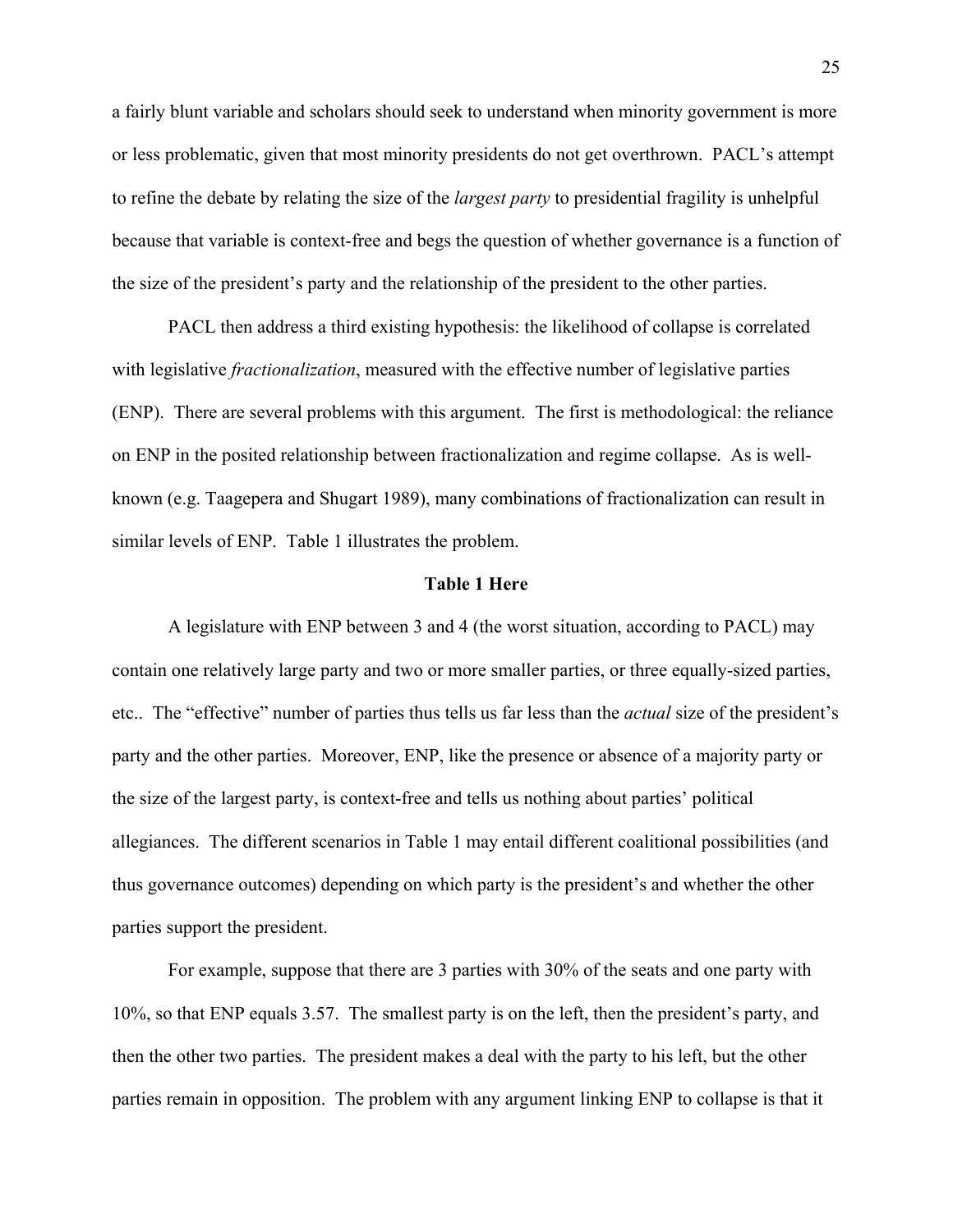remains unclear why this situation is any worse than the following: the president's party has 40% of the seats and the other party, which refuses to deal with the president, has 60% of the seats. ENP here is 1.92. Perhaps these are equally problematic situations, but we cannot tell by using ENP. Other variables are needed, such as the size of the president's party, the size of the other parties, and the willingness of all parties to enter and remain in a coalition.

Given the widespread use of ENP, some might remain convinced of its utility. If so, PACL still do not make a convincing case for their argument because their conclusion depends entirely on how they present the data.<sup>14</sup> PACL grouped cases (reproduced in Chart 2 above) by 0-2 ENP, 2-3 ENP, 3-4 ENP, etc. and then displayed the probability of regime collapse for each group. When the cases are thus grouped, PACL reveal the "**∩**-shaped" relationship between the probability of collapse and ENP. However, PACL's argument is spurious because the criterion for lumping cases together is arbitrary and grouping the data differently generates a different conclusion. At issue is the reliability of any grouping criterion for drawing inferences about the posited relationship between X and Y. The fundamental problem is the *frequency* of different values of ENP in each group: PACL did not control for the probability that a given ENP will occur. Any alleged correlation between ENP and regime collapse requires such a control.

Before regrouping PACL's data to reveal how one can obtain results that contradict their argument, we note another problem. 40 of the 102 presidential cases where ENP>4 in PACL's dataset are from Switzerland.15 This case is misclassified: Switzerland is not presidential because it does not conform to the first defining principle of presidentialism, separation of origin *and* survival. Parliament formally elects the Swiss executive council - that is, *origin is not* 

 $\overline{a}$ 

<sup>&</sup>lt;sup>14</sup> For reference purposes, consult Table 2.21, page 135 in PACL.

<sup>&</sup>lt;sup>15</sup> There are slight differences in the number of cases reported in PACL's book and the dataset obtained from Cheibub's website. We use the numbers from the dataset.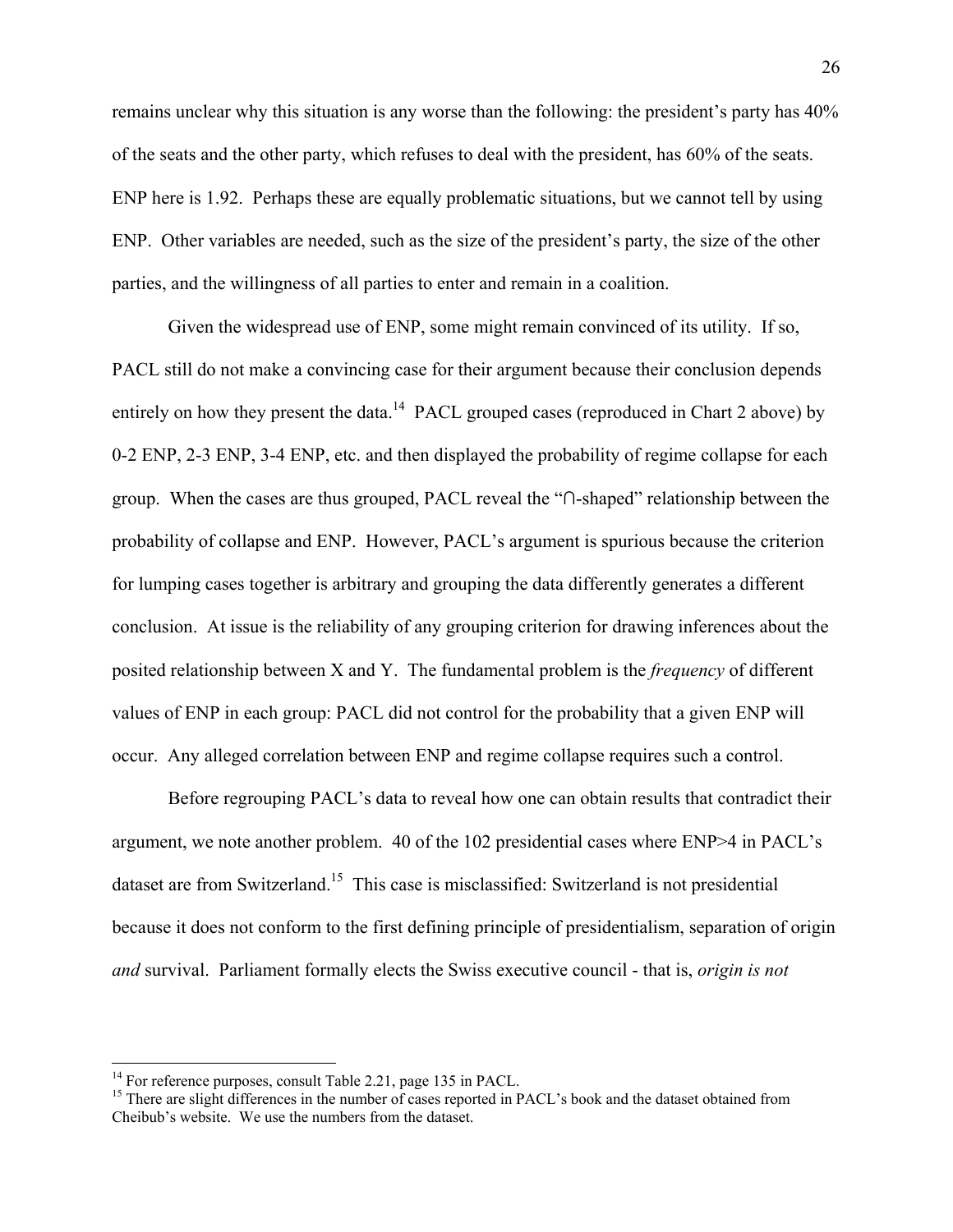*separate*, although survival is.<sup>16</sup> Moreover, Switzerland's collegial executive eliminates the "winner take all" aspect of presidentialism and maximizes preference overlap between the two branches. The resulting grand coalitions neutralize any impact of party fragmentation. Thus, even if one disagrees that Switzerland is not presidential, we have good reason to "control for collegial executives" when exploring the relationship between ENP and regime stability. Uruguay also had a collegial executive from 1951 to 1966 in PACL's dataset, so we can therefore exclude those cases as well.

Whether one includes or excludes these the Swiss and Uruguayan cases, grouping the data as PACL do is misleading because the groups do not contain equal numbers of cases. In Chart 3 we control for the frequency of ENP by splitting PACL's data into quartiles. Doing so generates a very different conclusion about the relationship between ENP and presidential collapse: here we see a positive relationship between ENP and presidential fragility.

## **Chart 3 Here**

If one objects to excluding cases with collegial executives, PACL's claim still fails to hold up: Chart 4 shows that with all cases included the probability of regime collapse still leaps from the  $2<sup>nd</sup>$  to the  $3<sup>rd</sup>$  quartile and then stays at the same level.

#### **Chart 4 Here**

One could of course group the data into terciles, quintiles, or whatever. The best thing to do in this situation is to plot the predicted probabilities of collapse for each reading of ENP, without any grouping. Chart 5 does that for both presidential and parliamentary regimes.<sup>17</sup>

1

<sup>&</sup>lt;sup>16</sup> Scholars such as Shugart and Carey, Jones, and Mainwaring never include Switzerland as a pure presidential case, and PACL themselves exclude Switzerland and Uruguay when counting "change in political rulers" within a regime, using the collegial executive as the rationale for the difficulty encountered (51n). Elsewhere, Przeworski and Cheibub (1999, 224) exclude Switzerland and Uruguay from presidential cases because of the collegial executive.  $17$  The simply involves running a bivariate logit regression of ENP on whether the regime collapses or not in each

year, saving the predicted probabilities at each observation, and then plotting the relationship.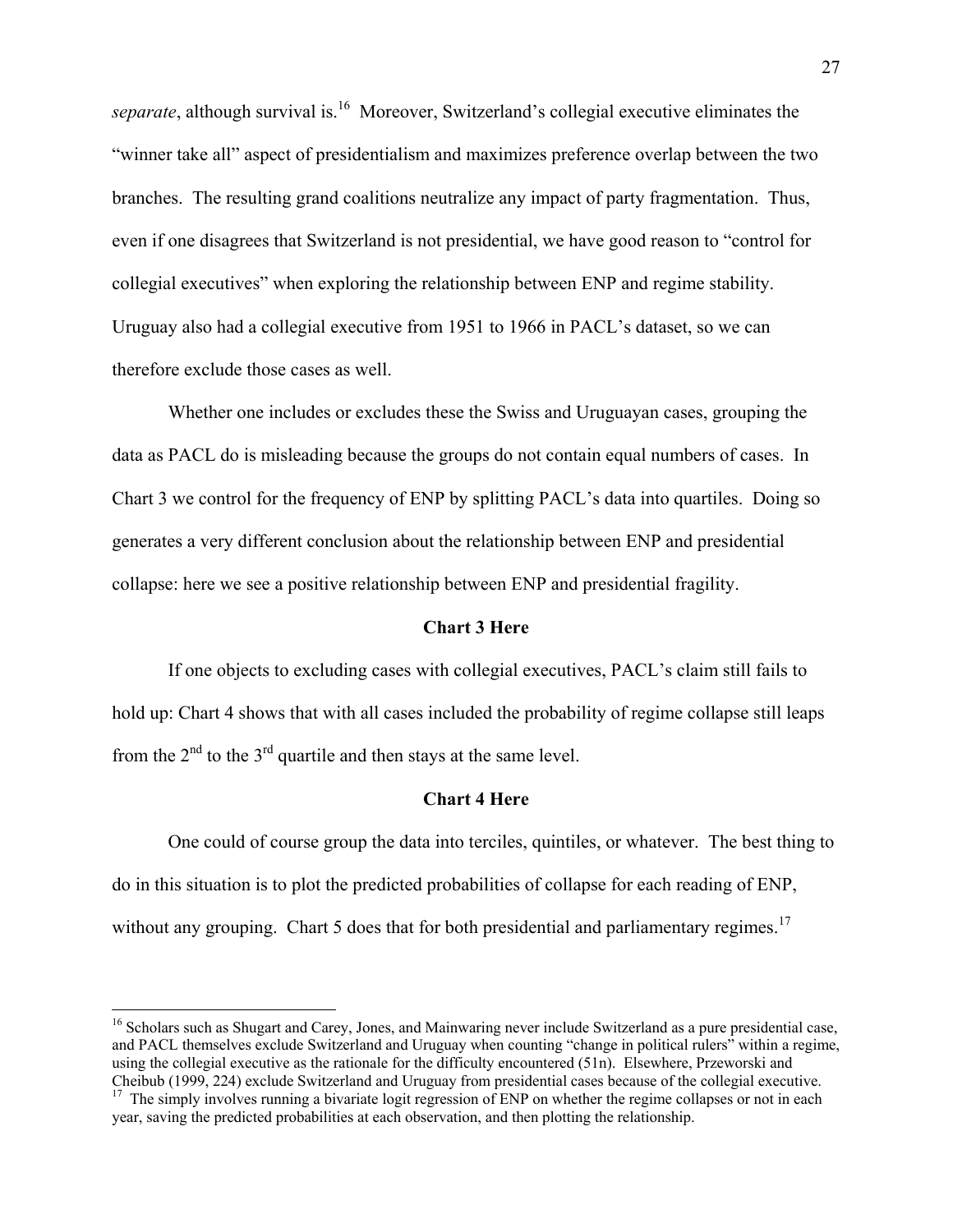## **Chart 5 Here**

Chart 5 confirms the relationship Chart 3 implies. In short, there are better and worse ways to report and display data: when alleging a correlation between X and Y, one must control for the number of cases at each value of X. Doing so undermines PACL's claim about the lack of relationship between ENP and regime collapse and tends to support the conventional view. In any case, our concern is less with the issue of how to display data than with the validity of the indicator used, however displayed. PACL's argument relies on indicators that are too blunt, are context-free, or that generate ambiguous theoretical implications.<sup>18</sup> Given these problems, and given the nature of the relationship revealed in Chart 5, PACL's dismissal of the conventional wisdom that relates fractionalization with problematic presidential governance is unconvincing.

These problems also cast doubt on the argument in Cheibub (2000a; 2002b), Cheibub and Limongi (2002), and Cheibub, Przeworski and Saiegh (2001) that the combination of presidentialism and multipartism is *not* more problematic than multiparty parliamentarism, because these papers rely on similar data and arguments. For example, Cheibub (2002a, 3) argues that "minority presidents, minority governments, and deadlock do not affect the survival of presidential democracies," yet (for example) his argument confusingly contradicts PACL's (134) conclusion about minority government, relies on a restricted notion of deadlock, and employs a similar argument about ENP as in PACL.

Given our qualms about ENP, we believe Chart 5 implies a need to further explore the hypothesis that posits a relationship between the size and consistency of the president's support coalition and presidential governability, not a summary dismissal of that hypothesis. Chart 5 tends to support two existing arguments. First, that presidentialism is more fragile than

 $\overline{a}$ 

<sup>&</sup>lt;sup>18</sup> One could also question PACL's case selection and/or coding system. For example, they choose to code Peru's democracy as collapsing in 1989 (p. 100). Such choices make a difference when there are only 24 cases of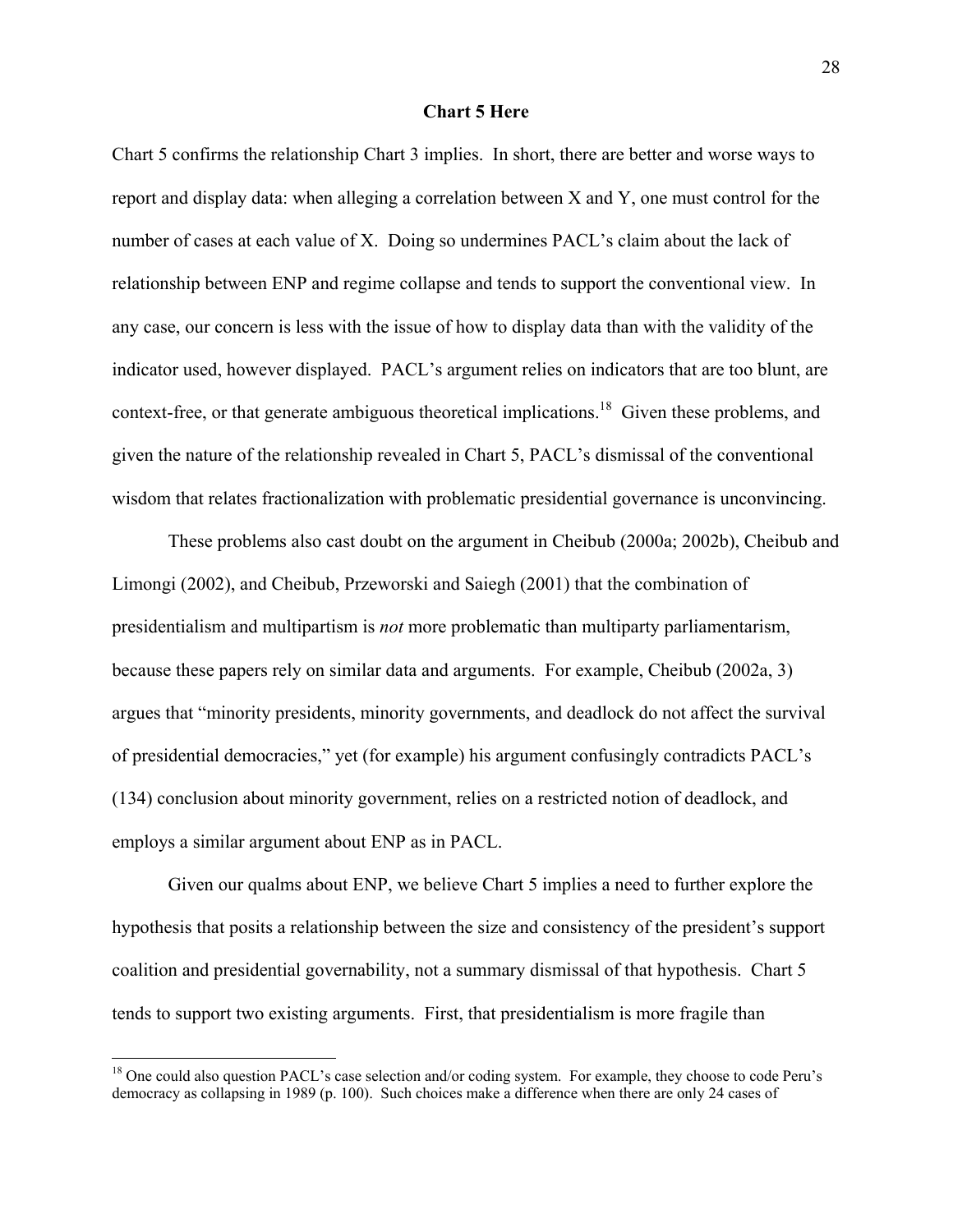parliamentarism regardless of the level of party-system fractionalization. That is, something about presidentialism is a *sufficient* explanation for difference in breakdown probabilities. Second, although the relationship between ENP and parliamentary breakdown is stable, as ENP increases presidentialism appears to become less stable. Consequently multipartism may not be *necessary* to account for differences between presidentialism and parliamentarism in terms of regime stability, but it may *exacerbate* differences in survival rates.

Two questions follow from Chart 5: why is presidentialism less stable under *all*  distributions of partisan support for the executive, and why does presidentialism appear to become more fragile as fractionalization increases? For the first question, Linz (1990, 1994) and others have suggested that fixed terms, dual democratic legitimacies and the "plebiscitary" nature of presidential elections imply a greater likelihood that gridlock can turn into a government crisis, which can in turn become a regime crisis, *regardless of the distribution of partisan preferences*. Echoing Shugart and Carey (1992), Cheibub (2002a) has also suggested that prohibiting reelection contributes to presidentialism's fragility because it gives incumbents incentives to overthrow the system. Mainwaring (1993), Jones (1995) and others have articulated answers to the second question, that in addition to the problems Linz highlighted, multipartism makes inter-branch negotiation more difficult and accentuates existing problems.

How could research proceed on these questions? Linz's answers to the first question remain empirically untested. Careful research designs should attempt to isolate the "presidential" causes of breakdown while holding fractionalization constant. Cheibub's hypothesis should also be further explored, although so few countries have allowed reelection until recently that there may not be enough variation for reliable tests, impeding confirmation.

presidential collapse: Peru had an ENP of 2.31 in 1989, but ENP was 4.01 when Fujimori actually shut the legislature in 1992.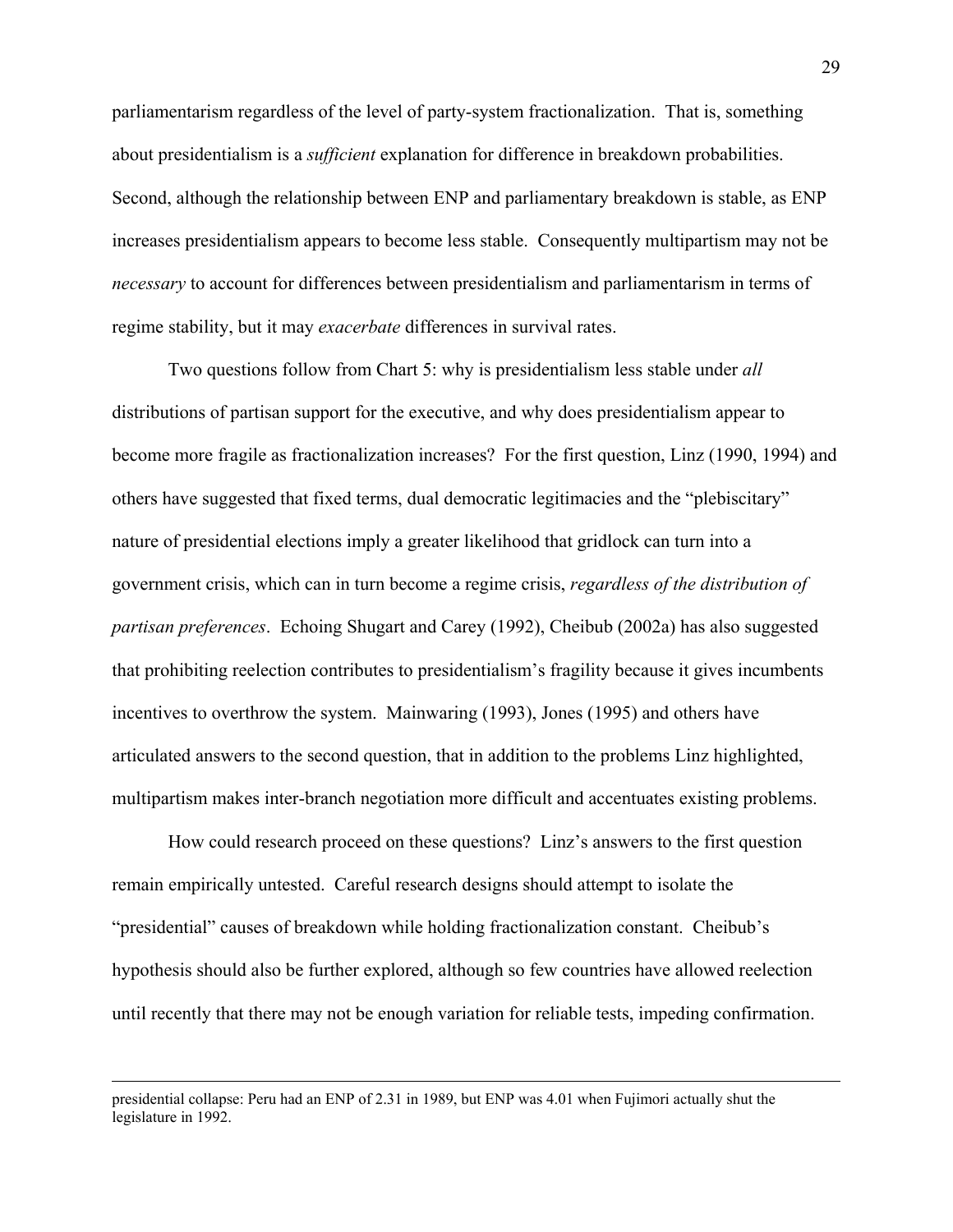As for the second question, scholars should abandon the use of ENP for research on presidential governance. Instead, we should explore the relationship between the *size of the president's party and/or coalition, the coalescence of the president's cabinet, ideological polarization* (or some combination of these variables) and governance. Chart 6 provides preliminary support for one of these suggestions, plotting the predicted probability of presidential collapse in a given year against the size of the president's party.<sup>19</sup>

## **Chart 6 Here**

Not surprisingly, given that one expects a negative correlation between ENP and the size of the president's party, Chart 6 reveals that presidential collapse is three times more likely at the lowest level of president support, where the probability is .09, than at the highest level of support, where the probability is .03 (at the median value the probability is .05). We have suggested that there may be an interaction effect between presidential party size and cabinet dynamics and/or polarization, so this correlation by no means resolves the question, but like Chart 5 it is highly suggestive.

Research should continue to explore the link between the institutional factors that shape parties' vote shares and the institutional and non-institutional factors that shape governability. For example, electoral rules affect parties' vote shares, but institutions are context-free and cannot tell us much about actual coalitional possibilities. Amorim Neto's findings suggest that governance in presidential systems is not simply a function of the "size" of the party system or of the president's legislative coalition. The core element of presidentialism - separation of survival - generates a far wider range of *styles* of governance, which in turn has tremendous implications for the *substance* of governance. This is especially the case when the president lacks a legislative majority. Research on the question of presidential regime performance and survival

 $\overline{a}$ 

 $19$  We gathered data on the size of the president's party to match the entries in PACL's dataset.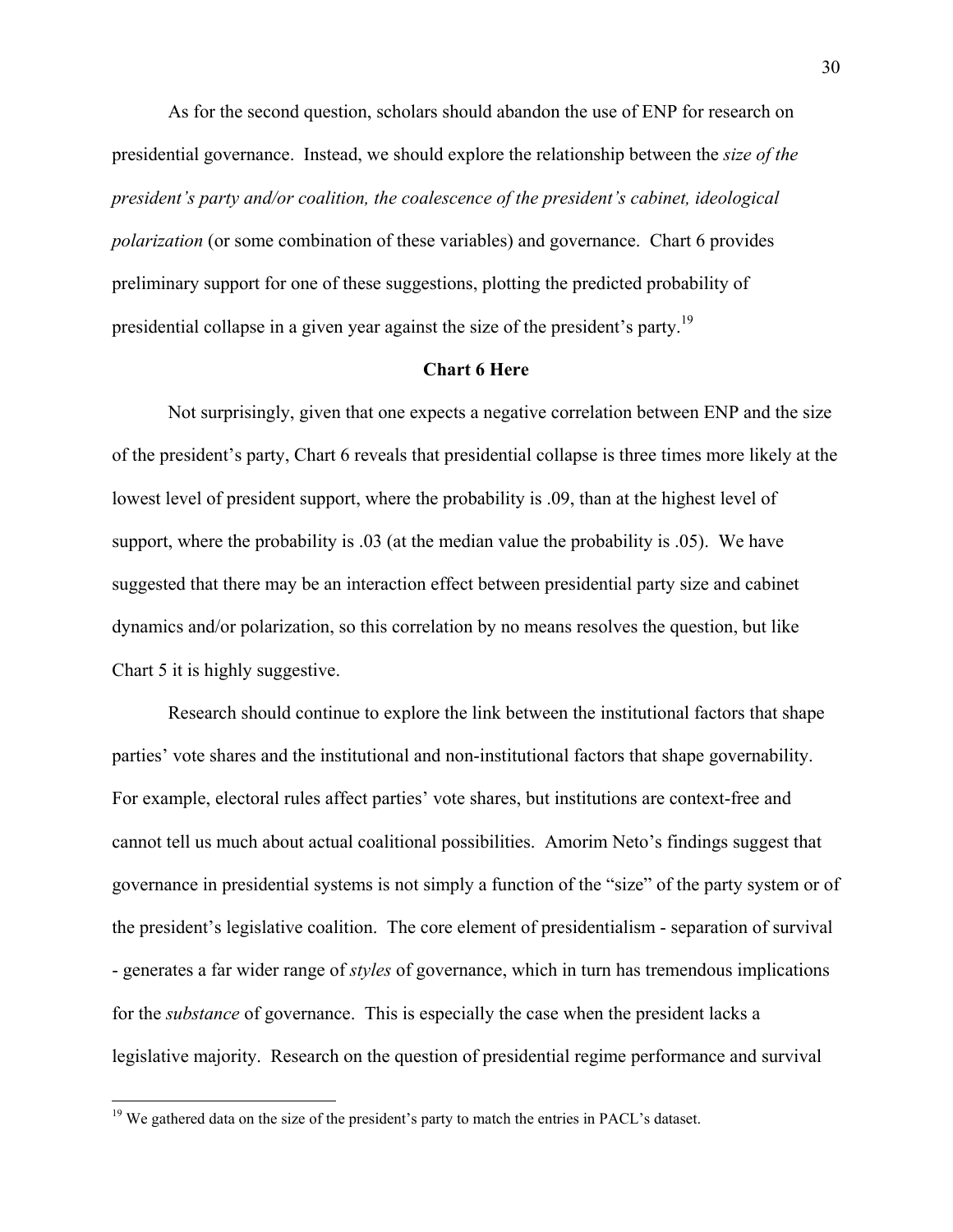should thus turn away from a focus on partisan fragmentation *per se* and focus on the potential interactive effects between presidential party size and location in policy space, cabinet coalescence, ideological polarization, and presidential support.

In this section we explored recent debates about whether presidentialism is a sufficient cause of relatively greater regime fragility, as well as arguments about how other institutions not necessary to the definition of presidentialism tend to heighten the probability of presidential regime collapse. The evidence we reviewed tends to support the view that presidentialism and multipartism are indeed a "difficult combination." Nevertheless, the links between presidentialism, multipartism, and governance remain underdetermined, and there is room for substantial empirical and theoretical research.

#### **6) H3b: Separation of Purpose and the Electoral Link between Presidents and Assemblies**

Given our arguments in the previous sections, in this section we explore the extent to which separation of purpose affects the level and consistency of presidents' legislative support. Under parliamentarism separation of purpose is generally low, and PMs' fates are tightly linked to the fates of their parties because of the unity of survival. With separate origin and survival this linkage has already been cut to some degree, and as separation of purpose increases the linkage between the executive and legislators tends to decrease further. One of the clearest manifestations of separation of purpose is the common variation between presidential and presidential party vote shares. Presidents who win 55% of the vote while their party wins 25% may believe that they respond to a very different electorate than legislators from their own party. If presidential party size (and the size of other parties) is important for presidential governance, then it is imperative that we understand how separation of purpose accounts for this variation.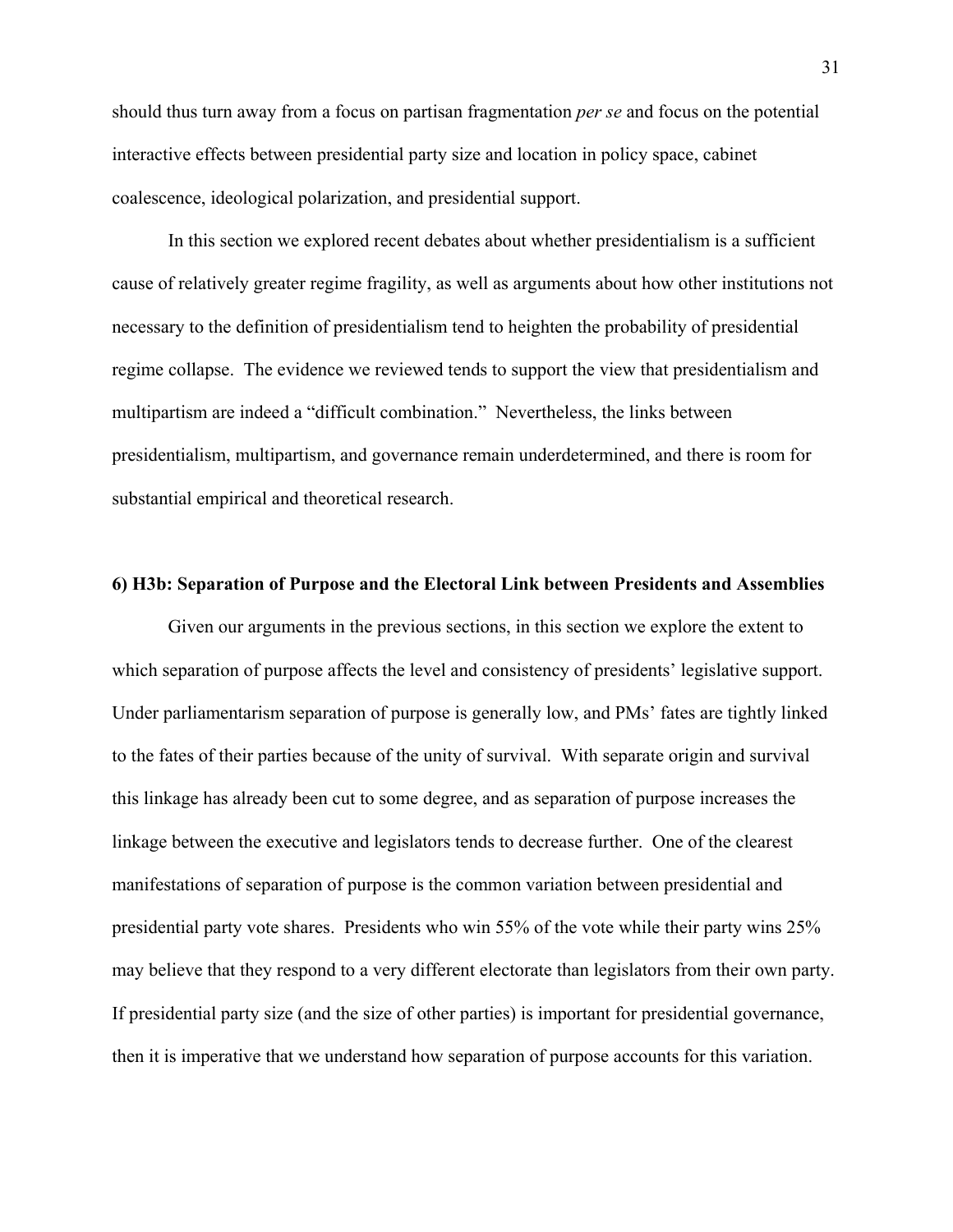Substantial separation of purpose is not a given in presidential systems. If ballots are fused, then the electoral fate of the president and members of the president's party are highly linked. In such a system voters might focus even *more* on the national tenor of elections than in a UK-style system, where voters choose an MP based upon which party they expect that MP will support in the executive. With fused ballots under presidentialism, voters might reasonably think they are *directly* choosing the executive and care relatively less about the legislative results.

However, fused ballots are empirically rare under presidentialism (Jones 2001). When ballots are not fused, separation of purpose increases: voters cast one ballot for the executive and another for the assembly, often at different times. Voters can reason differently about each choice, and they may be able to cast votes for politicians from different parties for each branch. This creates the opportunity for presidential and legislative vote totals for the same party to vary substantially, and in terms of politicians' behavior it means that candidates for the legislature and the presidency can campaign and win votes more or less independently of each other. It also means that the fates of legislators within a given party are less linked to each other because their success or failure is relatively less linked to voters' perceptions of the party's national profile.

Separation of purpose affects both the size and consistency of presidents' legislative support: high separation of purpose means that the size of the president's party could vary *within*  a term and also that a president's legislative contingent has stronger incentives to "abandon ship" when sailing gets rough or as the term nears its end. Scholars have identified several institutions that contribute to separation of purpose, but comparativists have largely not built on Shugart and Carey's (1992), Shugart's (1995), Jones (1995), and Mainwaring and Shugart's (1997) research on how separation of purpose affects the electoral link between presidents and assemblies.

Comparativists should build on this research as well the American politics literature that suggests that three elements of separation of purpose affect presidential legislative success: the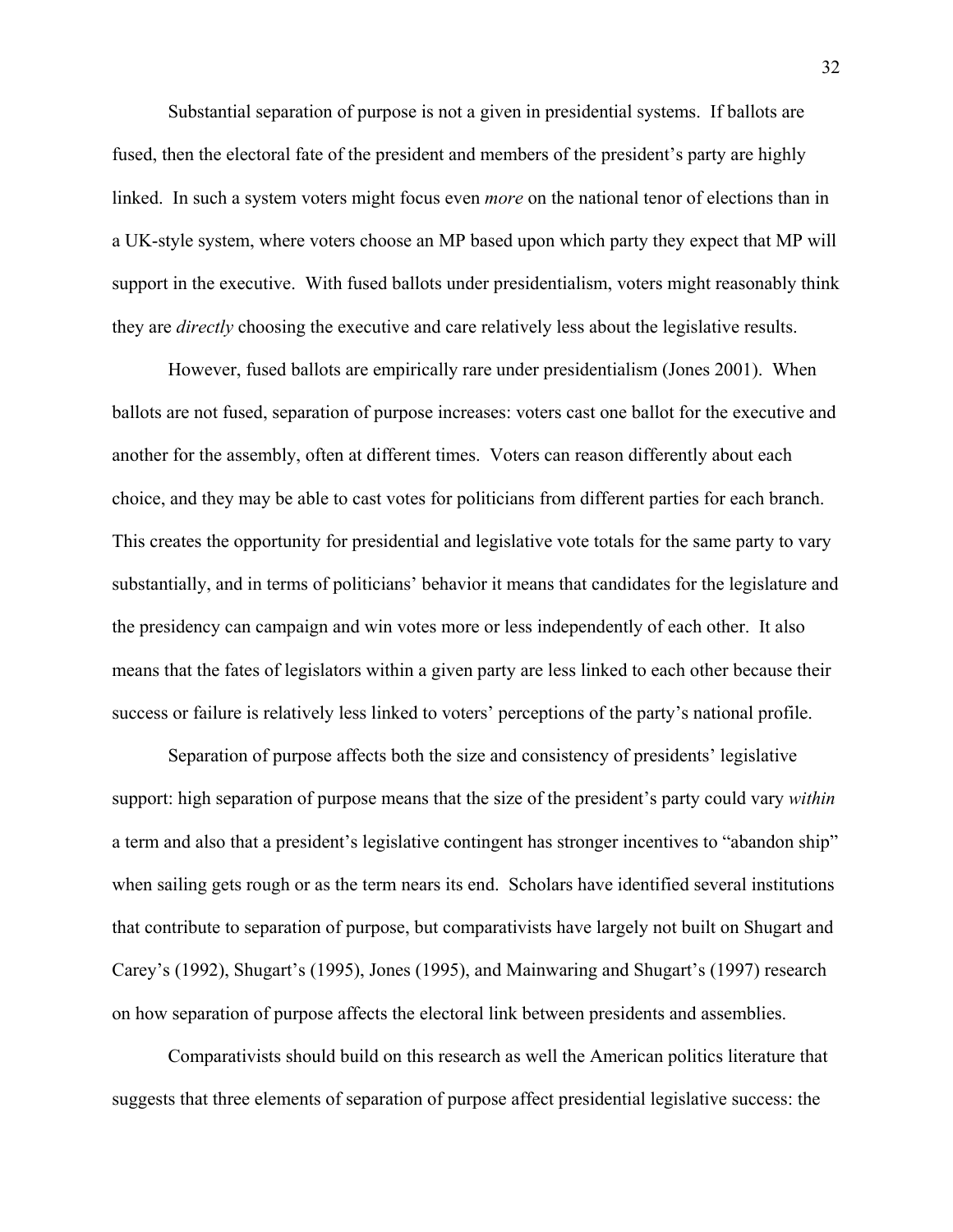electoral cycle, presidential "coattail effects," and ballot structure (see e.g. Campbell 1997; Burden and Kimball 1998). For example, presidents usually lose legislative support at midterm elections. That is, electoral cycles create a different dynamic than under parliamentarism: presidents may face different legislative majorities during their term, and may thus have to adjust their goals accordingly. Similarly, the literature on presidential "coattails" suggests that the degree to which presidents can affect the *electoral* success of their copartisans during both onand off-year elections has a tremendous effect on their subsequent *policy* success.

Shugart (1995) and Jones (1995) have made the most important contributions to how separation of purpose affects presidential support. They demonstrated a strong link between the electoral cycle, increased legislative fragmentation, and decreased presidential support. However, little additional research exists on these lines. Relying on ENP, Jones (1997) and Samuels (2000a) have explored how federalism weakens presidents' linkage to legislators from their parties in Argentina and Brazil, and Samuels (2000b) has employed methods not subject to the particular criticism about ENP to explore the same subject. Amorim Neto (2002) and Amorim Neto and Santos (2001) have also confirmed that the electoral cycle is related to presidential support on roll-calls in Brazil. These single-country studies point to the importance of separation of purpose as a critical determinant of variation in presidential party size and consistency of support. Future research should explore how institutions shape the extent and consistency of presidential support, thus indirectly shaping presidential regime performance.<sup>20</sup>

## **7) H3c: Institutions and Public Policy**

Do the core differences between presidentialism and parliamentarism generate differences in the policy process? Although some scholars emphasize the importance of regime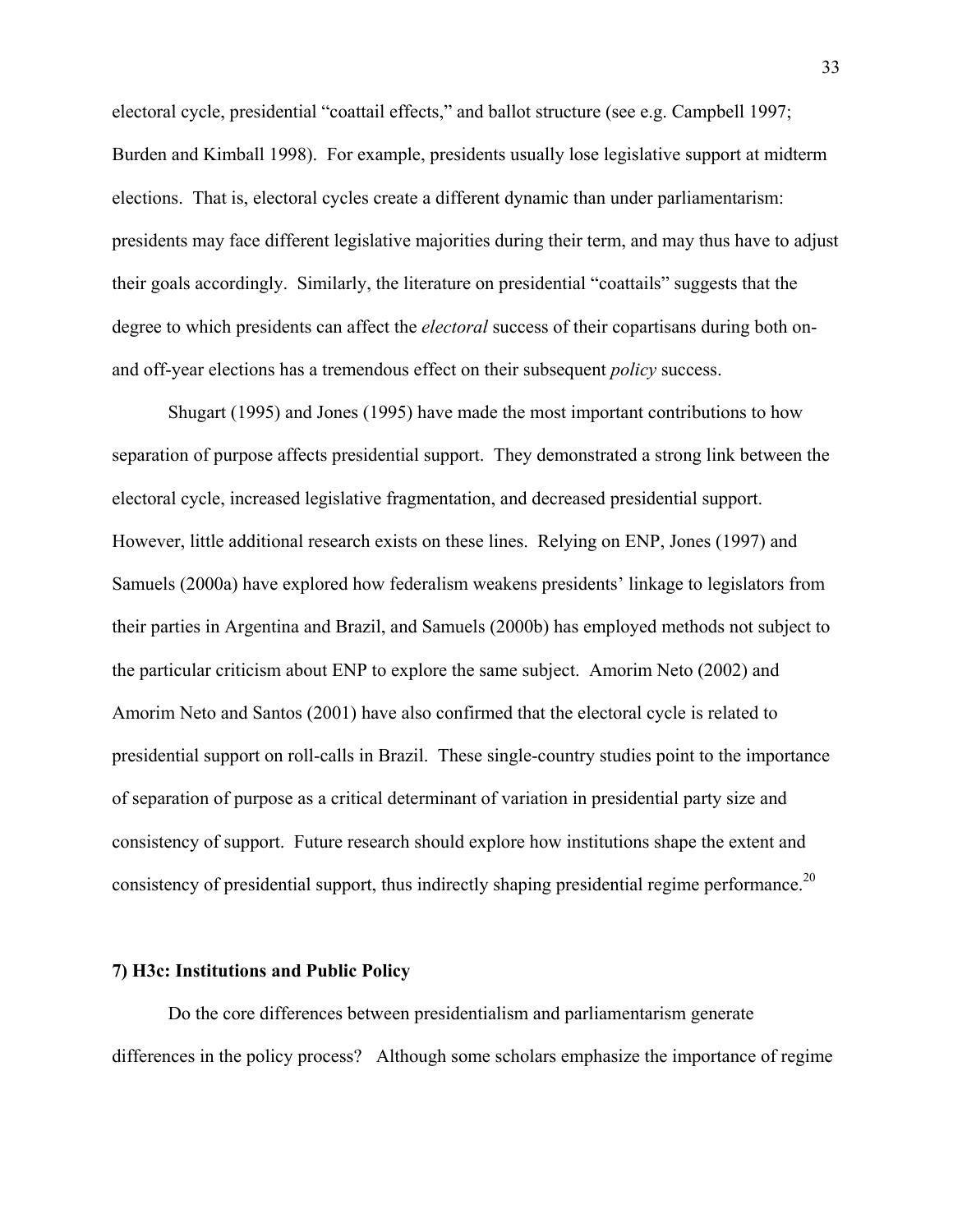type, others advocate approaches based on interests rather than institutions. Still other scholars downplay the distinction between regimes and suggest that the debate between presidentialism and parliamentarism is pitched at too high a level to yield meaningful insights about political outcomes. For these scholars the complex variation within each regime means that generalizations about differences between regime types are either impossible or must be highly qualified. We side with those who suggest that even the minimal definition of presidentialism is sufficient to produce non-trivial variation in policy-making. Three examples follow.

First, separate survival means that policy making in presidential systems should be more public and transparent than in parliamentary systems. For example, Persson *et al.* (1997) have argued that the separation of powers, by constitutionally engendering conflicts of interest between branches of government, encourages greater information revelation to voters. Regardless of which branch is the agenda-setter, separate origin and survival opens the possibility of significant policy differences between the branches. Although inter-branch negotiation no doubt occurs before proposals are formally submitted, the back and forth between the branches in presidential systems (and, in bicameral systems, between the chambers) tends to produce information about the policy preferences of different actors. In the modal parliamentary system, the policy dialogue between the legislative and executive branches is much less detailed and informative. Important debates and compromises over the substance of policy occur within the executive branch and prior to submission to the assembly. For this reason, according to Pierson and Weaver (1993), proposals that lack sufficient support within governing coalitions "never see the light of day" in parliamentary systems, whereas their introduction more commonly leads to legislative failures in presidential systems.

<sup>&</sup>lt;sup>20</sup> Jones and Samuels are currently engaged in a project to measure presidential coattails cross-nationally.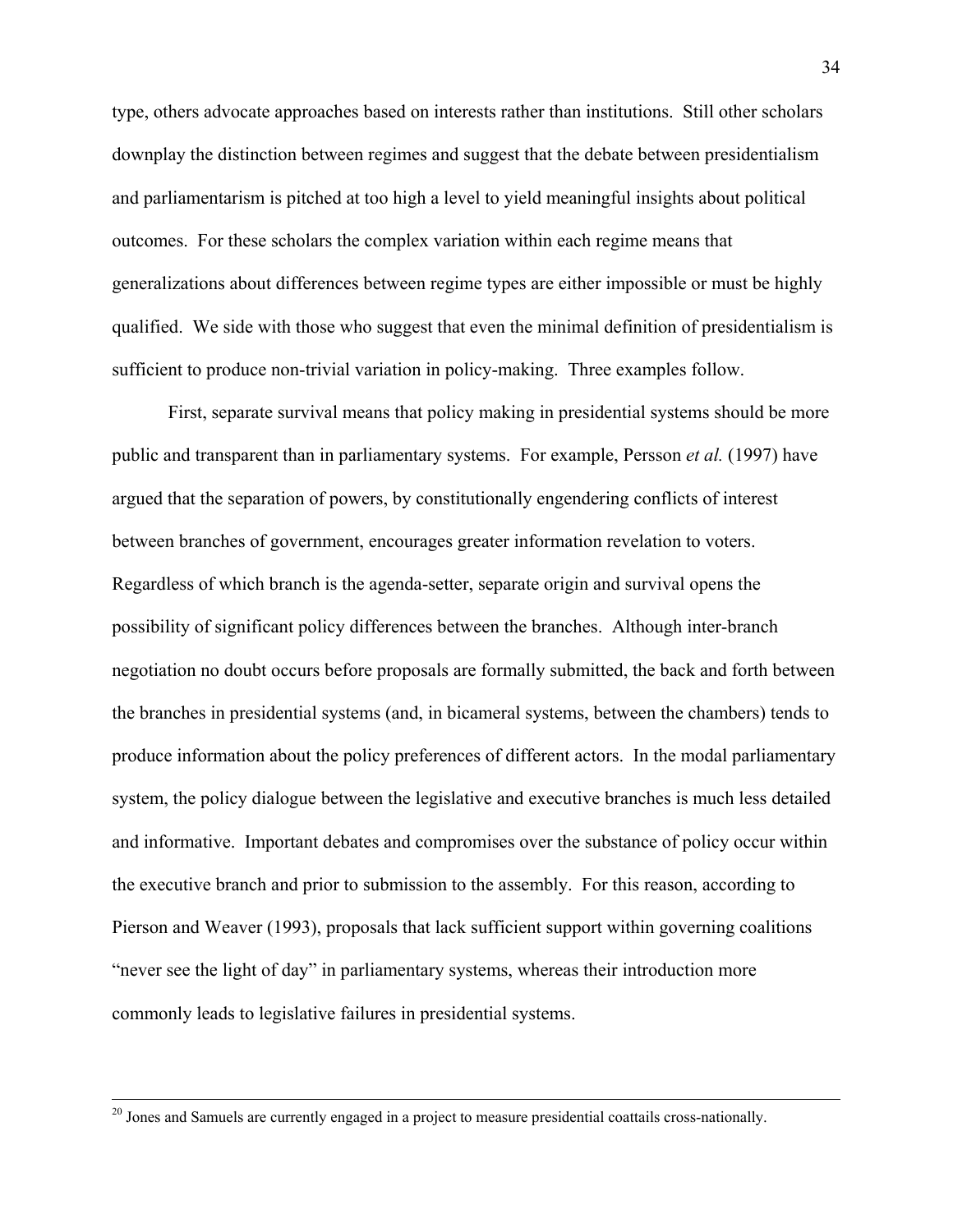Executive unilateral authority might be a way to circumvent the legislature and thus reduce the available policy information. Similarly, minority parliamentary governments might encourage information-production in those systems, as members of the executive would be forced to consult with legislators more often than under majority government. However, presidential systems still ought to produce more policy information. Even in cases where executive authority is high, the tug-of-war between the branches still works to generate publicity about actors' policy positions. An example comes from Argentina, where Ménem's declining authority over Peronist back-benchers as his second term advanced resulted in increasingly bold legislative efforts to alter the budget, typically to benefit the provinces (Eaton 2002). Although the legislature did not override many of the vetoes Menem issued in response to these modifications, the friction between the branches nevertheless produced information about actors' stands on policy and about the fragility of Menem's support within his own party. Peronist legislators used the policy process to register their displeasure with Menem precisely because they could do so without risking early elections. Thus separate survival raises the visibility of the policy process. In contrast, parliamentarism, even under minority government, shifts policy disputes to less visible locations, because MPs must take into account the potential that a public spat will lead to an unanticipated early election, with unforeseen consequences.

Given the costs voters face to acquire information about politicians' actions, the observation that presidential systems generate more policy-relevant information is significant. The quality of information about policy plays a critical role in theories that seek to explain how voters hold representatives accountable (see below). And arguably, this hypothesis about the differential production of information is even more important in the world's many new democracies, where information about policy tends to be particularly hard to come by.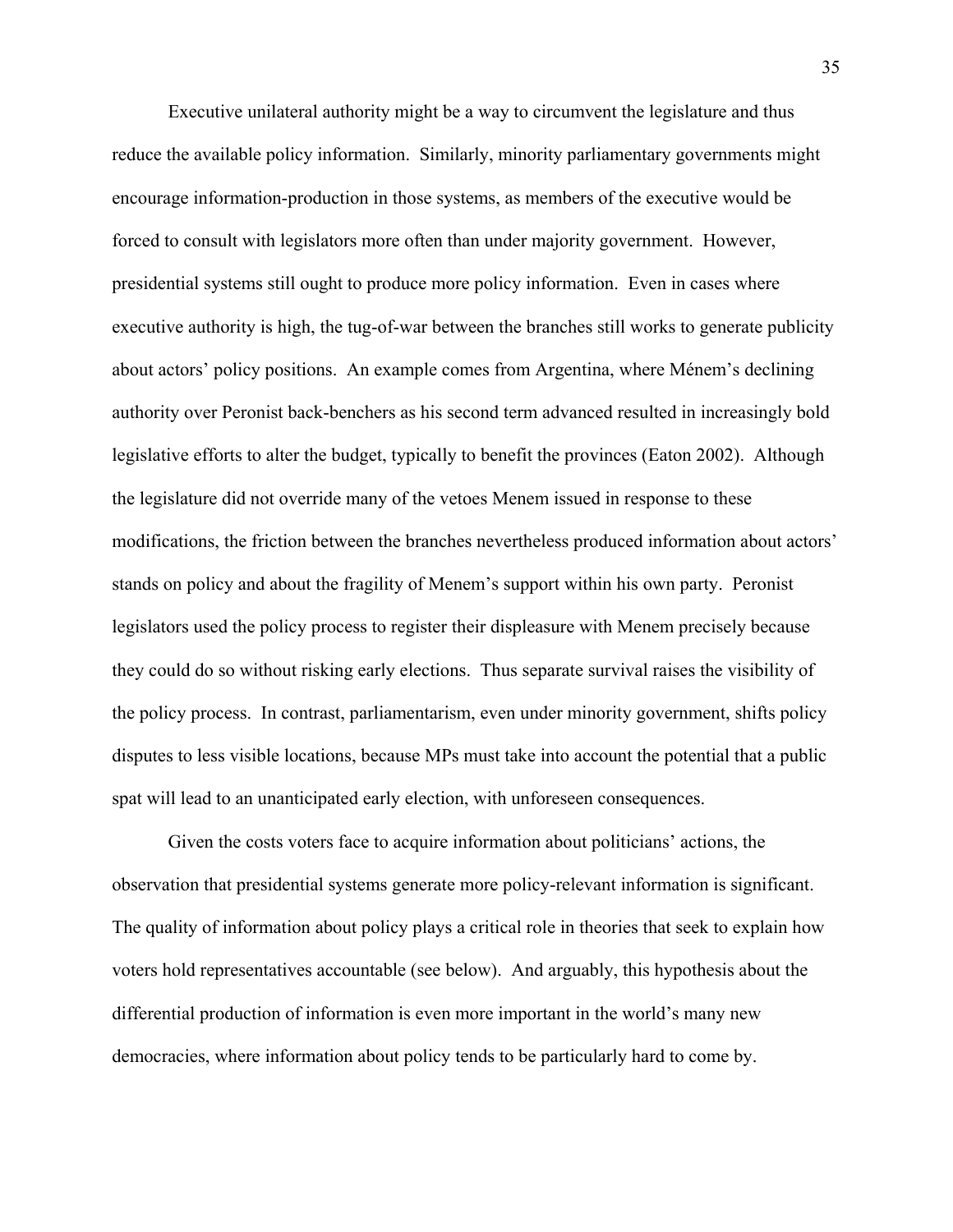A second policy difference is related to our discussion of "resoluteness" and "decisiveness": separate origin and survival ensures that interest groups will have at least two different institutional entry points in presidential systems (Vogel 1993). The greater number of access points in turn suggests that demand-side pressures may have relatively greater success at influencing the policy process in presidential systems, thereby increasing the cost of moving policy from the status quo. Much of this depends on how the legislature is organized and the internal rules that govern legislative business, which vary significantly. For example, in many Latin American systems the executive branch is much more active in organizing legislative action than is common in the US (Cox and Morgenstern 2001). For pressure groups, this should decrease the relative attractiveness of courting legislators.

Nevertheless, despite variation within both presidential and parliamentary regimes, the unity of survival in parliamentary systems limits how responsive legislators can be to lobbies. In contrast, in all presidential systems, separate survival allows legislators to more aggressively court interest groups without risking the fall of the government and losing their jobs. Even in systems where presidents have high powers, the simple right to review legislation in combination with separate survival can lead legislators to demand substantive modifications in response to interest group and other pressures (Eaton 2002). As suggested in our earlier analysis of "resoluteness," a greater number of entry points for interest groups in presidentialism suggests that the costs to building legislative support for policy-making may be more costly in presidential systems, under both unified and divided government (however, see Persson and Tabellini 1999). Using a similar logic, scholars have also suggested that corruption may be greater in presidential systems (see e.g. Gerring and Thacker 2001; Kunicova and Rose-Ackerman 2001; Kunicova 2001). This in turn suggests an unexplored answer to the issue of democratic breakdown: holding everything else constant (including fragmentation and polarization), perhaps the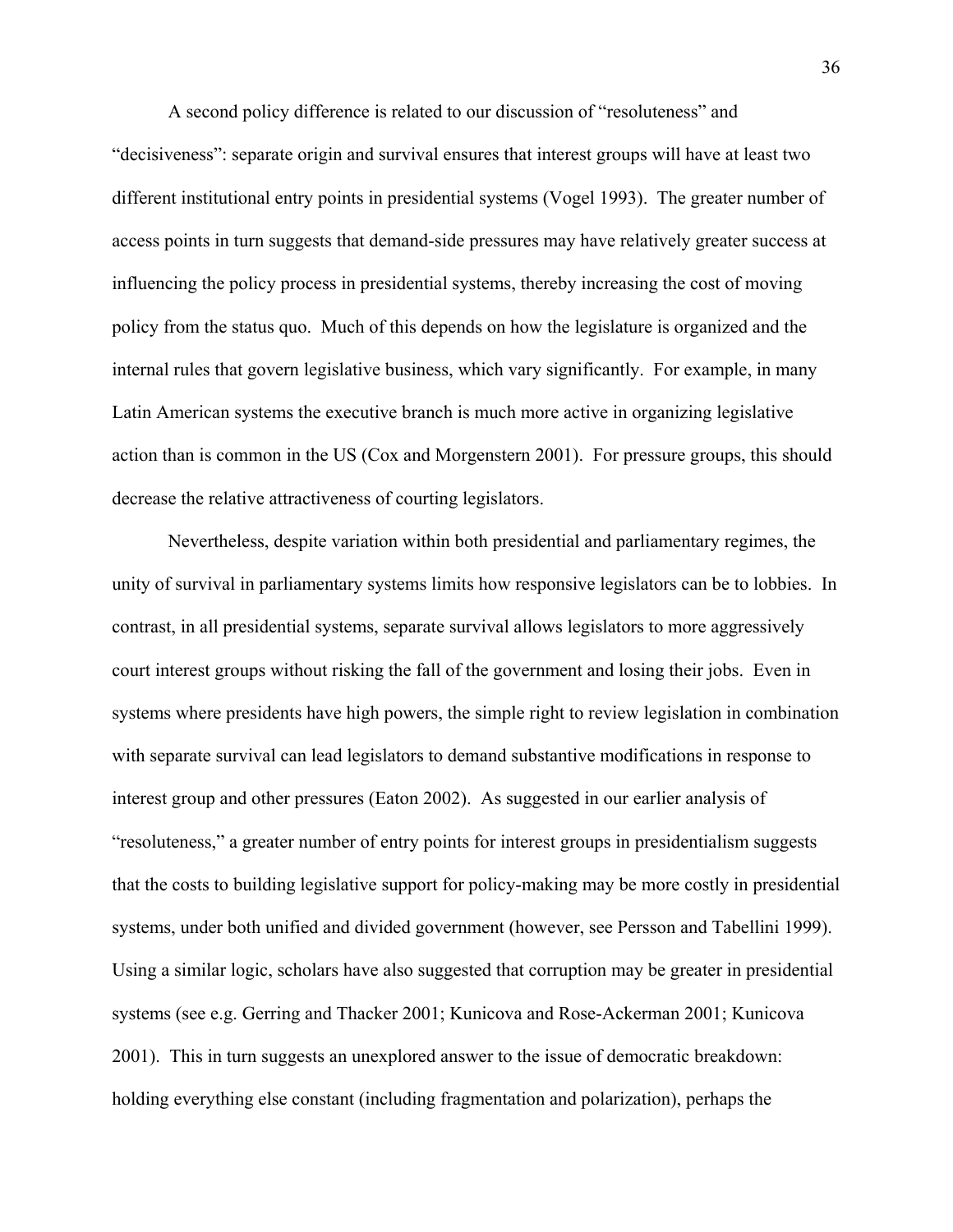separation of powers increases the *costs* in terms of side-payments of maintaining support for the incumbent government and thus the existing regime.

A third contrast in the policy process follows from our discussion of the fundamental differences in cabinet dynamics between presidentialism and parliamentarism. Cabinets serve two purposes: building legislative support to *pass* legislation, and managing the bureaucracy to *implement* legislation. Our concern here is with the latter dynamic. Although little research has addressed this topic (Moe 1990; Moe and Caldwell 1994; Palmer 1995; Siavelis 2000; Huber and McCarty 2001), presidential cabinet control suggests substantial differences in modes of bureaucratic management, even when the preferences of the executive and legislative branches overlap. For example, Huber and Shipan (N.d., 9) argue that when faced with similar policy issues, politicians in different bargaining environments will design bureaucratic control mechanisms differently. Cabinet autonomy is one such difference in bargaining environment. As noted above, differences in bargaining environments affect the quality and the type of information available to each actor, which in turn affects their perceptions of the benefits and costs of a set of actions, which in turn shapes actors' strategies.

When bureaucrats use their discretion over policy implementation against politicians' intent, exerting political control will be more difficult in presidential systems. Thus while separation of survival suggests executive autonomy to control the bureaucracy, principal-agent theory (e.g. Weingast 1984; Moe and Caldwell 1994, Huber and Shipan N.d.) implies that presidentialism creates incentives for both the president and legislators to design more detailed bureaucratic oversight mechanisms. Presidential cabinet control creates problems for legislators vis-à-vis the bureaucracy in terms of policy implementation: if, as Amorim Neto argues, a president can pay less attention to parties when naming a cabinet than a PM, this increases legislators' incentives in presidential systems to prefer detailed bureaucratic rules. Under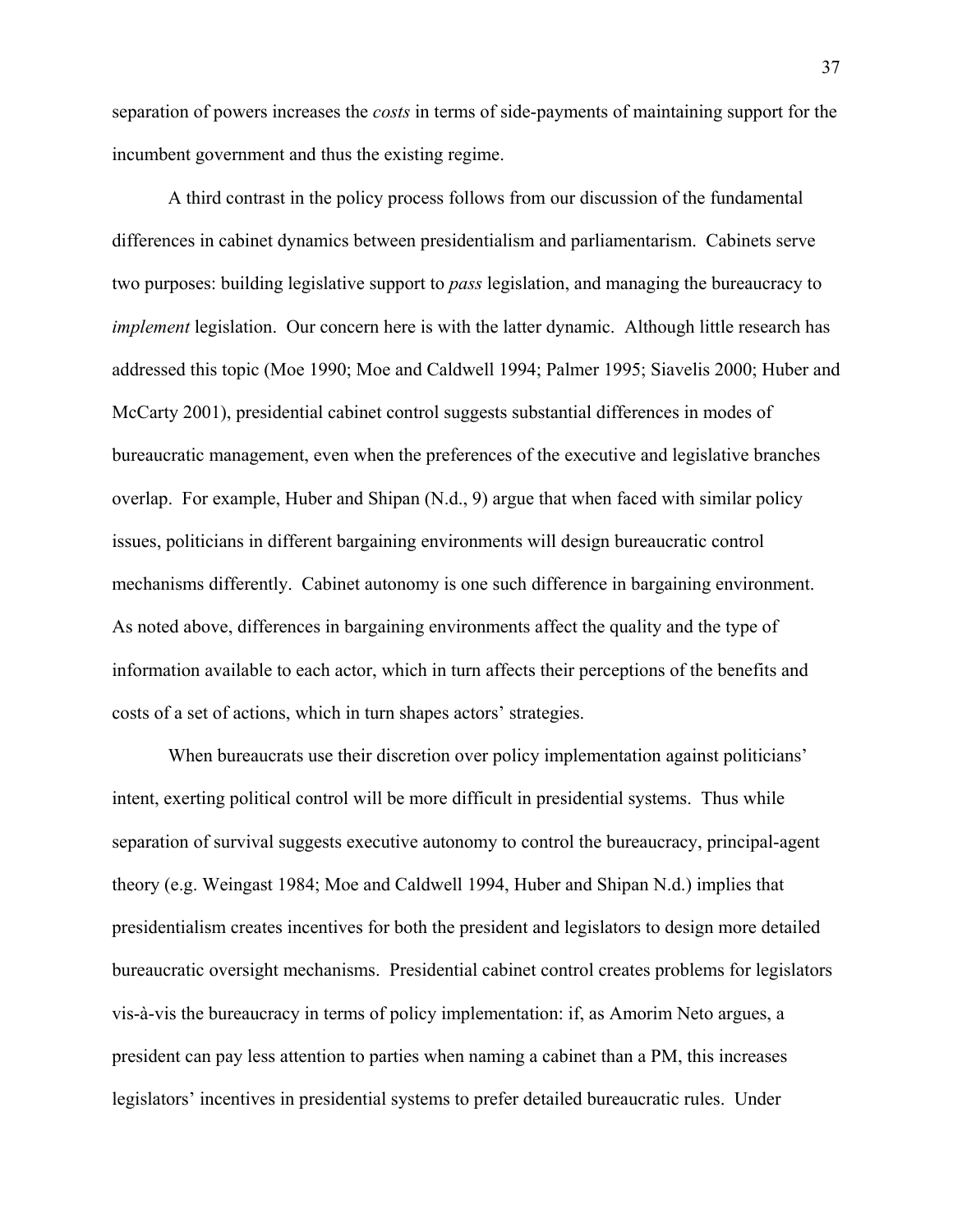parliamentarism legislators will be more suspicious of the policy implementation process only under minority government. However, unlike their peers in every presidential system, legislators in parliamentary systems that produce minority governments still have at their disposal the means to terminate a cabinet they suspect of using the bureaucracy against their interests.

This is largely unexplored territory (see Eaton 2000). The relationship between the wider variety of cabinet types under presidentialism and bureaucratic management should be connected to emerging work in based in principal-agent theory. More generally, differences in cabinet control between presidential and parliamentary systems ought to generate substantially different political incentives for bureaucratic management and thus different dynamics of policy implementation in presidential and parliamentary systems.

In sum, although we agree that demand-side factors may be relatively more important for the policy process than differences between regimes, the importance of demand-side factors does not make institutional variation irrelevant. We identified three differences in terms of the policy process that follow from differences in regime times. Policy-making is likely to be relatively more visible under presidential government, it is likely to permit greater interest-group influence, and is likely to result in different relationships between both the executive and legislative branches and the bureaucracy. These differences are crucial for understanding how policy is produced and implementation, and at what cost to society.

## **8) H3d: Presidentialism, Representation and Accountability**

 Several of the issues discussed in the previous section are also relevant to discussions of the differences between presidentialism and parliamentarism in terms of representation and accountability. Shugart and Carey (1992) suggested a decade ago that presidentialism has the potential to maximize different kinds of representation and accountability - for example, for local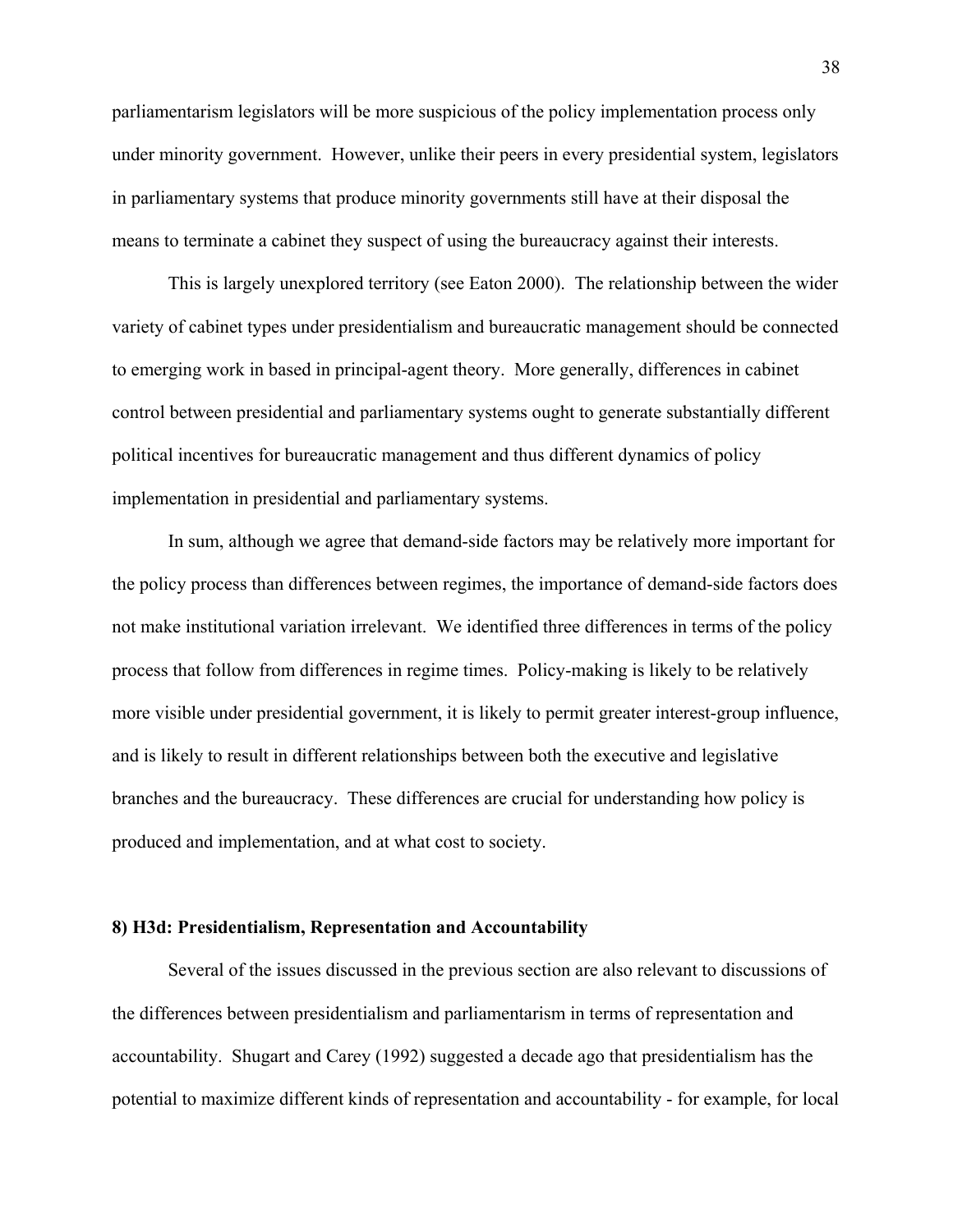and national politics - at the same time. Under parliamentarism, given the smaller possible range of separation of purpose, the possibility for similar dynamic is less likely. Unfortunately, little research has followed up on this important hypothesis.

In terms of representation, unexplored questions include do voters think of presidents as they do PMs or do they perceive their roles differently? Likewise, do voters perceive a difference between legislators' roles in presidential and parliamentary regimes? Do different perceptions of representation across regime types impact voters' satisfaction with democracy or with incumbent performance? Does their satisfaction with democracy depend on their evaluation of the executive or the legislature in presidential systems? Is this satisfaction a function of executive unilateral power or separation of purpose? Is the likelihood of "party government" or what Przeworski, Stokes and Manin (1999) called "mandate representation" (which occurs when elected officials stick to their campaign promises) different in presidential and parliamentary regimes? In this regard, Stokes (1999) found that minority and coalition presidents are more likely to undertake policy "U-turns." Stokes' research suggests a general hypothesis about the potential for "mandate representation" under presidential government, which Shugart and Samuels (N.d.) and Samuels (2002) elaborate: *mandate representation will be less likely under presidentialism*, because differences in executive unilateral power and separation of purpose as well differences in party structures in presidential and parliamentary regimes encourage both voters and politicians to behave differently, leading to different conceptions of representation.

In terms of accountability, little theoretical or empirical work has explored whether, how, or to what extent voters hold governments accountable in different ways under different regimes. On the one hand, Persson's argument mentioned above suggests greater information revelation and thus at least the potential for greater accountability under presidentialism. Shugart and Carey (1992) and Samuels and Shugart (N.d.) provide a more nuanced hypothesis: different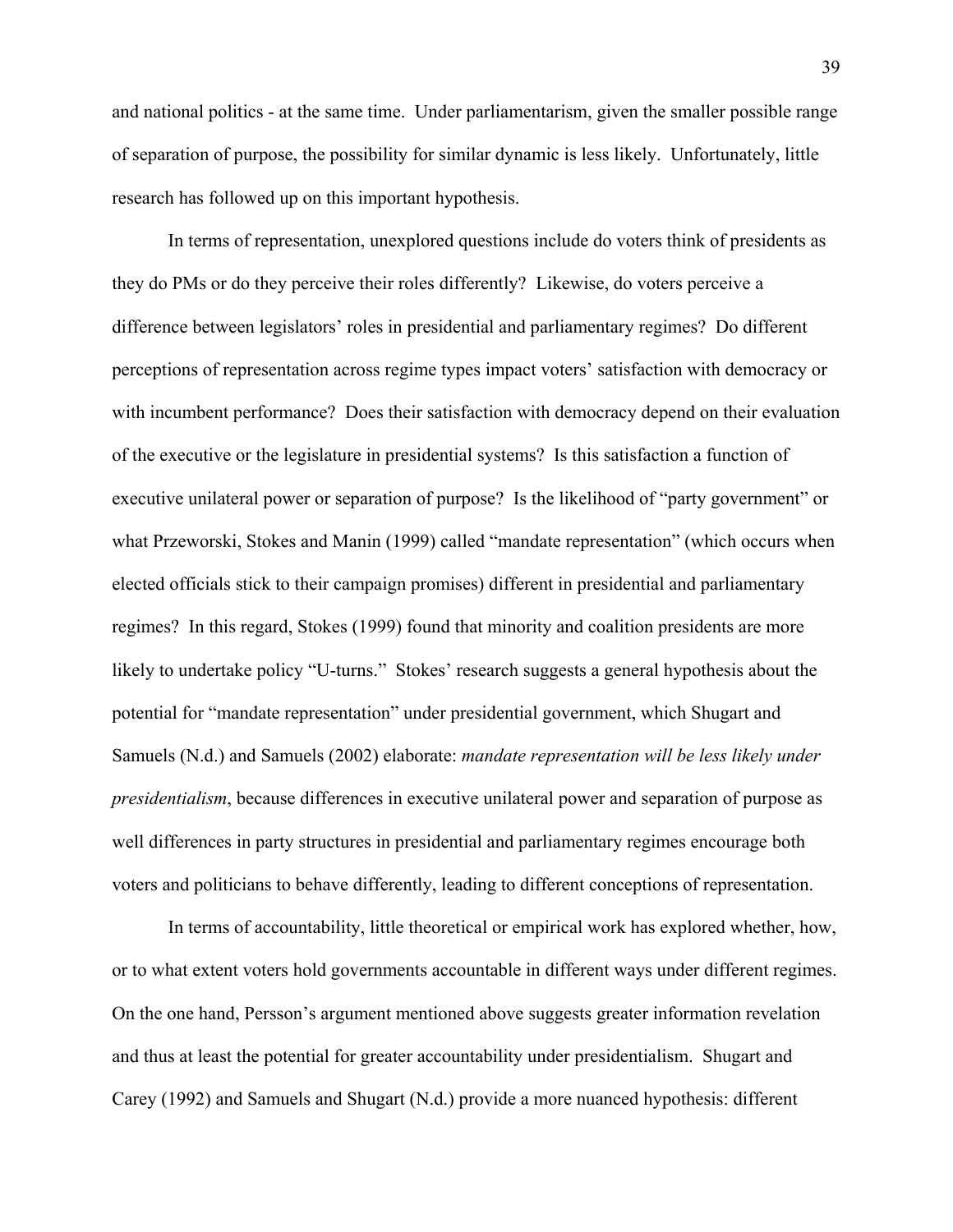*types* of presidentialism may permit voters to hold presidents *more or less* accountable; that is, certain institutional formats of presidentialism encourage or discourage accountability.

Research that directly explores the link between presidentialism and accountability is scarce. For example, economic voting research has largely ignored potential differences between the ability of voters in presidential and parliamentary systems to hold governments accountable.<sup>21</sup> There are strong theoretical reasons to suppose that such differences exist. As noted, Shugart and Carey (1992) suggested that the separation of powers offers voters the potential to reward and/or punish presidents and legislators differently or for different things. Moreover, given Powell and Whitten's (1993) suggestion that "clarity of responsibility" increases voter capacity to hold government accountable, we might suppose that voters would hold presidents relatively more accountable than even single-party parliamentary governments, given that presidents are clearly identifiable as uniquely responsible for national policy.

Research should also explore whether and to what extent legislative or cabinet coalitions obscure accountability in presidential or parliamentary systems. Scholars could incorporate the different dynamics and theoretical implications of coalitions in each regime type into theories of accountability. Scholars should also consider the impact of off-year legislative elections in presidential systems. Do voters outside the US respond as scholars suppose they would, i.e., are off-year legislative elections a referendum on the president's performance?

<u>.</u>

<sup>&</sup>lt;sup>21</sup> Przeworski and Cheibub (1999) argue that economic conditions do not affect presidents' "survival in office." They suggest that this finding is both "surprising and dismaying" (229). However, the conclusion is unsupported because the authors include in their analysis cases where presidents must leave office because of term limits. In these cases by definition a president cannot survive in office another year, and as such economic conditions are irrelevant to survival. Confusingly, the authors recognize this at the end of the chapter and state that "it is therefore *not* surprising that economic performance has no effect on the probability that the incumbent survives in office" (235, emphasis added). Unfortunately, the authors' analysis also does not permit valid inferences about the impact of economic conditions on the remaining cases, because they consider cases where presidents could run for reelection with cases where presidents did not survive in office due to the collapse of the democratic regime. This illogically supposes both that coups that destroy democracies are a form of democratic accountability (the paper's object of investigation) as well as assumes that coups embody an equivalent dynamic to voters' retrospective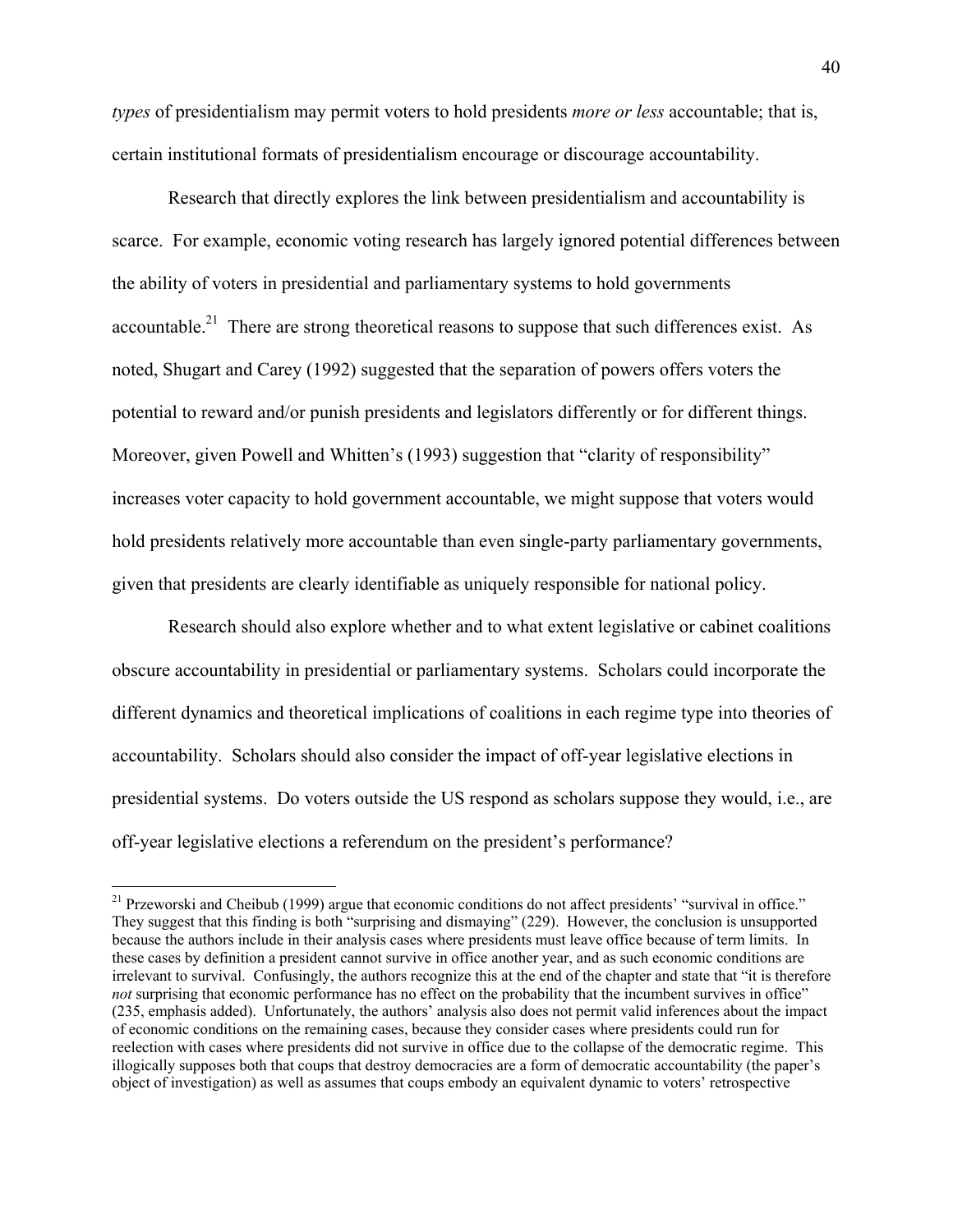Moreover, comparativists have ignored the possibility that voters reward or punish the incumbent president's *legislative party* or *coalition* (but see Lewis-Beck 1997). The economic voting literature has explored only executive elections under presidentialism, which assumes by omission that voters do not hold legislators in the president's coalition co-responsible. This may or may not be true, but empirical research, which tends to pool *executive* elections in presidential systems with parliamentary (i.e. legislative) elections, provides little guidance. Research on the US suggests that voters do hold politicians in both branches of government accountable for economic outcomes, although perhaps to different degrees (e.g. Radcliff 1988; but see Erickson 1990).

At a general level, we hypothesize that variables such as the electoral system and legislative structure will be critical determinants of the "clarity of responsibility" and thus of accountability in presidential systems, much as in parliamentary systems (Powell and Whitten 1993; Powell 2001; Anderson 1995, 2000). Perhaps these variables also have different effects in different democratic regimes because of different ways in which voters hold legislators accountable in presidential and parliamentary systems. Here again we hypothesize that the critical variables for accountability may be executives' unilateral powers, the separation of purpose, and the degree of preference divergence between the executive and pivotal legislator.

## **9) Conclusion**

In this paper we reaffirmed the importance of the differences between presidential and parliamentary regimes. We first showed that institutions promoting unilateral executive power and separation of purpose are more likely under presidentialism. Then we confirmed that even the minimal differences between regimes are *necessary and sufficient* causes of differences in political output. Moreover, we showed that similar configurations of non-core institutions have a

decisions to toss an incumbent from office or not given certain economic conditions. Thus the authors' conclusion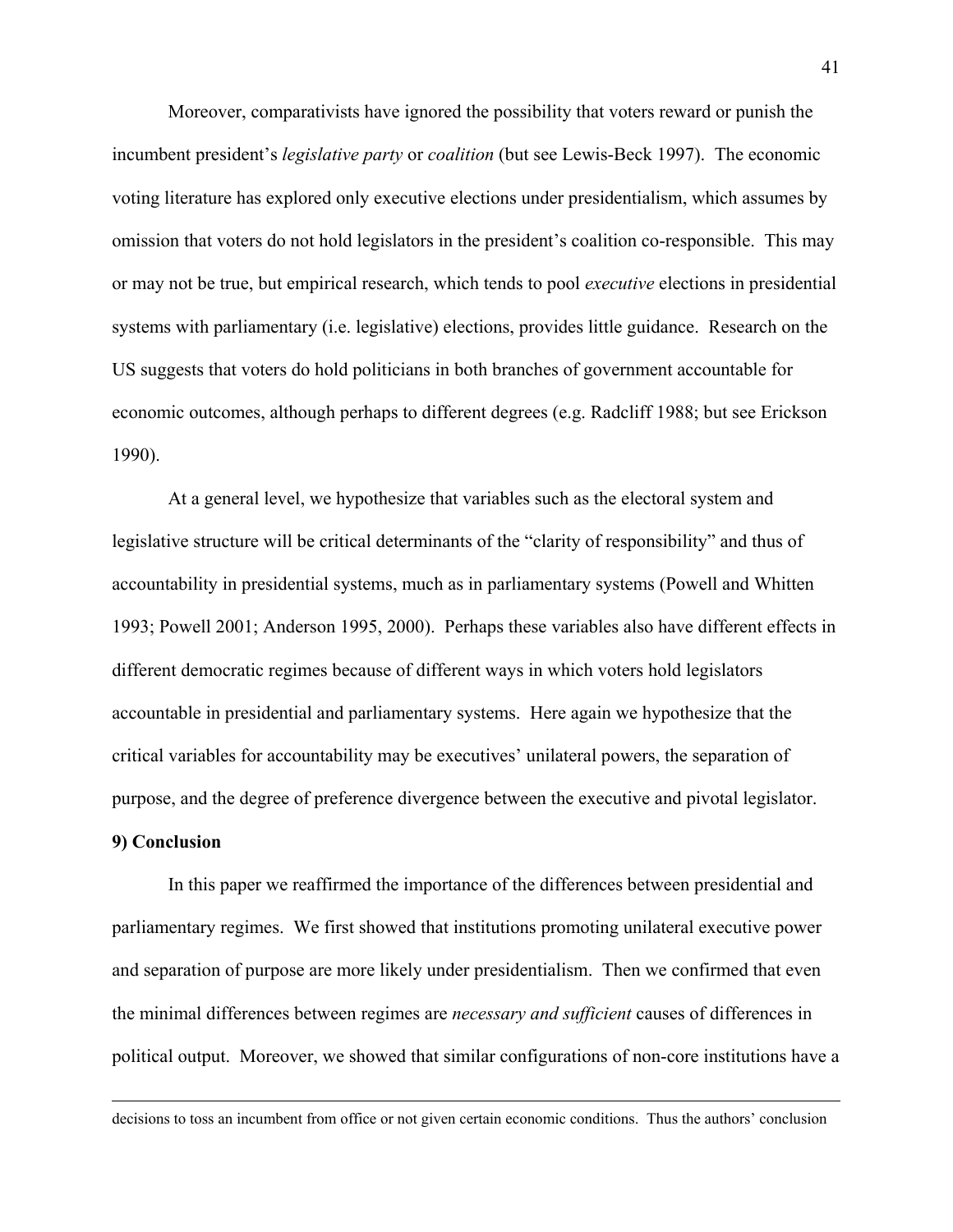*greater impact* under presidentialism, thus generating more substantial differences in political output. This third hypothesis suggests that a "veto players" approach that does not consider the differences between regime types as prior to other institutional variation may be theoretically mis-specified: differences in regime performance due to variables such as electoral rules, bicameralism, or malapportionment for example, may be a function of differences in regime type to begin with, since the presence and importance of these "smaller" variables is associated with presidentialism.

We suggest that the concepts of unilateral executive power and separation of purpose can guide future research on the questions addressed in this paper. We also hope that we have provided at least some useful suggestions for how this research could proceed. Although scholarship has made considerable advances in terms of understanding the differences between presidential and parliamentary government, many key questions remain unasked and thus unanswered. Moreover, emerging research continues to pull existing arguments in new directions.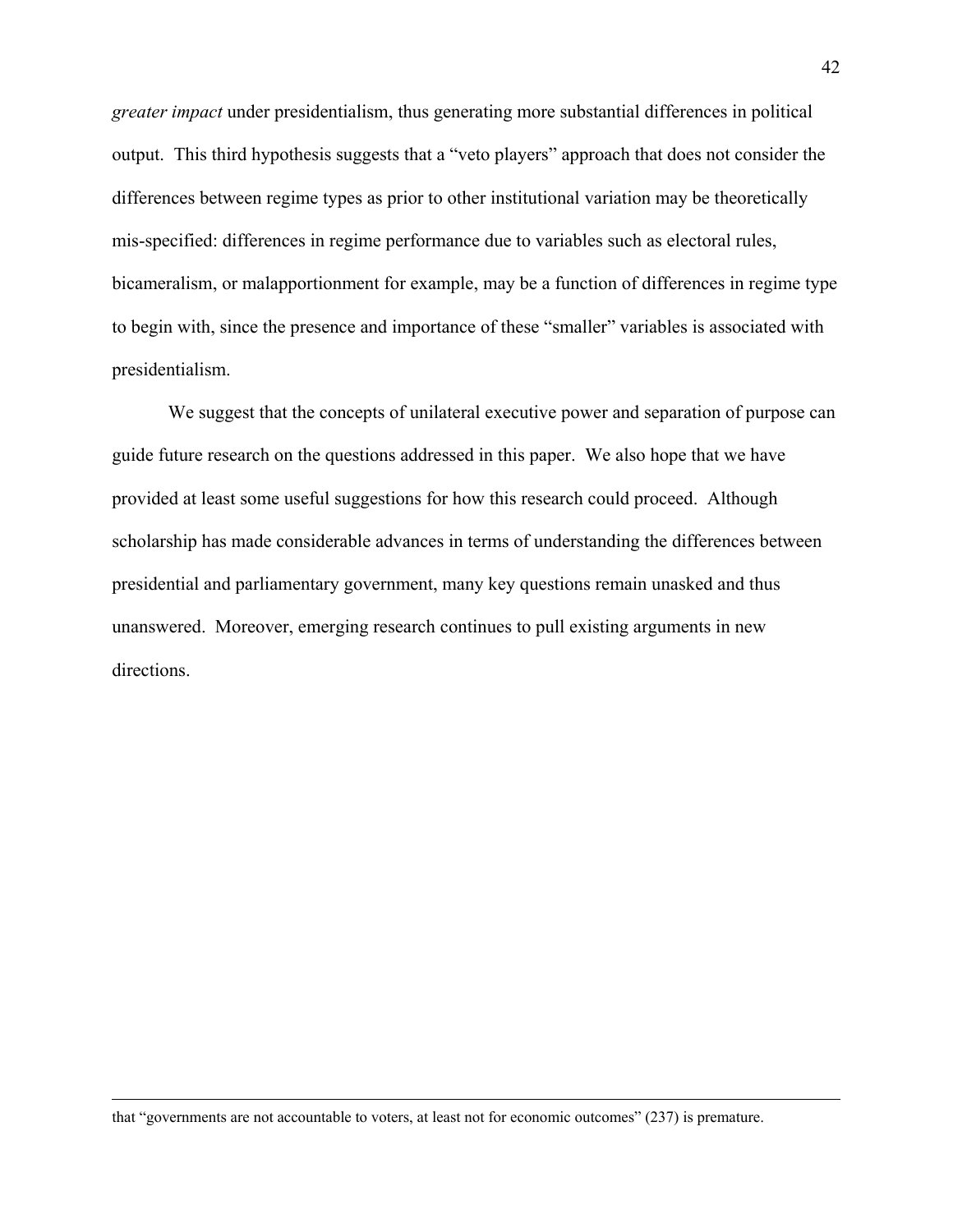### **Bibliography**

- Ames, Barry. 1995. "Electoral Rules, Constituency Pressures, and Pork Barrel: Bases of Voting in the Brazilian Congress." *Journal of Politics* 52(2):324-43.
- Ames, Barry. 2001. *The Deadlock of Democracy in Brazil.* Ann Arbor: University of Michigan Press.
- Amorim Neto, Octávio. 1998. "Of Presidents, Parties, and Ministers: Cabinet Formation and Legislative Decision-Making Under Separation of Powers." Unpublished doctoral dissertation, UCSD.
- Amorim Neto, Octávio. 2001. "Cabinet Formation in Presidential Democracies: A Decision-Theoretic Model With Application to Latin America." Unpublished, Instituto Universitário de Pesquisas do Rio de Janeiro.
- Amorim Neto, Octávio. 2002. "Presidential Cabinets, Electoral Cycles, and Coalition Discipline in Brazil." In Scott Morgenstern and Benito Nacif (eds.) *Legislatures and Democracy in Latin America*. New York: Cambridge University Press.
- Amorim Neto, Octávio and Fabiano Santos. 2001. "The Executive Connection: Presidentially-Defined Factions and Party Discipline in Brazil." *Party Politics* 7(2):213-234.
- Amorim Neto, Octávio and Paulo Tafner. 2002. "Governos de Coalizão e Mecanismos de Alarme de Incêndio no Controle Legislativo das Medidas Provisórias." *Dados* 45(1).
- Anderson, Christopher. 1995. "The Dynamics of Public Support for Coalition Governments." *Comparative Political Studies* 28(3):350-383.
- Anderson, Christopher. 2000. "Economic Voting and Political Context: A Comparative Perspective." *Electoral Studies* 19:151-170.
- Austin-Smith, David, and Jeffrey Banks. 1988. "Elections, Coalitions, and Legislative Outcomes." *American Political Science Review* 82:405-422.
- Browne, Eric and Mark Franklin. 1973. "Aspects of Coalition Payoffs in European Parliamentary Democracies." *American Political Science Review* 6:453-69.
- Burden, Barry, and David Kimball. 1998. "A New Approach to the Study of Ticket Splitting." *American Political Science Review*. 92(3): 533-44.
- Campbell, James E. 1997. *The Presidential Pulse of Congressional Elections* (2<sup>nd</sup> ed.). Lexington: The University Press of Kentucky.
- Carey, John M. 2000. "Party Unity in Legislative Voting." Unpublished, Washington University at St. Louis.
- Carey, John M., and Matthew S. Shugart. 1995. "Incentives to Cultivate a Personal Vote: a Rank-Ordering of Electoral Formulas." *Electoral Studies* 14(4):417-39.
- Carey, John M., and Matthew S. Shugart (eds.). 1998. *Executive Decree Authority*. New York: Cambridge University Press.
- Cheibub, José Antonio. 2002a. "Minority Governments, Deadlock Situations, and the Survival of Presidential Democracies." *Comparative Political Studies*, forthcoming.
- Cheibub, José Antonio. 2002b. "Presidentialism and Democratic Performance." In Andrew Reynolds (ed.), *The Architecture of Democracy*. New York: Oxford University Press.
- Cheibub, José Antonio, Adam Przeworski, and Sebastian Saiegh. 2001. "Government Coalitions under Presidentialism and Parliamentarism." Unpublished manuscript, Yale University.
- Cheibub, José Antonio, and Fernando Limongi. 2002. "Modes of Government Formation and the Survival of Democratic Regimes: Presidentialism and Parliamentarism Reconsidered." *Annual Review of Political Science* (forthcoming).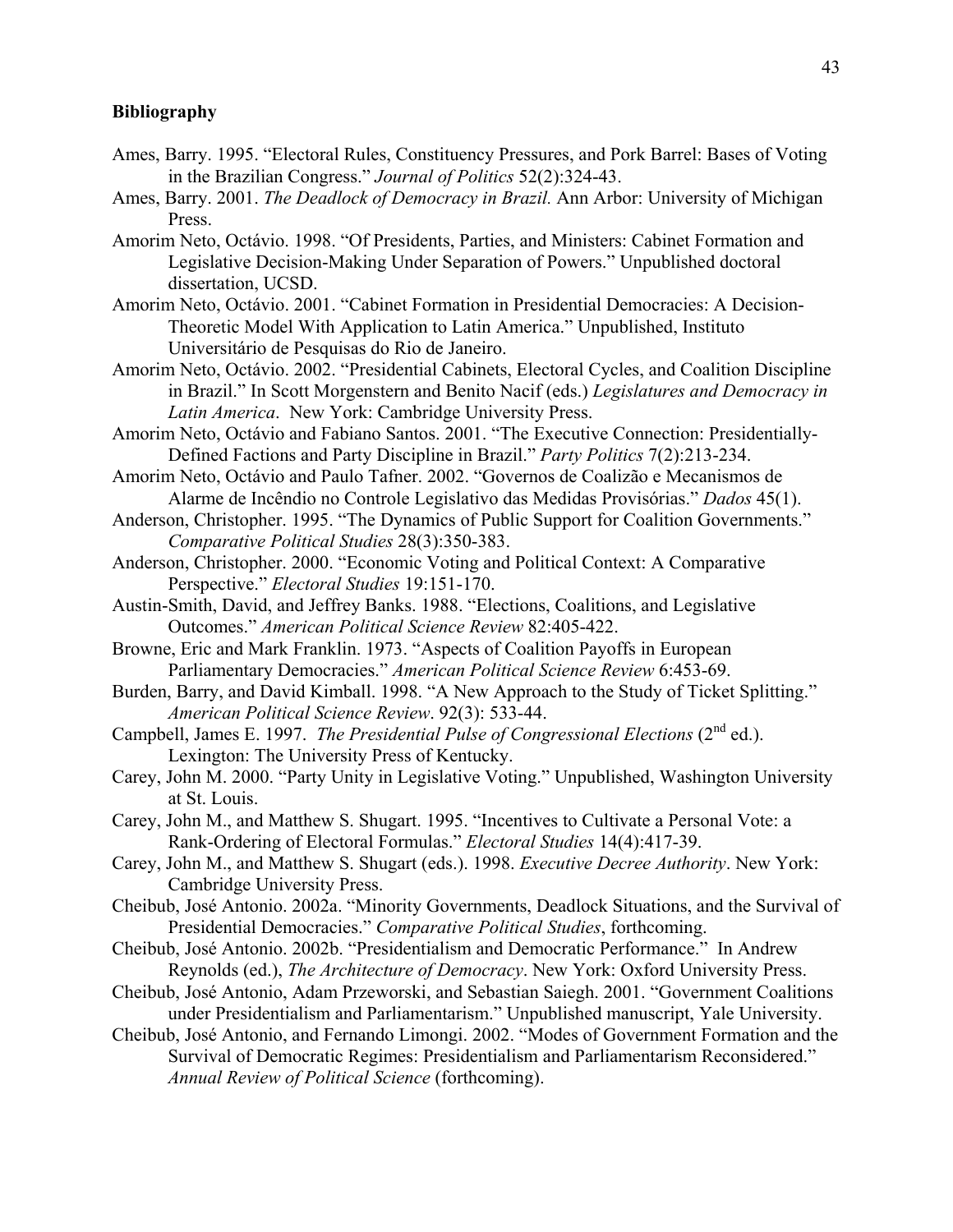- Cox, Gary W. 1997*. Making Votes Count: Strategic Coordination in the World's Electoral Systems*. Cambridge: Cambridge University Press.
- Cox, Gary W. and Scott Morgenstern. 2001. "Latin America's Proactive Presidents and Reactive Assemblies." *Comparative Politics* (January):171-189.
- Cox, Gary and Mathew D. McCubbins. 2001. "The Institutional Determinants of Economic Policy Outcomes." In Haggard and McCubbins (eds.).
- Deheza, Grace Ivana. 1997. "Gobiernos de Coalición en el Sistema Presidencial: America del Sur." Unpublished Doctoral Dissertation, European University Institute, Florence.
- Della Salla, Vincent, and Amie Kreppel. 1998. "Dancing without a Lead: Legislative Decrees in Italy." In Carey and Shugart (eds.), *Executive Decree Authority*.
- Diermeyer, Daniel, and Timothy Feddersen. 1998. "Cohesion in Legislatures and the Vote of Confidence Procedure." *American Political Science Review* 92(3):611-622.
- Druckman, James, and Michael F. Thies. N.d. "The Importance of Concurrence: The Impact of Bicameralism on Government Formation and Duration." Forthcoming, *American Journal of Political Science*.
- Eaton, Kent. 2000. "Parliamentarism and Presidentialism in the Policy Arena," *Comparative Politics*, October.
- Eaton, Kent. 2002. *Politicians and Economic Reform in New Democracies*. University Park: Penn State University Press.
- Epstein, David, and Sharyn O'Halloran. 1999. *Delegating Powers: A Transaction Cost Politics Approach to Policy Making under Separate Powers*. New York: Cambridge.
- Erickson, R.S. 1990. "Economic Conditions and the Congressional Vote: A Review of the Macrolevel Evidence." *American Journal of Political Science* 34:373-99.
- Figueiredo, Argelina, and Fernando Limongi. 2000. "Presidential Power, Legislative Organization, and Party Behavior in Brazil." *Comparative Politics* (January): 151-170.
- Fiorina, Morris. 1992. *Divided Government*. New York: Macmillan.
- Gerring, John, and Strom Thacker. 2001. "Political Institutions and Governance: Pluralism versus Centralism." Unpublished manuscript, Boston University.
- Haggard, Stephan, and Mathew D. McCubbins (eds.) 2001. *Presidents, Parliaments, and Policy*. New York: Cambridge University Press.
- Hammond, Thomas H., and Gary J. Miller. 1987. "The Core of the Constitution." *American Political Science Review* 81: 1155-1174.
- Hartlyn, Jonathan. 1988. *The Politics of Coalition Rule in Colombia.* New York: Cambridge University Press.
- Heller, William B. 1997. "Bicameralism and Budget Deficits: the Effect of Parliamentary Structure on Government Spending." *Legislative Studies Quarterly* 22: 329-350.
- Heller, William B. 2001. "Political Denials: The Policy Effect of Intercameral Partisan Differences in Bicameral Parliamentary Systems." *Journal of Law, Economics, & Organization* 17: 34-61
- Huber, John, and Charles Shipan. N.d. *Political Control of the State in Modern Democracies*. Forthcoming, Cambridge University Press.
- Huber, John, and Nolan McCarty. 2001. "Legislative Organization, Bureaucratic Capacity, and Delegation in Latin American Democracies." Paper presented at the conference on Brazilian Institutions in Comparative Perspective, Oxford University.
- Jones, Mark P. 1995. *Electoral Laws and the Survival of Presidential Democracies*. Notre Dame: University of Notre Dame Press.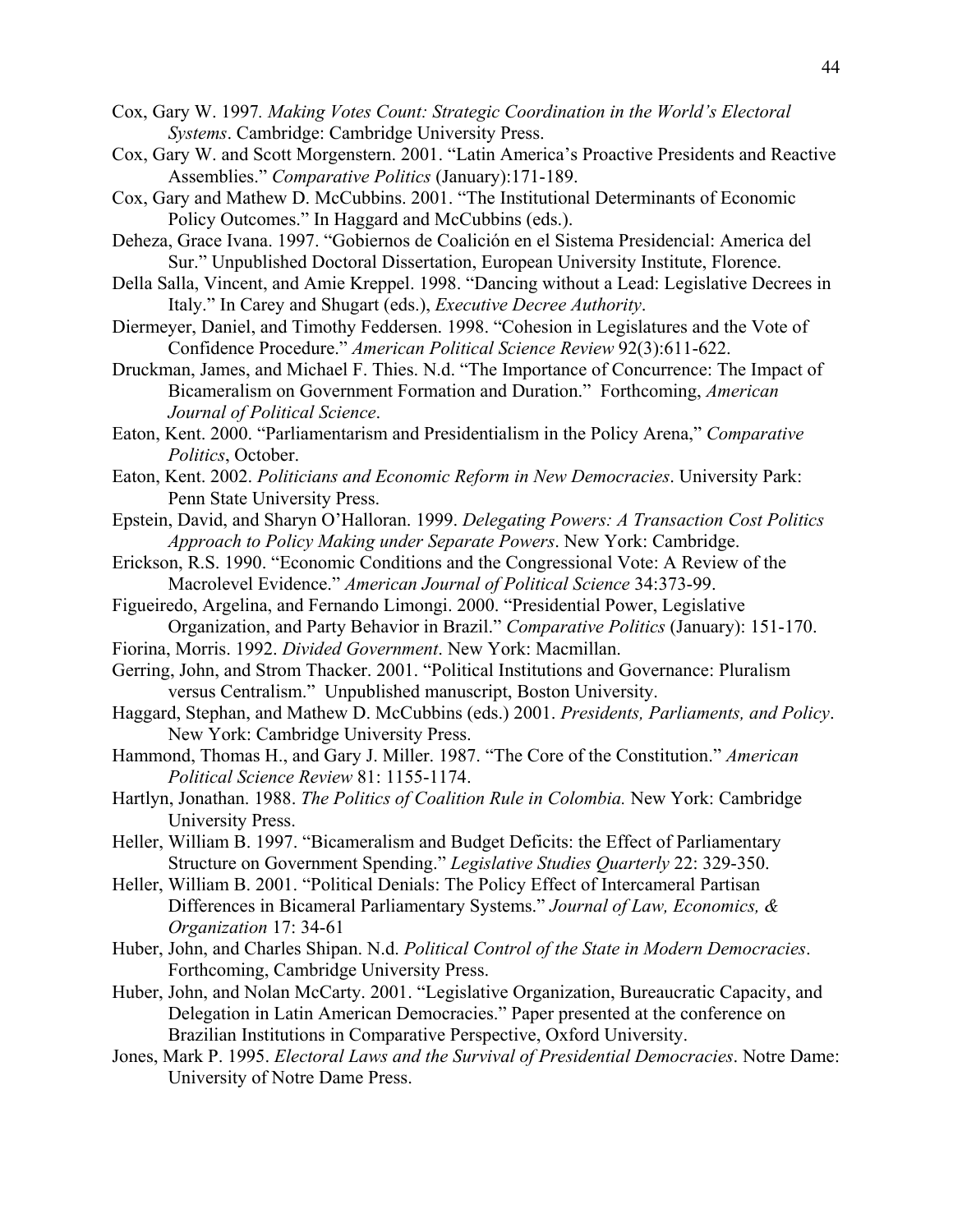- Jones, Mark P. 1997. "Federalism and the Number of Parties in Argentine Congressional Elections." *The Journal of Politics* 59(2):538-49.
- Jones, Mark P. 2001. "Fused Votes." In Richard Rose, ed. *The International Encyclopedia of Elections*. Washington, D.C.: Congressional Quarterly Press.
- Kiewiet, D. Roderick, and Mathew D. McCubbins. 1991. *The Logic of Delegation*. Chicago: University of Chicago Press.
- Kunicova, Jana. 2001. "Are Presidential Systems More Susceptible to Corruption?" Unpublished manuscript, Yale University.
- Kunicova, Jana and Susan Rose-Ackerman. 2001. "Electoral Rules as Constraints on Corruption: The Risks of Closed-List PR." Unpublished manuscript, Yale University.
- Lanzaro, Jorge (ed.). 2001. *Tipos de Presidencialismo y Coaliciones Políticas en América Latina.* Buenos Aires: CLASCO/ASDI.
- Laver, Michael, and Kenneth Shepsle. 1996. *Making and Breaking Governments: Cabinets and Legislatures in Parliamentary Democracies*. New York: Cambridge University Press.
- Lewis-Beck, Michael. 1997. "Who's the Chef? Economic Voting under a Dual Executive." *European Journal of Political Research* 31:315-325.
- Lewis-Beck, Michael and Mary Stegmaier. 2000. "Economic Determinants of Electoral Outcomes." *Annual Review of Political Science* 3:189-219.
- Lijphart, Arend. *Democracies*. New Haven: Yale University Press.
- Linz, Juan. 1990. "The Perils of Presidentialism." *Journal of Democracy* 1(1):51-69.
- Linz, Juan J. 1994. "Presidential versus Parliamentary Democracy: Does It Make a Difference?" In Linz and Valenzuela (eds.).
- Linz, Juan J., and Arturo Valenzuela (eds.). 1994. *The Failure of Presidential Democracy, 2 vols*. Baltimore: The Johns Hopkins University Press.
- Magar, Eric. 2001. "Bully Pulpits: Posturing, Bargaining, and Polarization in the Legislative Process of the Americas." Unpublished doctoral dissertation, UCSD.
- Mainwaring, Scott. 1993. "Presidentialism, Multipartism, and Democracy: The Difficult Combination." *Comparative Political Studies* 26(2):198-228.
- Mainwaring, Scott, and Matthew S. Shugart. 1997. Juan Linz, Presidentialism, and Democracy: a Critical Appraisal. *Comparative Politics* 29(4): 449-72.
- Mainwaring, Scott. and Matthew Shugart (eds.). 1997. *Presidentialism and Democracy in Latin America*. New York: Cambridge University Press.
- Mayhew, David. 1991. *Divided We Govern: Party Control, Lawmaking, and Investigations, 1946-90.* New Haven: Yale University Press.
- Moe, Terry. 1990. "Political Institutions: The Neglected Side of the Story." *Journal of Law, Economics, and Organization*, Special Issue.
- Moe, Terry M., and Michael Caldwell. 1994. "The Institutional Foundations of Democratic Government: A Comparison of Presidential and Parliamentary Systems." *Journal of Institutional and Theoretical Economics* 150/1: 171-95.
- Morgenstern, Scott. N.d. *Patterns of Legislative Politics: An Exploration of Roll Call Voting in the United States and Latin America's Southern Cone*. Forthcoming, Cambridge University Press.
- Morgenstern, Scott, and Benito Nacif (eds.). 2002. *Legislatures and Democracy in Latin America*. New York: Cambridge University Press.
- Palmer, Matthew. 1995. "Toward an Economics of Comparative Political Organization: Examining Ministerial Responsibility" *Journal of Law, Economics and Organization*. 11(1):164-188.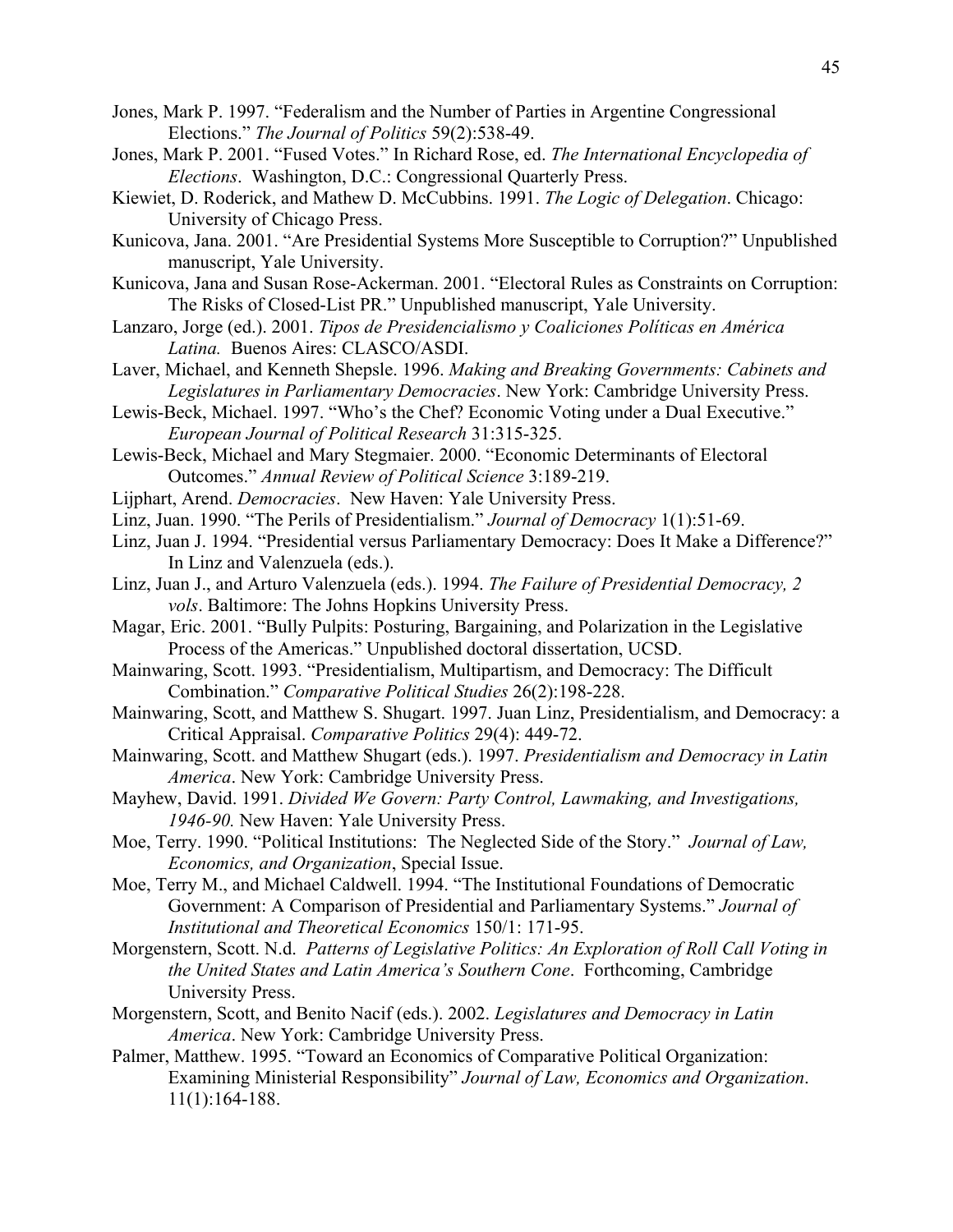Persson, Torsten, and Guido Tabellini. 1999. "The Size and Scope of Government: Comparative Politics with Rational Politicians." *European Economic Review* 43: 699-735.

- Persson, Torsten, Gérard Roland and Guido Tabellini*.* 1997. "Separation of Powers and Political Accountability." *Quarterly Journal of Economics* 112(4):1163-1203.
- Pierson, Paul and R. Kent Weaver. 1993. "Imposing Losses in Pension Policy," in Bert Rockman and R. Kent Weaver, eds., *Do Institutions Matter? Government Capabilities in the United States and Abroad* (Washington, D.C.: The Brookings Institution).
- Powell, G. Bingham. 2001. *Elections as Instruments of Democracy*. New Haven: Yale.
- Powell, G. Bingham, and Guy Whitten. 1993. "A Cross-National Analysis of Economic Voting: Taking Account of Political Context." *American Journal of Political Science* 37:391-414.
- Power, Timothy J, and Mark J. Gasiorowski. 1997. "Institutional Design and Democratic Consolidation in the Third World." *Comparative Political Studies* 30(2):123-155.
- Przeworski, Adam, Michael E. Alvarez, José Antonio Cheibub, and Fernando Limongi. 2000. *Democracy and Development: Political Institutions and Well-Being in the World, 1950- 1990*. New York: Cambridge University Press.

Przeworski, Adam, Susan C. Stokes, and Bernard Manin (eds.). 1999. *Democracy, Accountability, and Representation*. New York: Cambridge University Press.

- Przeworski, Adam, Susan C. Stokes, and Bernard Manin. 1999. "Elections and Representation." In Przeworski, Stokes and Manin (eds.).
- Przeworski, Adam, and José Antonio Cheibub. 1999. "Democracy, Elections, and Accountability for Economic Outcomes." In Przeworski *et al.* (eds.), *Democracy, Accountability, and Representation*. New York: Cambridge University Press.
- Radcliff, Benjamin. 1988. "Solving a Puzzle: Aggregate Analysis and Economic Voting Revisited." *The Journal of Politics* 50(2):440-455.
- Samuels, David. 2000a. "The Gubernatorial Coattails Effect: Federalism and Congressional Elections in Brazil." *The Journal of Politics* 62(1):240-253 (February).
- Samuels, David. 2000b. "Concurrent Elections, Discordant Results: Presidentialism, Federalism, and Governance in Brazil." *Comparative Politics* 33(1):1-20 (October).
- Samuels, David. 2002. "Presidentialized Parties: The Separation of Powers and Party Organization and Behavior." *Comparative Political Studies* 35(4): 461-483 (May).
- Samuels, David, and Matthew Shugart. N.d. "Presidentialism and Representation." Unpublished manuscript, University of Minnesota/UCSD.
- Samuels, David, and Richard Snyder. 2001. "The Value of a Vote: Malapportionment in Comparative Perspective." *British Journal of Political Science* (October).
- Sartori, Giovanni. 1994. *Comparative Constitutional Engineering: An Inquiry into Structures, Incentives and Outcomes*. New York: New York University Press.
- Shugart, Matthew S. 1995. "The Electoral Cycle and Institutional Sources of Divided Presidential Government." *American Political Science Review* 89(2):327-43.
- Shugart, Matthew S., and John M. Carey. 1992. *Presidents and Assemblies: Constitutional Design and Electoral Dynamics*. New York: Cambridge.
- Shugart, Matthew S., and Scott Mainwaring. 1997. "Presidentialism and Democracy in Latin America: Rethinking the Terms of the Debate." In *Presidentialism and Democracy in Latin America*, eds. Scott Mainwaring and Matthew S. Shugart. New York: Cambridge.
- Shugart, Matthew S., and Stephan Haggard. 2001. "Institutions and Public Policy in Presidential Systems." In Haggard and McCubbins (eds.).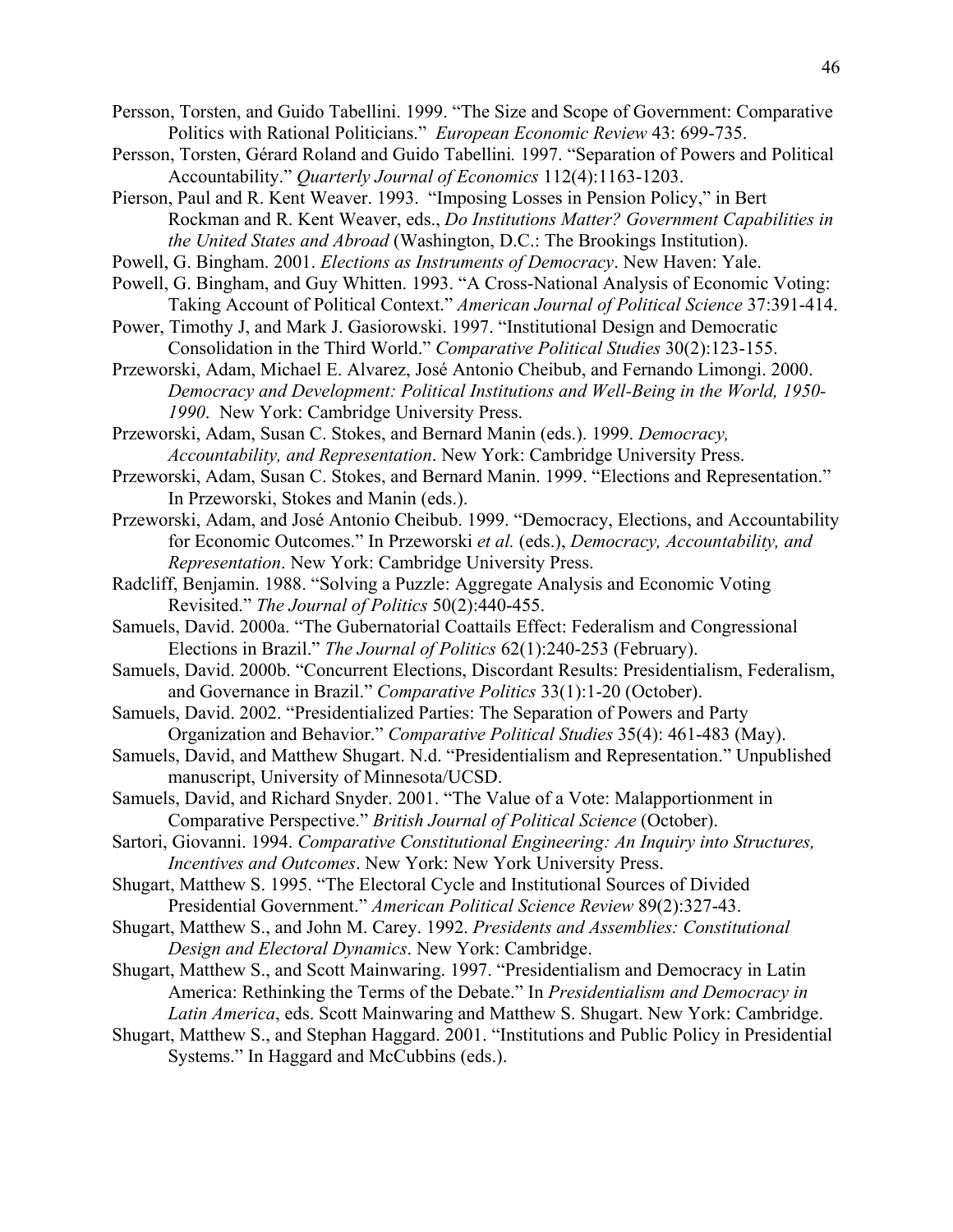- Siavelis, Peter M. 2000. "Disconnected Fire Alarms and Ineffective Police Patrols: Legislative Oversight in Postauthoritarian Chile." *Journal of Interamerican Studies and World Affairs* 42(1): 71–98.
- Stepan, Alfred, and Cindy Skach. 1993. "Constitutional Frameworks and Democratic Consolidation: Parliamentarism versus Presidentialism." *World Politics* 46(1): 1-22.
- Stokes, Susan. 1999. "What do Policy Switches Tell Us About Democracy?" in Przeworski, Stokes and Manin (eds.).
- Strøm, Kaare. 1990a. "A Behavioral Theory of Competitive Political Parties." *American Journal of Political Science*
- Strøm, Kaare. 1990b. *Minority Government and Majority Rule*. New York: Cambridge.
- Taagepera, Rein, and Matthew S. Shugart. 1989. *Seats and Votes: The Effects and Determinants of Electoral Systems*. New Haven: Yale University Press.
- Thibaut, Bernhard. 1998. "El Gobierno de la Democracia Presidencial: Argentina, Brasil, Chile y Uruguay en una Perspectiva Comparada." In *El Presidencialismo Renovado: Instituiciones y Cambio Político en América Latina*, eds. Dieter Nohlen and Mario Fernández B.. Caracas: Nueva Sociedad.
- Tsebelis, George. 1995. "Decision Making in Political Systems: Veto Players in Presidentialism, Parliamentarism, Multicameralism, and Multipartyism." *British Journal of Political Science* 25 (July): 289-325.
- Tsebelis, George. 2000. "Veto Players and Institutional Analysis." *Governance* 13(4): 441-474.
- Tsebelis, George, and Jeanette Money. 1997. *Bicameralism*. New York: Cambridge.
- Vogel, David. 1993. "Representing Diffuse Interests in Environmental Policymaking," in Weaver and Rockman (eds.).
- Warwick, Paul and James N. Druckman. 2001. "Portfolio Salience and the Proportionality of Payoffs in Coalition Governments." *British Journal of Political Science* 31:627-49.
- Weaver, R. Kent, and Bert A. Rockman (eds.). 1993. *Do Institutions Matter? Government Capabilities in the United States and Abroad*. Washington, DC: Brookings Institution.
- Weingast, Barry R. 1984. "The Congressional–Bureaucratic System: A Principal–Agent Perspective." *Public Choice* 44: 147–92.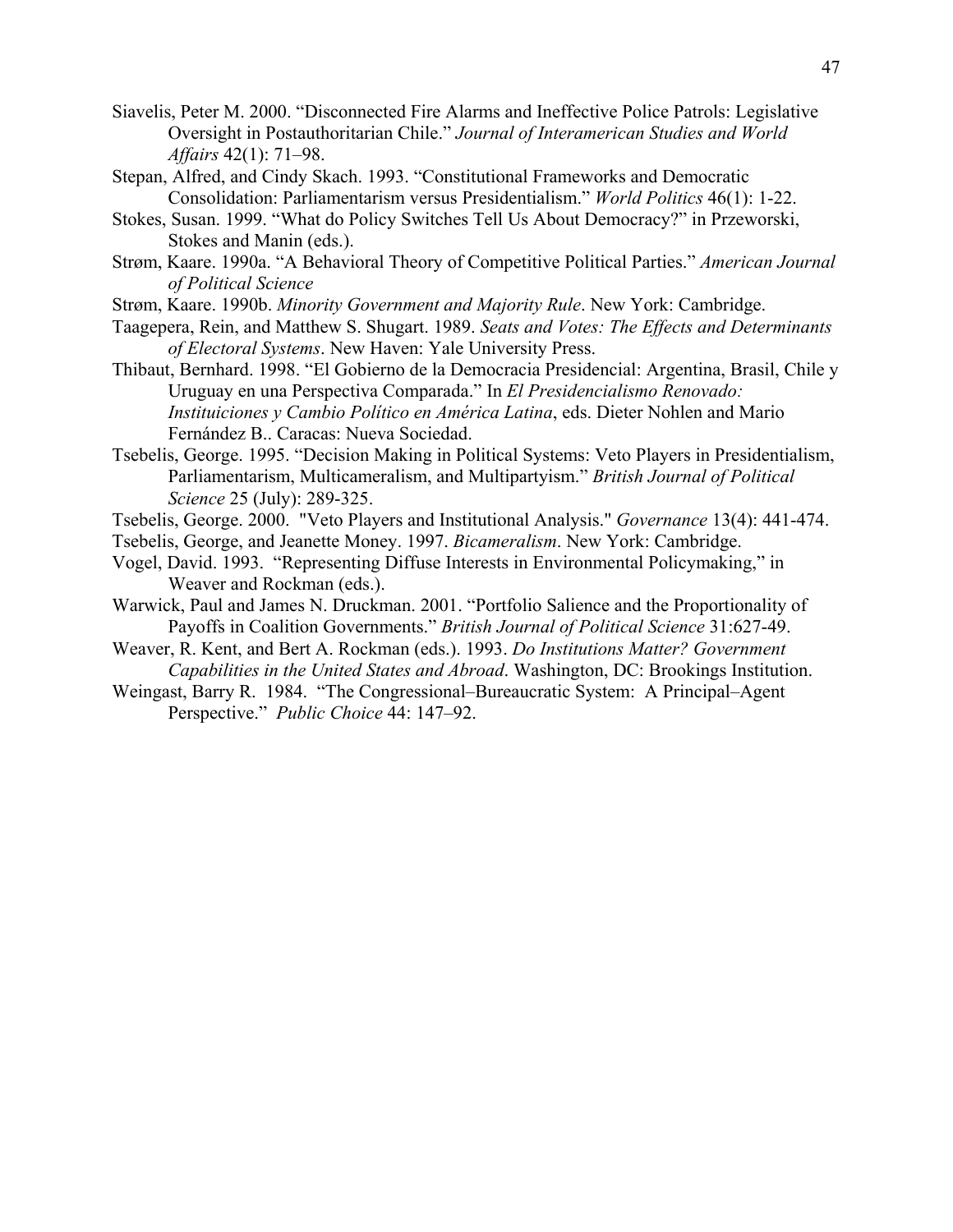

## **Figure 1: Relationship Between Executive Power and Separation of Purpose**

**Separation of purpose**

| A    | В    | C    | D    | Ε   | <b>ENP</b> |
|------|------|------|------|-----|------------|
| 33.0 | 33.0 | 33.0 | 0.0  | 0.0 | 3.06       |
| 40.0 | 30.0 | 30.0 | 0.0  | 0.0 | 2.94       |
| 45.0 | 30.0 | 10.0 | 10.0 | 5.0 | 3.17       |
| 49.0 | 30.0 | 11.0 | 5.0  | 5.0 | 2.88       |

**Table 1: Fractionalization and ENP**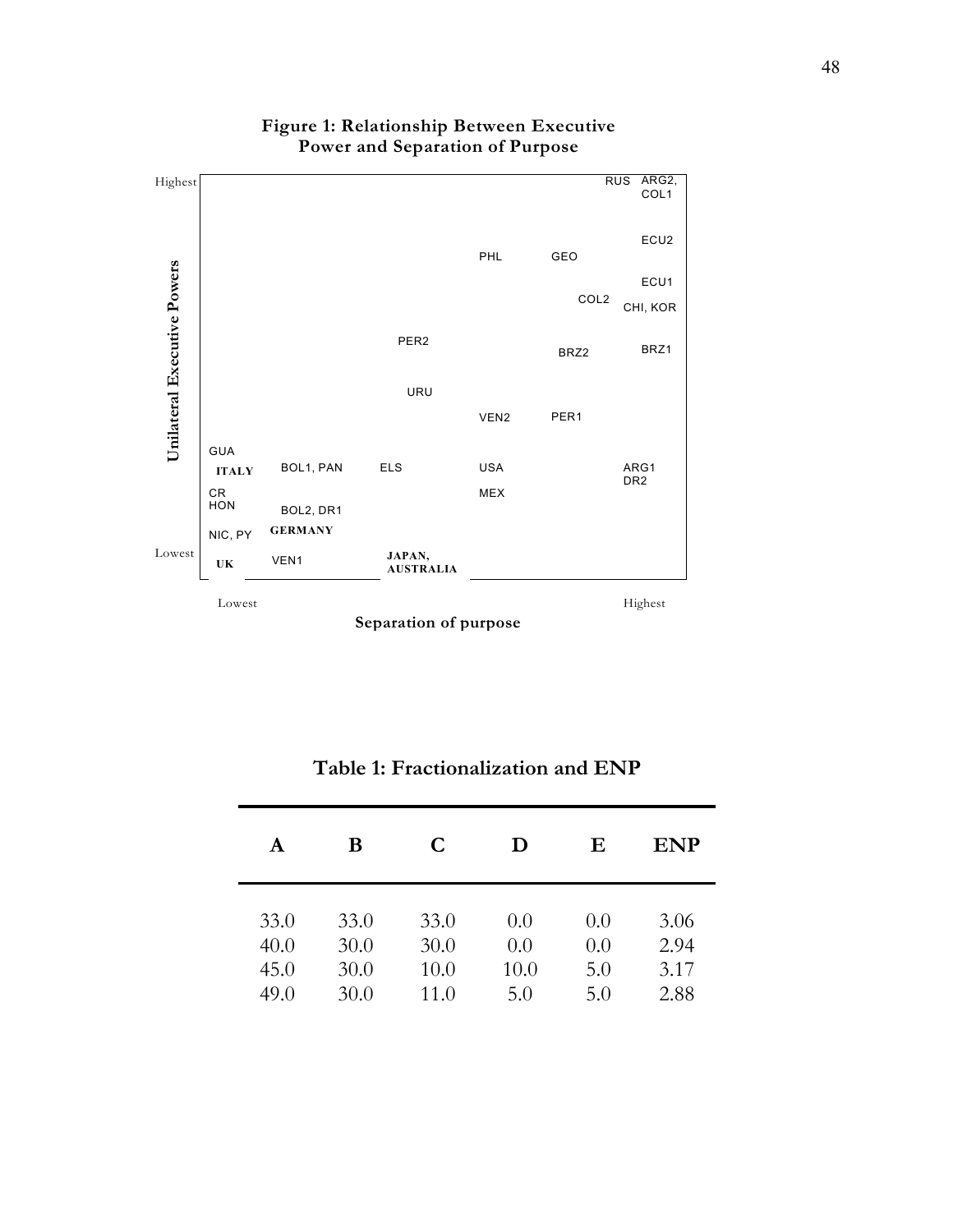